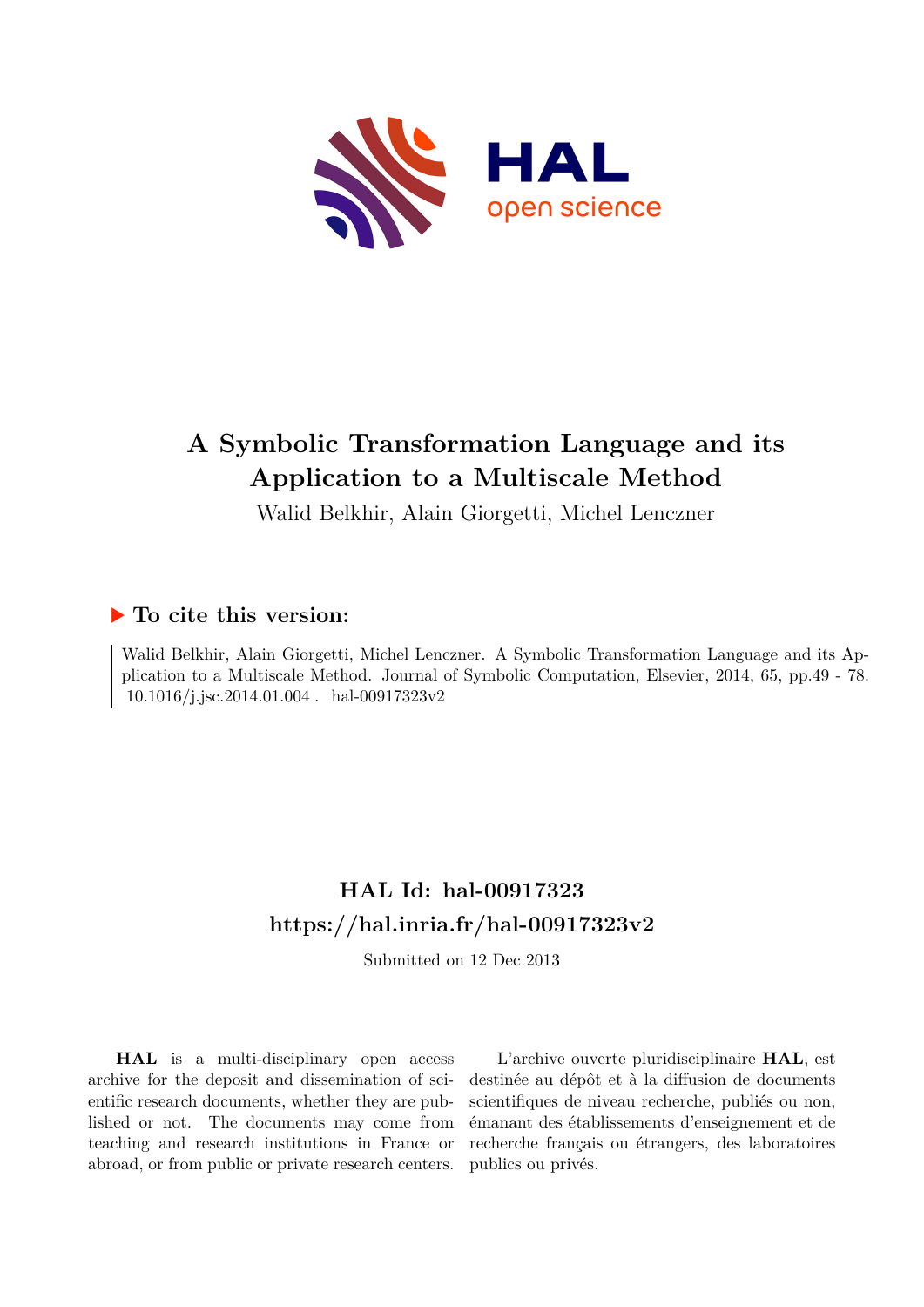# A Symbolic Transformation Language and its Application to a Multiscale Method

Walid Belkhir<sup>a</sup>, Alain Giorgetti<sup>a,b</sup>, Michel Lenczner<sup>c</sup>

<sup>a</sup> INRIA Nancy - Grand Est, CASSIS project, 54600 Villers-lès-Nancy, France

 $b$ FEMTO-ST institute, Département d'Informatique des Systèmes Complexes, University of Franche-Comté 16 route de Gray, 25030 Besancon Cedex, France

> ${}^c$ FEMTO-ST institute, Département Temps-Fréquence, University of Technology of Belfort-Montbéliard 26 chemin de l'Epitaphe, 25030 Besançon Cedex, France

### Abstract

The context of this work is the design of a software, called *MEMSALab*, dedicated to the automatic derivation of multiscale models of arrays of micro- and nanosystems. In this domain a model is a partial differential equation. Multiscale methods approximate it by another partial differential equation which can be numerically simulated in a reasonable time. The challenge consists in taking into account a wide range of geometries combining thin and periodic structures with the possibility of multiple nested scales.

In this paper we present a transformation language that will make the development of MEM-SALab more feasible. It is proposed as a Maple<sup>TM</sup> package for rule-based programming, rewriting strategies and their combination with standard Maple<sup>TM</sup> code. We illustrate the practical interest of this language by using it to encode two examples of multiscale derivations, namely the two-scale limit of the derivative operator and the two-scale model of the stationary heat equation.

Key words: Symbolic transformation, term rewriting, strategies, multiscale modeling.

# 1. Introduction

The context of this work is the design of microsystem array architectures, including microcantilevers, micromirrors, droplet ejectors, micromembranes, microresistors, etc.,

<sup>⋆</sup> This work has been partially funded by the Labex ACTION (ANR-11-LABX-01-01), the INTERREG IV project OSCAR and the PPF MIDi.

Email addresses: walid.belkhir@inria.fr (Walid Belkhir), alain.giorgetti@femto-st.fr (Alain Giorgetti), michel.lenczner@utbm.fr (Michel Lenczner).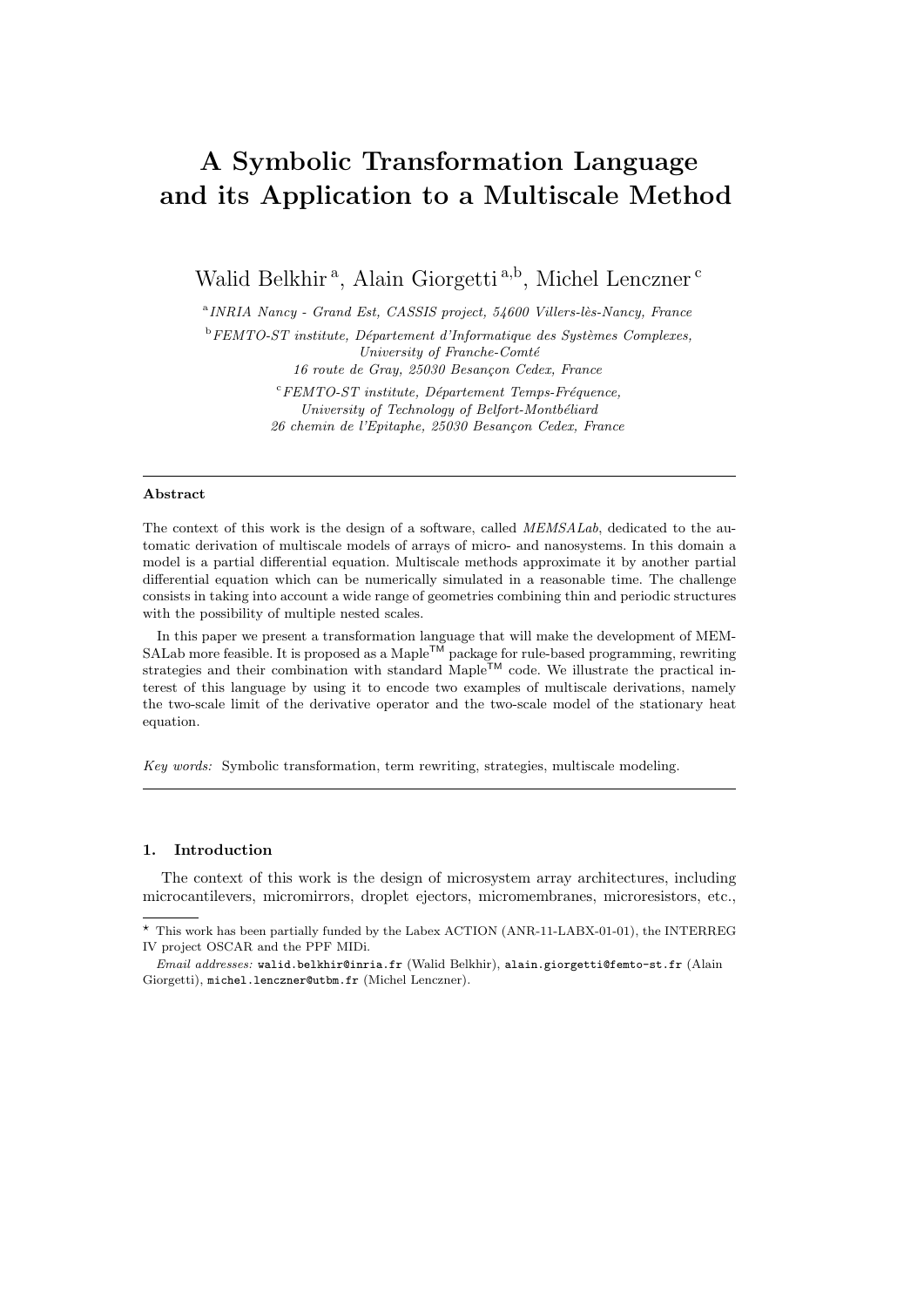to cite only a few. A model for such arrays is a Partial Differential Equation (PDE). The numerical simulation of whole arrays based on classical methods like the Finite Element Method (FEM) is prohibitive for today's computers (at least in a time compatible with the time scale of a designer). The calculation of a reasonably complex cell of a threedimensional microsystem requires at least 1000 degrees of freedom which lead to at least 10 000 000 degrees of freedom for a  $100 \times 100$  array. Fortunately there is a solution consisting in approximating the model by a multiscale method. The resulting approximated model is again a PDE. It can be rigorously derived from the exact one through a sequence of mathematical transformations, but these transformations differ for each case.

We are currently developing a software, called MEMSALab, for "MEMS Arrays Laboratory", dedicated to multiscale and multiphysics modeling of arrays of micro- and nanosystems. Unlike traditional software that is based on models built once and for all, MEMSALab is a software that constructs models. The challenge consists in taking into account a wide range of geometries combining thin and periodic structures with the possibility of multiple nested scales. One should also consider PDEs representing multiphysics systems with high contrast in equation coefficients.

Simulation software available in the market offers specialized tools for large arrays of micro- and nanosystems, but the construction of new models raises many problems. Firstly the time required for a new design varies from some weeks for a specialist to several months for a beginner. Secondly the mathematical machinery is too sophisticated to be manually applied to complex systems. Finally the resulting models require specific numerical simulation methods, that have to be implemented case by case.

The software MEMSALab we design aims at addressing these problems. It is based on multiscale models, especially on those derived by asymptotic methods. Such asymptotic models are derived from a system of PDEs when taking into account that at least one parameter is very small, such as thickness for a thin structure or the small ratio of a cell size to the global size for a periodic structure. The resulting models are other systems of PDEs, obtained by taking the mathematical limits of the nominal models, in a well-suited sense, when the small parameters tend toward zero. This approach provides a reasonably good approximation. It also offers the advantages and factors of reliability to be rigorous and systematic. The resulting PDEs can be implemented in a simulation software such as the finite element based simulator COMSOL (Multiphysics Finite Element Analysis Software, official site <http://www.comsol.com>), and simulations turn to be fast as needed.

The literature in this field is vast and a large number of techniques have been developed for a large variety of geometric features and physical phenomena. However, none of them have been implemented in a systematical approach to render it available to engineers as a design tool. In fact, each published paper focus on a special case regarding geometry or physics, and very few works are considering a general picture. By contrast our software will treat the problem of systematic implementation of asymptotic methods by implementing the construction of models rather than the models themselves. This approach will cover many situations from a small number of bricks. It combines mathematical and computer science tools. The mathematical tool is the two-scale transform originally introduced in [\(Lenczner,](#page-21-0) [1997;](#page-21-0) Casado-Díaz, [2000;](#page-20-0) [Cioranescu et al.,](#page-21-1) [2002\)](#page-21-1) to model periodic and thin structures, and also referred as the unfolding method. We have extended its domain of application to cover in the same time homogenization of periodic media, see for instance [Bensoussan et al.](#page-20-1) [\(1978\)](#page-20-1), and methods of asymptotic analysis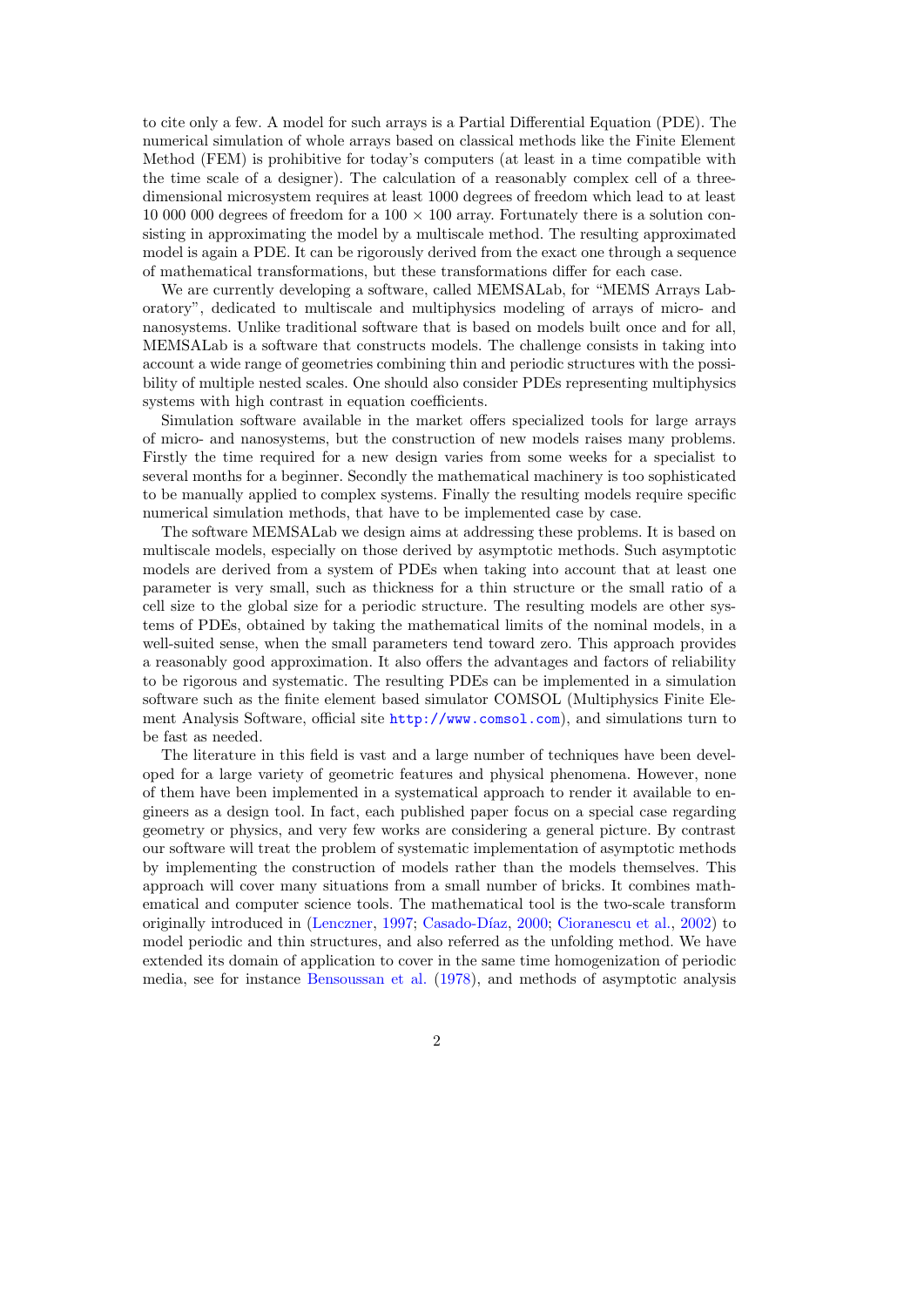for thin domains, see [Ciarlet](#page-21-2) [\(1988\)](#page-21-2). The computer science tools include term rewriting, λ-calculus, and type systems [\(Cirstea and Kirchner,](#page-21-3) [2001;](#page-21-3) [Marin and Piroi,](#page-21-4) [2004;](#page-21-4) [Cirstea et al.,](#page-21-5) [2001;](#page-21-5) [Geuvers,](#page-21-6) [2009\)](#page-21-6). The software is written in the symbolic computation language MapleTM.

Compared to other techniques, our multiscale method requires more modular calculations, avoids any non-constructive proof and intensively relies on equational reasoning. The classical way to automate equational reasoning is to consider mathematical equalities as rewrite rules. The rewrite rule  $t \to u$  orients the equality  $t = u$  from left to right and states that every occurrence of an instance of  $t$  can be replaced with the corresponding instance of  $u$ . Consequently symbolic computation with equalities is reduced to a series of term rewritings. Algebraic computation and term rewriting are two research domains with strong similarities. Both are separately well-studied but there are only few works about the combination of algebraic computation and term rewriting  $(F\acute{e}$  and Wang, [1998;](#page-21-7) Bündgen, [1995\)](#page-20-2). Term rewriting provides a theoretical and computational framework which is very useful to express, study and analyze a wide range of complex systems. It is characterized by a repeated transformation of data objects such as words, terms or graphs. Transformations are described by a combination of rules which specify how to transform an object into another one in the presence of a specific pattern. Rules can have further conditions and can be combined by specifying strategies. The latter control the order and the way the rules are applied. Term rewriting is used in semantics in order to describe the meaning of programming languages as well as in program transformations. It is used to perform symbolic computations like in Mathematica, and also to perform automated reasoning. It is central in systems where the notion of rule is explicit such as expert systems, algebraic specifications, etc.

The computer algebra system Maple<sup>TM</sup> is widely used in the symbolic computation community. It is also used by members of our project for a prototypal implementation of MEMSALab. MapleTM is a suitable language for combining function-based and rulebased symbolic transformations. Unfortunately, it is only equipped with a limited rewrite kernel, namely the function applyrule(rule,expr). The main drawback of applyrule is that it iterates the application of the rule everywhere in the given expression until no matching sub-expression remains. Therefore there is a lack of flexibility: the user cannot express how and where rules must be applied. The other problem is that the Maple<sup>TM</sup> matching function patmatch(expr,pattern,sub) has two main drawbacks. Firstly, when the user defines new operators, the matching must be done modulo the properties of these operators, e.g. associativity and commutativity. Actually, patmatch does not provide this feature. Secondly the matching function computes just one solution (i.e. a substitution) of the matching problem of pattern with expr, whereas both supporting associative-commutative operators and implementing conditional rewrite rules require a matching that returns all the possible solutions.

#### Contributions

In this work we present a transformation language named symbtrans (for "symbolic transformation"). It extends MapleTM with conditional rewriting, strategies, and patternmatching modulo associativity and commutativity. All the ingredients of term rewriting with strategies are made explicit. In particular terms, patterns, rules, strategies, pattern matching and application of rules and strategies to terms are represented by MapleTM expressions. Rewrite rules and rewriting strategies are deterministic functions that raise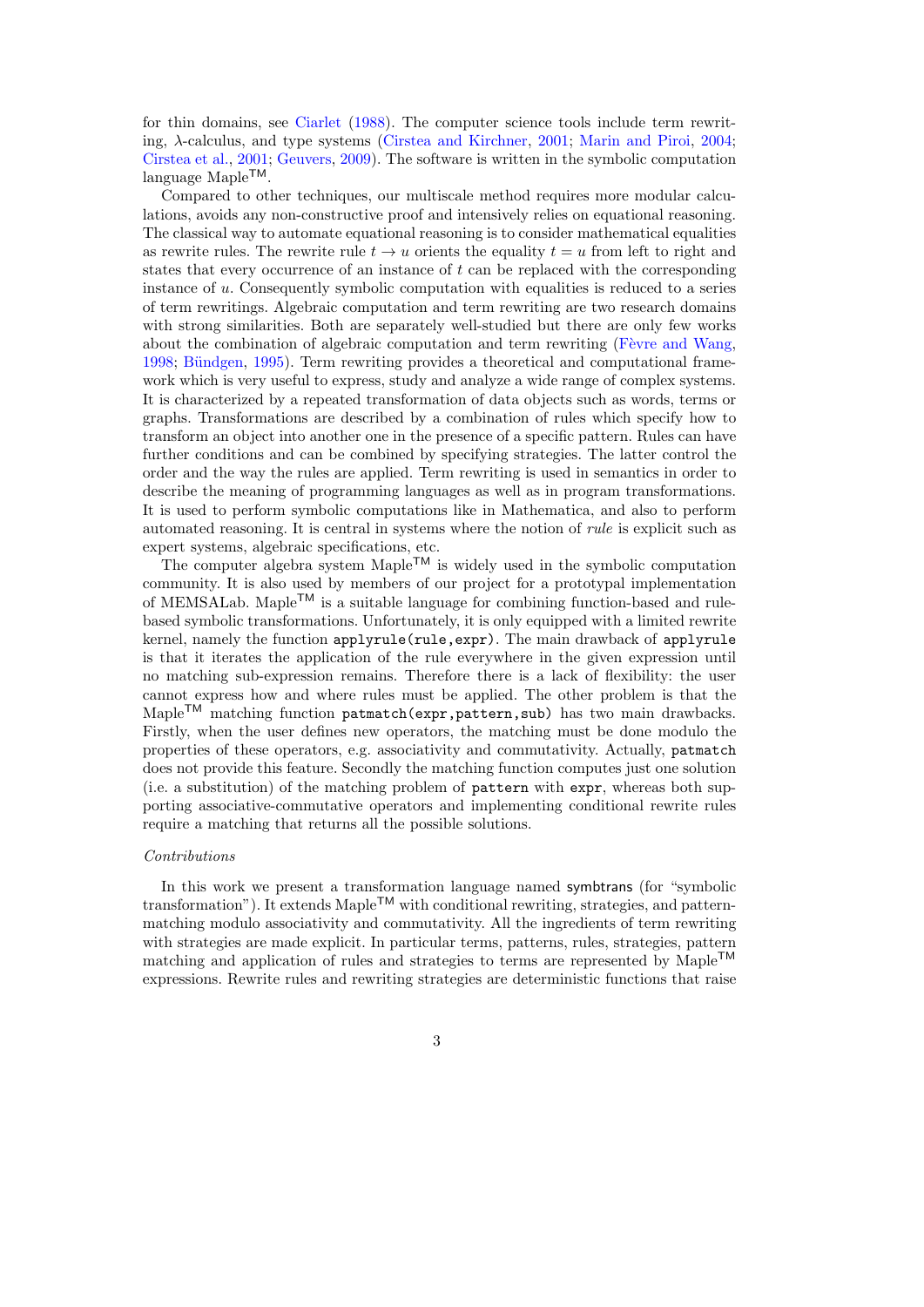an exception when they are not applicable. Such functions can be combined with Maple<sup>TM</sup> functions. We illustrate the practical interest of this transformation language by using it to write two formal derivations for the MEMSALab software. The first one states the weak two-scale limit of the derivative operator. The second one computes the two-scale model of the stationary heat equation.

#### Related work

Our transformation language is an adaptation for Maple<sup>TM</sup> of popular strategy languages such as  $\rho$ -log [\(Marin and Piroi](#page-21-4) [\(2004\)](#page-21-4)) or Tom [\(Balland et al.](#page-20-3) [\(2007\)](#page-20-3)). A conceptual difference with Tom is that the latter extends a host language with an additive syntax, whereas our transformation language smoothly integrates with standard MapleTM functions. The first work that have considered term rewriting from a functional point of view is Elan, see [\(Borovansky et al.,](#page-20-4) [2001\)](#page-20-4), within a non-deterministic framework. Our transformation language is comparable with the deterministic fragment of the rewriting calculus [\(Cirstea and Kirchner,](#page-21-3) [2001\)](#page-21-3).

#### Paper outline

Section 2 introduces the two-scale transform and necessary term rewriting concepts and notations. Section 3 defines the transformation language symbtrans in a detailed way and illustrates transformations by several examples. Section 4 presents more advanced features of symbtrans: the combination of term rewriting with procedural programming, a delayed procedure evaluation mechanism, pattern-matching modulo associativity and commutativity, and conditional rewriting. Section 5 shows the transformation language at work on two realistic examples of multiscale derivations. Section 6 presents the theoretical bases of symbtrans and compares the present work with related ones. Section 7 draws conclusions.

A mathematical proof of the weak two-scale limit property of the derivative operator is reproduced in Appendix A. Its formal proof with symbtrans is reproduced in Appendix C. A mathematical derivation of the two-scale model of the stationary heat equation is reproduced in Appendix B. Its formal counterpart with symbtrans is given in Appendix D. Rules and transformations corresponding to mathematical properties for these formal proofs are reproduced in Appendix E.

#### 2. Preliminaries and notations

#### 2.1. Term, substitution, matching and rewriting

Term rewriting systems (in the classical sense) are defined by specifying a set of terms and a set of rewrite rules. Rewrite rules are applied to reduce terms. In general the process of reduction continues until no more rules can be applied, or forever in the case of non-terminating systems. A term which cannot be reduced to another term is called a normal form. If there is always a unique normal form then the system is said to be confluent.

Let  $\mathcal F$  be a countable set of function symbols, each symbol having a fixed arity. Let X be a countable set of variables. The set of terms, denoted by  $\mathcal{T}(\mathcal{F}, \mathcal{X})$ , is inductively defined as the smallest set containing the elements of X and  $f(t_1, \ldots, t_n)$ , for any symbol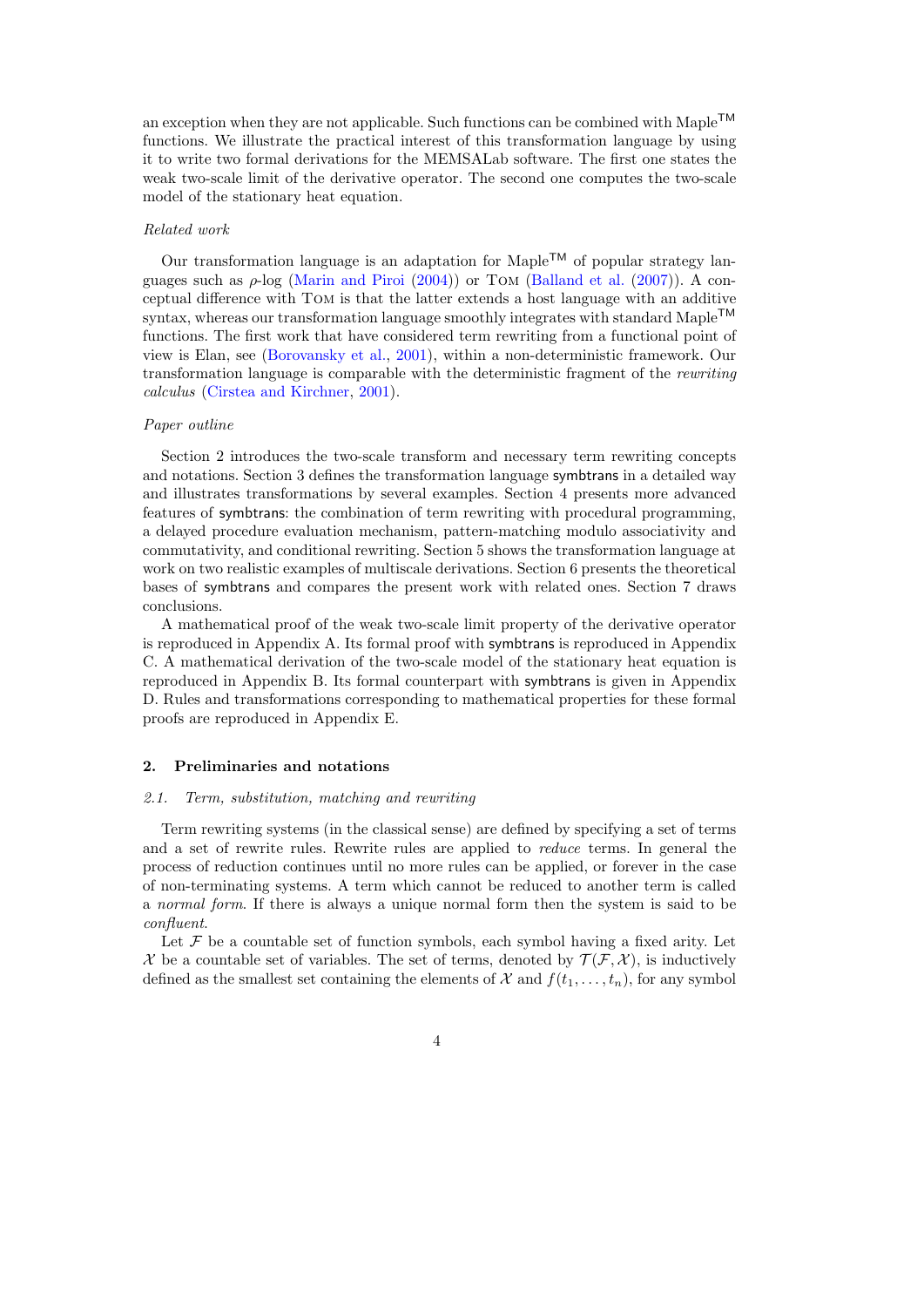f with arity n in F and any terms  $t_1, \ldots, t_n$  in  $\mathcal{T}(\mathcal{F}, \mathcal{X})$ . When  $n = 0$  the symbol f is called a *constant* and the corresponding term is denoted f instead of  $f(.)$ .

The set of variables occuring in a term t is denoted by  $Var(t)$ . If  $Var(t) = \emptyset$  then t is said to be ground. A substitution is a function  $\sigma$  from X to  $\mathcal{T}(\mathcal{F},\mathcal{X})$  such that  $\sigma(x) \neq x$ only for finitely many variables x in X. If  $x_1, \ldots, x_n$  are these variables, then  $\sigma$  is denoted by  $\{x_1 \mapsto t_1, \ldots, x_n \mapsto t_n\}$ , where  $t_i = \sigma(x_i)$   $(1 \leq i \leq n)$ . If t is a term then  $\sigma(t)$  is the term that results from the application of  $\sigma$  to t.

A rewrite rule is a pair  $(l, r)$  of terms l and r in  $\mathcal{T}(\mathcal{F}, \mathcal{X})$  s.t.  $Var(r) \subseteq Var(l)$ . This pair is usually written  $l \rightarrow r$ .

**Definition 1.** For two terms t and t' in  $\mathcal{T}(\mathcal{F}, \mathcal{X})$  the problem of finding substitutions σ such that  $\sigma(t') = t$  is called a *matching problem* and is denoted  $t' \ll t$ . A substitution σ such that  $σ(t') = t$  is called a *solution* of this matching problem. The *application* of a rewrite rule  $l \to r$  to a term t, denoted by  $[l \to r](t)$ , is defined by  $\sigma(r)$  where  $\sigma$  is any solution of the matching problem  $l \ll t$ . It is undefined when this matching problem has no solution.

**Example 2.** Let  $f, g, +$  and  $*$  (resp. a and b) be function symbols of arity 2 (resp. 0) in  $\mathcal F$ . Let  $x$  and  $y$  be variables in  $\mathcal X$ .

- The application  $[x \to b](f(a, b))$  of the rule  $x \to b$  to the term  $f(a, b)$  is the term b. The substitution  $\sigma = \{x \mapsto f(a, b)\}\$ is an obvious solution of the matching problem  $x \ll f(a, b)$ .
- The application  $[f(x, a) \rightarrow g(a, x)](f(b, a))$  of the rule  $f(x, a) \rightarrow g(a, x)$  to the term  $f(b, a)$  is the term  $g(a, b)$ , with the substitution  $\sigma = \{x \mapsto b\}.$
- The application  $[a \to b](a)$  of the rule  $a \to b$  to the term a is the term b, with the empty substitution  $\sigma = \{\}.$

It is worth mentioning that there is a difference between the notions of variables and constants in the mathematical sense and in the sense of term rewriting when mathematical expressions are viewed as terms. Let us give a concrete example. Consider the mathematical expression  $\int_{\Omega} f(x)dx$  and its representation by the term Integral (Omega,  $f(x)$ , x). In this term, Omega and the mathematical variable x are viewed as function symbols of arity 0 (i.e. constants), f is viewed as a function symbol of arity 1, and Integral as a function symbol of arity 3. Further clarifications on this topic can be found in Section 3.

#### 2.2. Running example

We illustrate the transformation language with the homogenization problem of the stationary heat equation. We consider a stationary distribution of temperature in a region  $\Omega \subset \mathbb{R}^n$  (where  $n \in \{1, 2, 3\}$ ) with an internal heat source and with imposed vanishing temperature along the boundary. The diffusion coefficient  $a^{\varepsilon} : \mathbb{R}^n \to \mathbb{R}$  is assumed to be periodic on  $\Omega$  in the *n* directions, with a small period  $\varepsilon$ . In other words, there is a function  $a: \mathbb{R}^n \to \mathbb{R}$  which is  $(0,1)^n$ -periodic and such that  $a^{\varepsilon}(x) = a(x/\varepsilon)$  for  $x \in \Omega$ . With a view to derive the so-called *homogenized model*, the parameter  $\varepsilon$  is considered as small, and we are interested in finding an approximation of the stationary heat equation when  $\varepsilon$  decreases to zero. In this mathematical asymptotic process, the distributed internal heat source  $f^{\varepsilon}: \mathbb{R}^n \to \mathbb{R}$  can be considered as depending on  $\varepsilon$ , and the temperature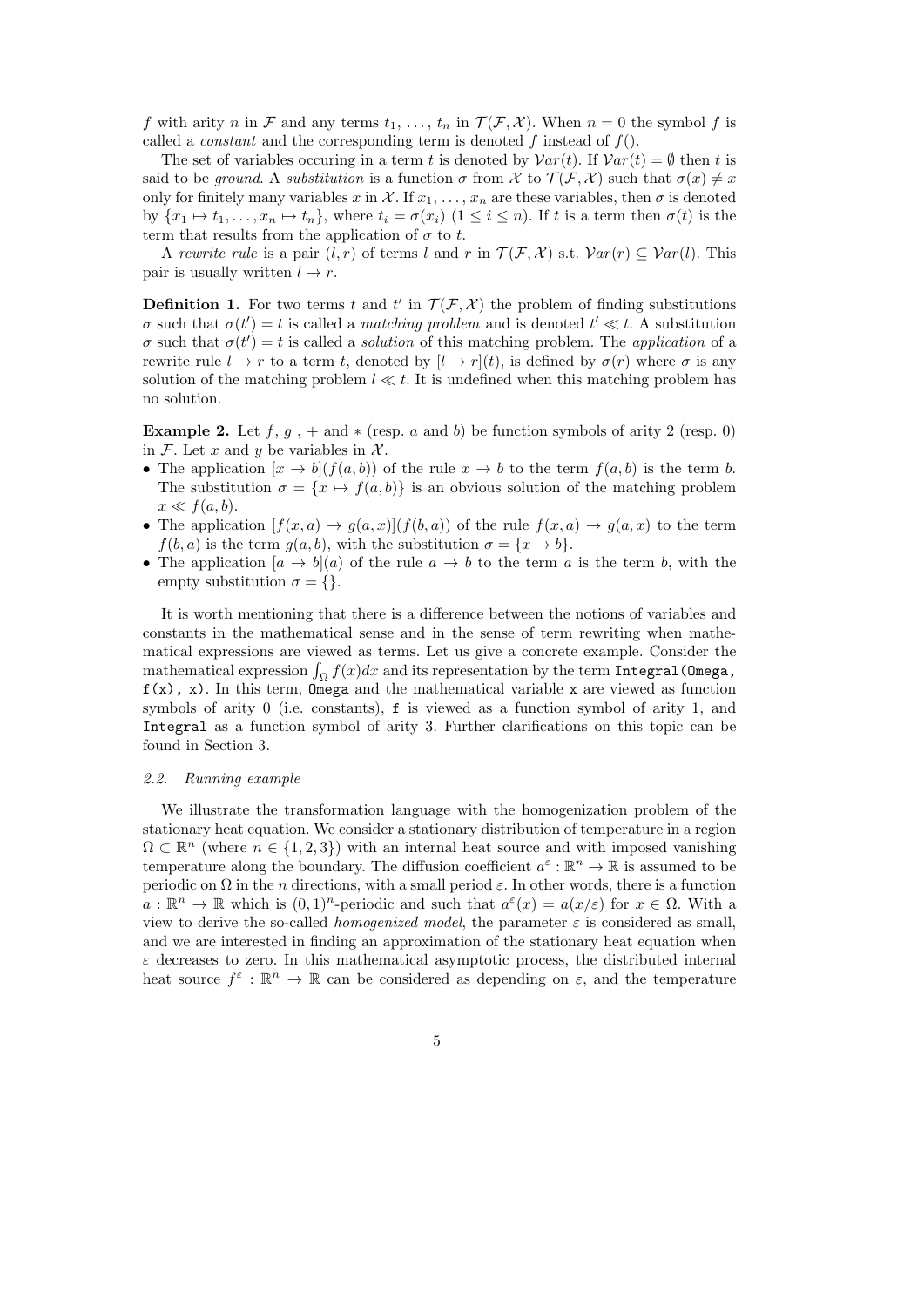distribution  $u^{\varepsilon}: \mathbb{R}^n \to \mathbb{R}$ , vanishing on the boundary  $\partial\Omega$  of  $\Omega$ , is the unique solution to the stationary heat equation

$$
\sum_{i=1}^{n} \int_{\Omega} a^{\varepsilon} \partial_{x_i} u^{\varepsilon} \, \partial_{x_i} v \, dx = \int_{\Omega} f^{\varepsilon} v \, dx \tag{1}
$$

written in its variational form, as explained in [\(Dautray and Lions,](#page-21-8) [1990\)](#page-21-8). Here,  $v : \Omega \rightarrow$ R is any test function, i.e. a sufficiently regular function vanishing on  $\partial\Omega$ .

To conduct the asymptotic process  $\varepsilon \to 0$  while keeping as much information as possible in the solution  $u^{\varepsilon}$  at the small scale, the region  $\Omega$  is unfolded into the Cartesian product  $\tilde{\Omega} \times Y$  with  $Y = (0, 1)^n$  through the so-called two-scale transform or unfolding, where  $\tilde{\Omega} \subset \mathbb{R}^n$  is called the *macroscopic domain* associated to  $\Omega$ , and Y is called the microscopic domain associated to  $\Omega$ . This sort of change of variables is applied to the sequence  $u^{\varepsilon} : \Omega \to \mathbb{R}$  which yields another sequence of functions  $Tu^{\varepsilon} : \widetilde{\Omega} \times Y \to \mathbb{R}$ . We can show that the latter converges to a limit  $u^0(x, y)$ , so we say that the sequence  $u^{\varepsilon}$  is two-scale convergent to  $u^0$ . Similarly, we show that  $a^{\varepsilon}$ ,  $f^{\varepsilon}$  and  $\partial_{x_i}u^{\varepsilon}$  are two-scale convergent towards some limits  $a^0$ ,  $f^0$  and  $\partial_{x_i}u^0 + \partial_{y_i}u^1$ , and in the same time that  $u^0$ is independent of the so-called *microscopic variable y*, it is vanishing on  $\partial\Omega$  and  $u^1$  is Y -periodic, a concept that is explained later. Then, applying the two-scale transform in the variational formulation (1) of the heat equation, passing to the limit  $\varepsilon \to 0$ , we arrive to the *two-scale model* satisfied by the pair  $(u^0, u^1)$ ,

$$
\sum_{i=1}^{n} \int_{\widetilde{\Omega} \times Y} a^0 \left( \partial_{x_i} u^0 + \partial_{y_i} u^1 \right) \left( \partial_{x_i} v^0 + \partial_{y_i} v^1 \right) dx dy = \int_{\widetilde{\Omega} \times Y} f^0 v^0 dx dy, \tag{2}
$$

where the pair  $(v^0(x), v^1(x, y))$  is sufficiently regular,  $v^0$  is vanishing on  $\partial\tilde{\Omega}$  and  $v^1$  is Y-periodic. The last step consists in showing that  $u^1$  is a function of  $u^0$  which allows its elimination and yields the *homogenized* model  $\frac{1}{2}$  $\frac{1}{2}$  $\frac{1}{2}$ 

$$
\sum_{j,k=1}^{n} \int_{\widetilde{\Omega}} a_{jk}^{H} \partial_{x_j} u^0 \, \partial_{x_k} v^0 dx = \int_{\widetilde{\Omega}} f^H v^0 dx \tag{3}
$$

for all test functions  $v^0$ . Here  $a^H$  is the  $n \times n$  matrix of *effective diffusion coefficients*, and  $f<sup>H</sup>$  is the *effective heat source*. We observe that in this example the macroscopic domain  $\tilde{\Omega}$  is identical to  $\Omega$ . However, we prefer to distinguish them for sake of generalization, e.g. to thin domains.

The statement of the approximate model (3) derived with the two-scale transform was announced in [\(Lenczner,](#page-21-0) [1997\)](#page-21-0). Then several proofs have been published, in [\(Lenczner](#page-21-9) [and Senouci-Bereksi,](#page-21-9) [1999\)](#page-21-9), (Casado-Díaz, [2000\)](#page-20-0), [\(Cioranescu et al.,](#page-21-1) [2002\)](#page-21-1), [\(Lenczner](#page-21-10) [and Smith,](#page-21-10) [2007\)](#page-21-10), and [\(Cioranescu et al.,](#page-21-11) [2008\)](#page-21-11). Here we follow the proof in [\(Lenczner](#page-21-10) [and Smith,](#page-21-10) [2007\)](#page-21-10) where an effort has been made to formulate proofs in an algebraic way and to avoid any abstract reasoning in the sequences of formal transformations. The steps in this formal method are rigorously specified at a high level of generality, that make them independent of the domain geometry and applicable to other equations.

<span id="page-6-0"></span><sup>&</sup>lt;sup>1</sup> We mention that we use the minimal scope convention of the derivative operator, i.e.  $\partial_{x_i} fg$  means  $(\partial_{x_i} f)g.$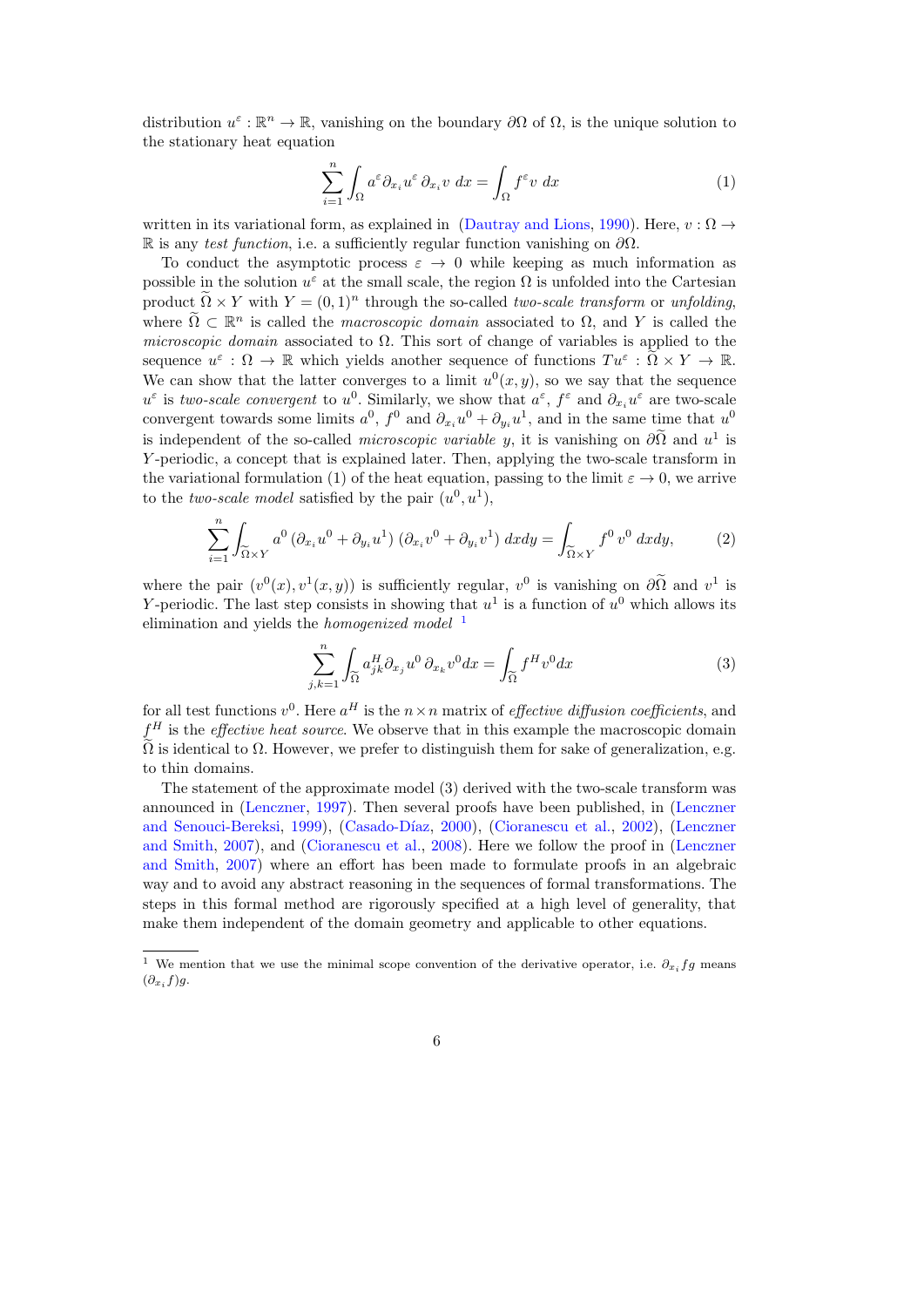Before entering in more details, we introduce some notations and definitions. For any region  $\Theta \subset \mathbb{R}^n$ ,  $L^2(\Theta)$  denotes the set of square integrable functions on  $\Theta$ , that is the set of functions  $v : \Theta \to \mathbb{R}$  with a bounded  $L^2(\Theta)$ -norm

$$
||v||_{L^2(\Theta)} = (\int_{\Theta} v^2(x) \ dx)^{1/2}.
$$

Then a sequence  $u^{\varepsilon} \in L^2(\Theta)$  is said to be convergent (or strongly convergent) in  $L^2(\Theta)$ towards a limit  $u^0$  if  $||u^{\varepsilon} - u^0||_{L^2(\Theta)} = O(\varepsilon)$  where  $O(\varepsilon)$  is the Landau notation representing any sequence of  $\varepsilon$  tending to zero when  $\varepsilon \to 0$ . Another concept of convergence used for asymptotic models is the concept of weak convergence. A sequence  $u^{\varepsilon} \in L^2(\Theta)$ is said to be weakly convergent in  $L^2(\Theta)$  towards a limit  $u^0$  if

$$
\int_{\Theta} (u^{\varepsilon} - u^0)v \, dx = O(\varepsilon) \text{ for any } v \in L^2(\Theta).
$$

A by product of this definition is that a sequence  $u^{\varepsilon} \in L^2(\Omega)$  is said to be *two-scale* weakly convergent towards a limit  $u^0 \in L^2(\Omega \times Y)$  if  $Tu^{\varepsilon}$  is weakly convergent towards  $u^0$  in  $L^2(\tilde{\Omega} \times Y)$ . Finally, a function  $v: Y \to \mathbb{R}$  is said to be Y-periodic if  $v(y^+) = v(y^-)$ for any pair of opposite points  $y^+$  and  $y^-$  of the boundary of Y.

Now we specify the assumptions needed to build the model (3) as the limit of (1). The heat source  $f^{\varepsilon}$  is assumed to be uniformly bounded in the  $L^2(\Omega)$ -norm, that is, there exists a constant C independent of  $\varepsilon$  such that

$$
||f^{\varepsilon}||_{L^{2}(\Omega)} \leq C. \tag{4}
$$

Then, the proof is divided into five parts. (i) We establish that the fields of temperature distribution  $u^{\varepsilon}$  and its derivatives are uniformly bounded in the  $L^2(\Omega)$ -norm,

$$
||u^{\varepsilon}||_{L^{2}(\Omega)} \leq C \text{ and } ||\partial_{x_{i}}u^{\varepsilon}||_{L^{2}(\Omega)} \leq C \text{ for } i = 1, ..., n.
$$
 (5)

Given these results, it is assumed that  $u^{\varepsilon}$  has an asymptotic expansion on the form

$$
Tu^{\varepsilon} = u^0 + \varepsilon \widetilde{u}^1 + \varepsilon O(\varepsilon),\tag{6}
$$

where here  $O(\varepsilon)$  denotes a function that tends to zero weakly in  $L^2(\Omega \times Y)$ . We observe that this assumption is not necessary to get the desired result, however, we find that on the one hand it is not very strong once the a priori estimates are known and on the other hand it allows the proof to be entirely computational, i.e. without steps of abstract reasoning. (ii) The next step consists in deducing of  $(5)$  that the two-scale weak limit  $u^0$ of  $Tu^{\varepsilon}$  is independent of y

$$
\partial_{y_i} u^0 = 0 \text{ for all } i. \tag{7}
$$

(iii) It comes to show that there exists  $u^1(x, y)$  such that

$$
\partial_{x_i} u^{\varepsilon}
$$
 is weakly two-scale convergent towards  $\partial_{x_i} u^0 + \partial_{y_i} u^1$  in  $L^2(\tilde{\Omega} \times Y)$ , (8)

together with the relation between  $u^1$  and  $(u^0, \tilde{u}^1)$ ,

$$
\widetilde{u}^1 = u^1 + \sum_{j=1}^n y_j \partial_{x_j} u^0 \tag{9}
$$

as well as the fact that  $u^1$  is Y-periodic. (iv) Once the two-scale limit of  $\partial_{x_i} u^{\varepsilon}$  has been computed, it is used in the variational formulation (1) in a manner that yields the

$$
7\phantom{.0}
$$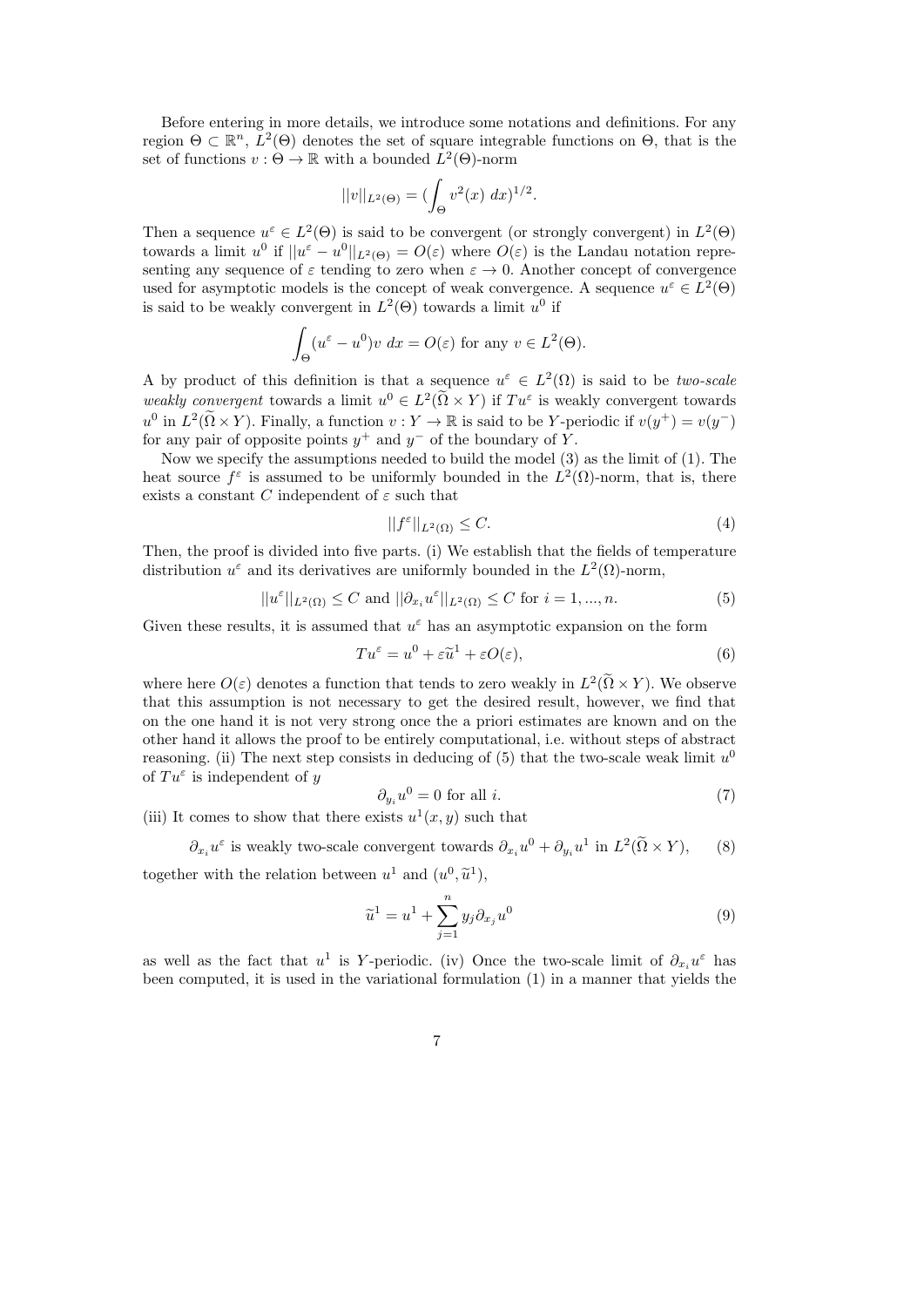two-scale model (2). (v) Finally, the homogenized model (3) is deduced by expressing each microscopic derivatives  $\partial_{y_i}u^1$  as a linear function of the macroscopic derivatives  $(\partial_{x_j}u^0)_{j=1,\ldots,n}$ , the linear operator between them being solution of a partial differential equation in the cell Y.

It would take too long to present in detail all of the above proof. We chose to illustrate the transformation rules only on the third and fourth steps because they require the implementation of most of the useful concepts for the complete proof. In addition, we do not show the periodicity of  $u^1$  nor the relation (9) between  $u^1$  and  $(u^0, \tilde{u}^1)$ . Thus, the two examples discussed are to prove the following propositions. The mathematical proofs are reported in Appendices A and B respectively when their counterpart formalized by rewriting rules and strategies are in Appendices C and D.

**Proposition 3.** For a sequence of functions  $u^{\varepsilon}$  :  $\Omega \to \mathbb{R}$  such that  $u^{\varepsilon}$  and  $\partial_{x_i}u^{\varepsilon}$  are bounded in the  $L^2(\Omega)$ -norm, if  $Tu^{\varepsilon}$  has a formal expansion of the form

$$
Tu^{\varepsilon} = u^0 + \varepsilon u^1 + \varepsilon \sum_{j=1}^{n} y_j \partial_{x_j} u^0 + \varepsilon O(\varepsilon), \tag{10}
$$

where  $u^0$  is independent of y, the partial function  $y \mapsto u^1(.,y)$  is Y-periodic and  $O(\varepsilon)$ tends to zero in  $L^2(\tilde{\Omega} \times Y)$  weak, then (8) holds.

**Proposition 4.** Assuming that the data of the stationary heat equation  $(1)$  satisfy

$$
Ta^{\varepsilon} = a^0 \text{ and } Tf^{\varepsilon} = f^0 + O(\varepsilon), \tag{11}
$$

where  $O(\varepsilon)$  tends to zero in  $L^2(\Omega \times Y)$  and the solution  $u^{\varepsilon}$  satisfies the assumptions and the conclusion of Proposition 3, then the pair  $(u^0, u^1)$  is solution to the two-scale model (2).

A number of mathematical tools are required to carry out the proofs. Some of them are refered in the body of the paper so they are described in the end of this section while the others are used only in the detailed proofs and thus are presented in the beginning of Appendix A.

In order to formalize the convergence concepts of sequences of numbers and of functions, and to handle them within a computational framework, we recall the usual set of computation rules of the Landau notation  $O(\varepsilon)$  and we also add redundant rules for sums and integrals. As usual the computation rules on the Landau notation apply from left to right only.

$$
O(\varepsilon) + O(\varepsilon) = O(\varepsilon), \quad -O(\varepsilon) = O(\varepsilon), \quad \sum O(\varepsilon) = O(\varepsilon), \quad \int O(\varepsilon) \, dx = O(\varepsilon),
$$

$$
O(\varepsilon) * O(\varepsilon) = O(\varepsilon), \quad \alpha * O(\varepsilon) = O(\varepsilon) \text{ if } \alpha \text{ is independent of } \varepsilon, \text{ and } \varepsilon = O(\varepsilon). \tag{12}
$$

This small system of "axioms" defines what we call the convergence calculus for the rewriting rules. We observe that it does not include a mean for distinguishing the various types of convergences, so for now that distinction is left to the user. We shall also repeatedly use the additional property of  $O(\varepsilon)$  whereby

$$
\int_{\Omega} g \ O_1(\varepsilon) \ dx = O(\varepsilon) \tag{13}
$$

8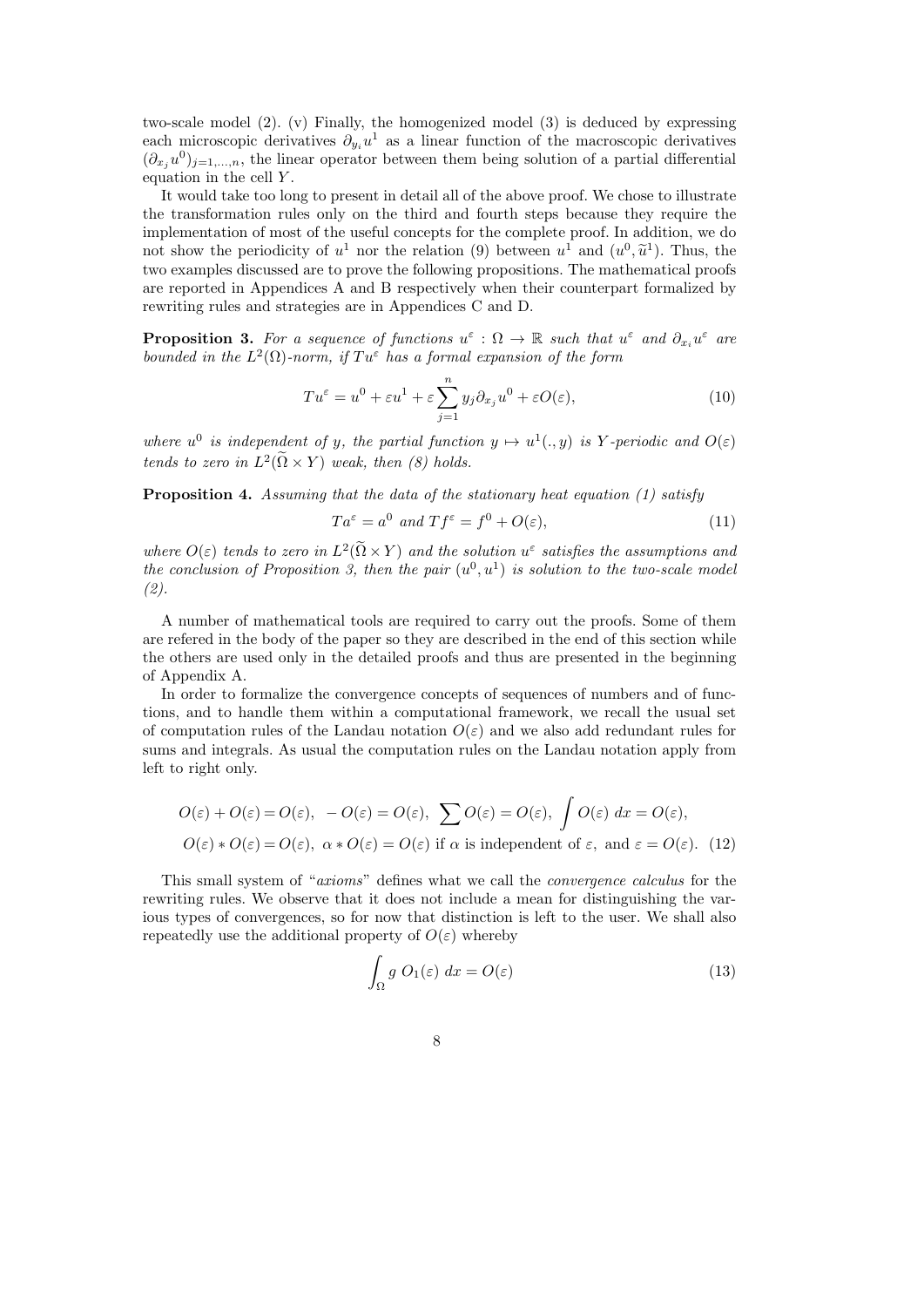as long as g is a function uniformly bounded in  $L^2(\Omega)$  and  $\lim_{\varepsilon \to 0} ||O_1(\varepsilon)||_{L^2(\Omega)} = 0$ . It results from the Cauchy-Scwharz inequality  $\int_{\Omega} g \ O_1(\varepsilon) dx \leq ||g||_{L^2(\Omega)} ||O_1(\varepsilon)||_{L^2(\Omega)} \leq C$  $O(\varepsilon) = O(\varepsilon).$ 

The usual operations on variational formulation require to use the extension of the rule of integration by parts to multidimensional domains. The so-called Green formula holds for sufficiently regular functions u and v defined in a domain  $\Theta \subset \mathbb{R}^n$ ,

$$
\int_{\Theta} u \, \partial_{x_i} v \, dx = \int_{\partial \Theta} u \, v \, (n_x)_i \, ds(x) - \int_{\Theta} v \partial_{x_i} u \, dx \tag{14}
$$

for any  $i = 1, ..., n$  where  $n_x$  represents the outward pointing unit normal of the hypersurface volume element  $ds(x)$  on the boundary  $\partial\Theta$ .

Finally, functions such as  $u$  and  $v$  are usually considered as elements of a vector space such as  $L^2(\Omega)$ . As such, it is possible to define linear operators that apply to them. We recall that an operator  $L$  defined on a vector space is said to be *linear* if for any vectors  $v, w$  and any scalar  $\alpha$ ,

$$
L(\alpha \ v) = \alpha \ L(v) \tag{15}
$$

and 
$$
L(v + w) = L(v) + L(w)
$$
. (16)

#### 3. Transformation language

This section defines a transformation language based on the three notions of rule, strategy and transformation. By a rule we mean a classical rewrite rule. A strategy is a way to control how rules are applied. Strategies can be combined to define strategies with a finer control or a more powerful effect. We propose easy-to-remember names for the most popular – and indeed most useful – strategy constructors and combinators. The user can also extend the language with other strategies.

It is not obvious that any natural transformation of mathematical expressions and models can be concisely expressed as a rewriting-based strategy, in a natural way. Moreover what is exactly a strategy is not completely clear from the literature, and the name of "strategy" for a formal transformation may lead the user of our language to confusion. Therefore we consider an a priori independent notion of transformation. Transformations have the following three features: (i) a transformation is reproducible, (ii) a transformation may not progress, and (iii) a transformation may not terminate. The reproducibility feature (i) means that each application of a given transformation to a given expression produces the same effect: either it does not terminate each time, or it produces each time the same expression. In particular, this property excludes non-determinism from the notion of transformation. By contrast a strategy may be non-deterministic (see, e.g. One[s] in [Balland et al.](#page-20-3) [\(2007\)](#page-20-3)). It would be enriching to develop a complete theory of transformations but it exceeds the scope of the present paper on rule-based transformations.

We propose an implementation of this transformation language as a new package for the MapleTM computer algebra system. The package is named symbtrans, for "symbolic transformations".<sup>[2](#page-9-0)</sup> We strongly rely on the functional features of Maple<sup>TM</sup> by providing rules, strategies and transformations as Maple functions, possibly through higher-order

<span id="page-9-0"></span><sup>&</sup>lt;sup>2</sup> The package is available as an archive file upon request to the authors. It can be executed on any machine running MapleTM.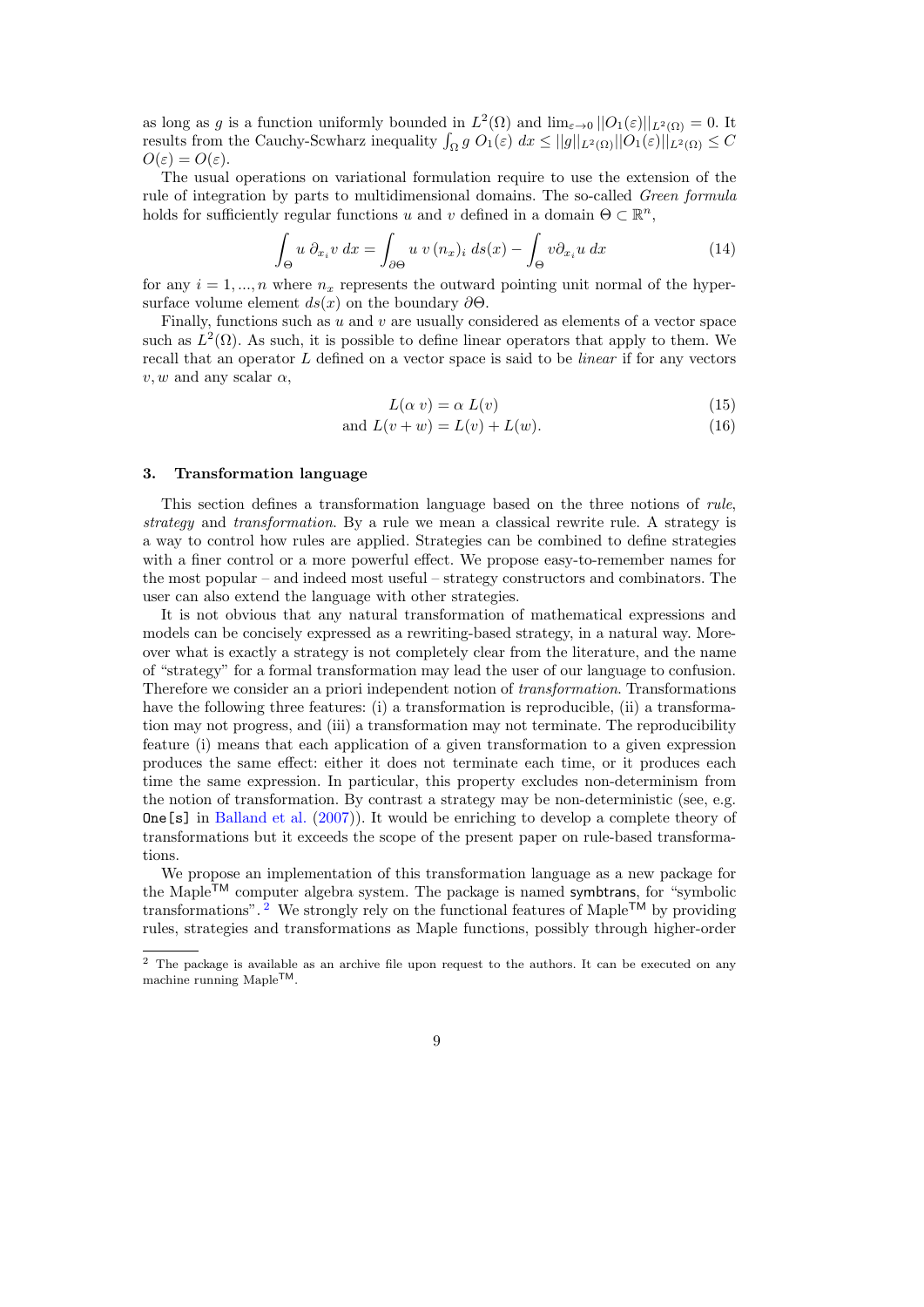functions constructing them from another representation. Functions faithfully provide the expected feature (i) of transformation reproducibility. Whether a transformation output differs or not from its input (feature (ii)) is controlled by the Maple<sup>TM</sup> mechanism of exceptions. Feature (iii) is left under the responsability of users that can interrupt execution with the Maple<sup> $TM$ </sup> function timelimit.

# 3.1. Top rewriting

The Maple<sup>TM</sup> statement ruleName := [l,r] declares the rewrite rule  $l \rightarrow r$  as a pair and assigns it the name ruleName. The function Transform associates to any such pair the function applying the corresponding rewrite rule at the top of any term: Given a term t, the function application Transform(ruleName)(t) applies the rewrite rule  $l \rightarrow r$ to t, as defined in Definition 1. If the rule cannot be applied i.e. if  $t$  does not match its left side  $l$ , then the exception "Fail" is raised. This is the standard rewriting at the top or top rewriting strategy.

**Example 5.** Consider the property  $\int v + w \, dx = \int v \, dx + \int w \, dx$  of linearity of the integral. The rewrite rule corresponding to its application from left to right can be defined with symbtrans as the pair

IntegralLinearity := [  $Integral(A_ + B_-, C_-),$  $Integral(A, C) + Integral(B, C)$ ;

A convention in the package is that variable names end with  $"$ " in order to distinguish them from constants. In order to apply the IntegralLinearity rule at the top to the term

t := Integral( $v(x)+w(x),x$ );

we write Transform(IntegralLinearity)(t). The resulting term is  $Integral(v(x),x) + Integral(w(x),x)$ 

#### 3.2. Elementary transformations

The two elementary transformations Identity and Fail are defined as follows.

Identity(t)  $=_{def}$ t  $\begin{vmatrix} \texttt{Fail(t)} & =_{\mathit{def}} \texttt{error "Fail"} \end{vmatrix}$ 

The first one has no effect, since it transforms t into itself. The second one always fails and raises the exception "Fail". This exception is raised each time a transformation fails transforming a term. What is a failure for a transformation has to be defined for each transformation, as previously done for top rewriting.

It is sometimes useful to consider the non-progress of a transformation as a failure with the aim to handle this exception and enable other transformations. This feature is realized by the transformation combinator IdentityAsFail defined by

IdentityAsFail(s)(t) =  $_{def}$  if s(t) = t then Fail(t); else s(t);

for any transformation s and any term t.

Conversely, it is also convenient to hide at some higher level the exception "Fail" raised by a transformation s. This is the purpose of the FailAsIdentity combinator:

FailAsIdentity(s)(t) = $_{def}$  try s(t); catch "Fail" : t;

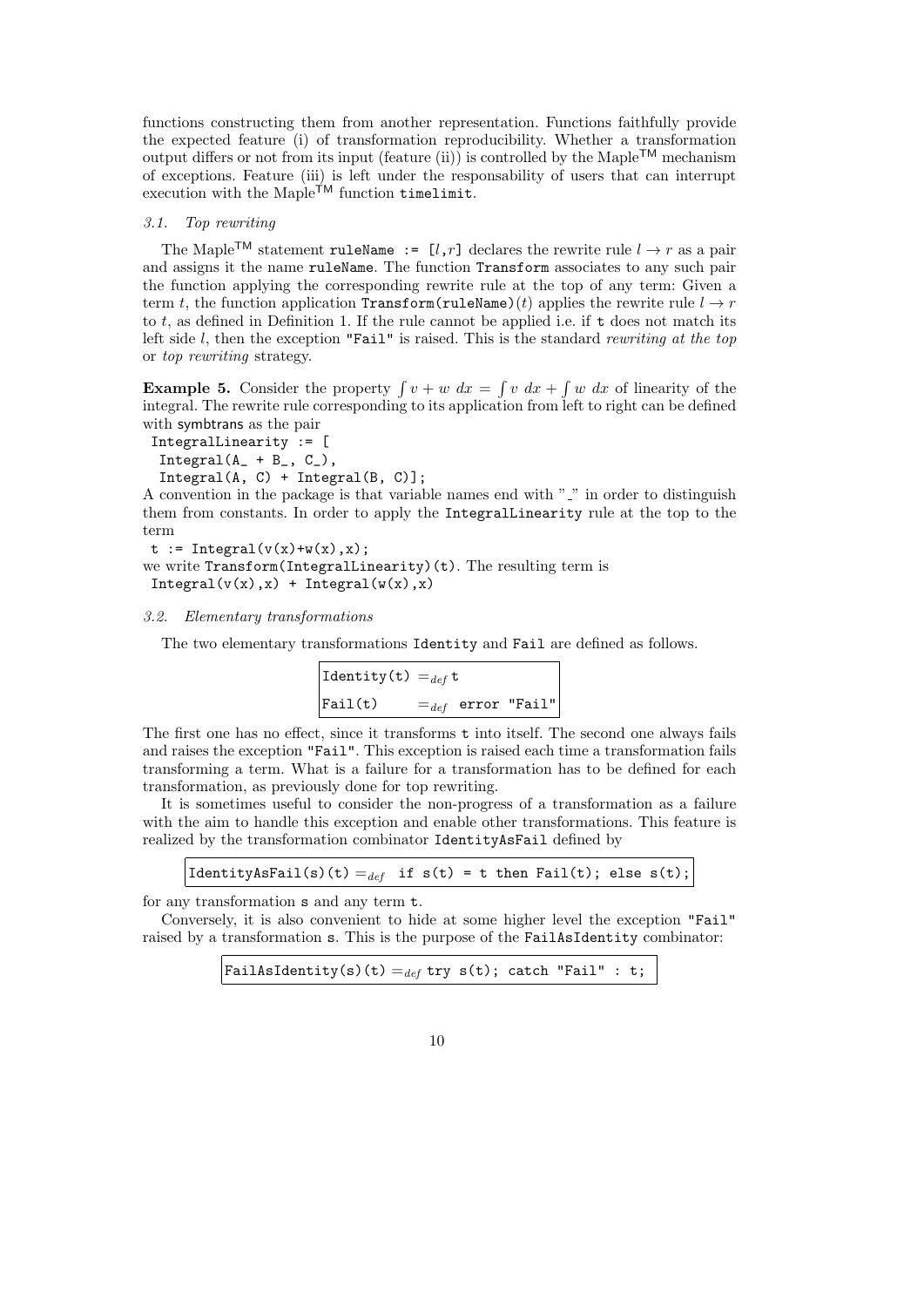# 3.3. Transformation combinators

In this section we define three transformation combinators. They take transformations as parameters and control their order of application. Thus they help defining complex transformations by combination. They are generic in the sense that they do not depend on the nature and structure of the terms they are applied on. They are defined as follows.

| LeftChoice( $[s_1, , s_n]$ )(t) = $_{def}$ try $s_1(t)$ ;                |  |
|--------------------------------------------------------------------------|--|
| catch "Fail":LeftChoice( $[s_2, , s_n]$ )(t)                             |  |
| LeftChoice([])(t) = $_{def}$ Fail(t);                                    |  |
| Comp( $[s_1, , s_n]$ )(t) = $_{def}$ Comp( $[s_2, , s_n]$ )( $s_1(t)$ ); |  |
| Comp([])(t) = $_{def}$ t;                                                |  |
| STNormalizer(s)(t) = $_{def}$ if s(t) = t then t;                        |  |
| else $S/Normalizer(s)(s(t));$                                            |  |

The transformations LeftChoice([s]) and Comp([s]) are defined by induction on  $n \geq 0$  for any sequence of transformations  $s = (\mathbf{s}_i)_{i=1,\dots,n}$ . If  $n = 0$ , both do nothing. Otherwise, the application of LeftChoice([s]) to the term t returns the result  $s_i(t)$  of the application of the first transformation in the sequence s which succeeds on the term t. It reports a failure if no one succeeds. When  $n \geq 1$  the transformation Comp([s<sub>1</sub>,  $\ldots$ ,  $s_n$ ) applies  $s_1$ ,  $s_2$ , etc in sequence, until application of  $s_n$  or a previous failure. The transformation STNormalizer(s) iterates the application of the transformation s until the latter fails or a fixed point is reached. The transformation STNormalizer(s) fails if and only if the transformation s fails during these iterated applications. To avoid the failure of the transformation  $s$  when computing the normal form of a term  $t$  with respect to s, one should write STNormalizer(FailAsIdentity(s))(t). The transformations involving STNormalizer presents a risk of non termination and should therefore be carefully employed. Notice that the above definition of STNormalizer is just a specification. For more efficiency, the implementation computes  $s(t)$  only once.

# 3.4. Traversal transformations

This section introduces transformations called traversal or term transformations because they explore the structure of the term they are applied on. We provide three traversal transformation constructors: Some, Outermost and Innermost. By extension of a classical terminology in rewriting theory, a redex of a term  $t$  for a transformation  $s$  is a subterm of t that can be transformed by  $s$ , i.e. on which the transformation  $s$  does not fail.

The transformation  $Some(s)$  tries to apply the transformation s to all the immediate subterms of a term t. It fails if all these applications fail, or if t is a constant or a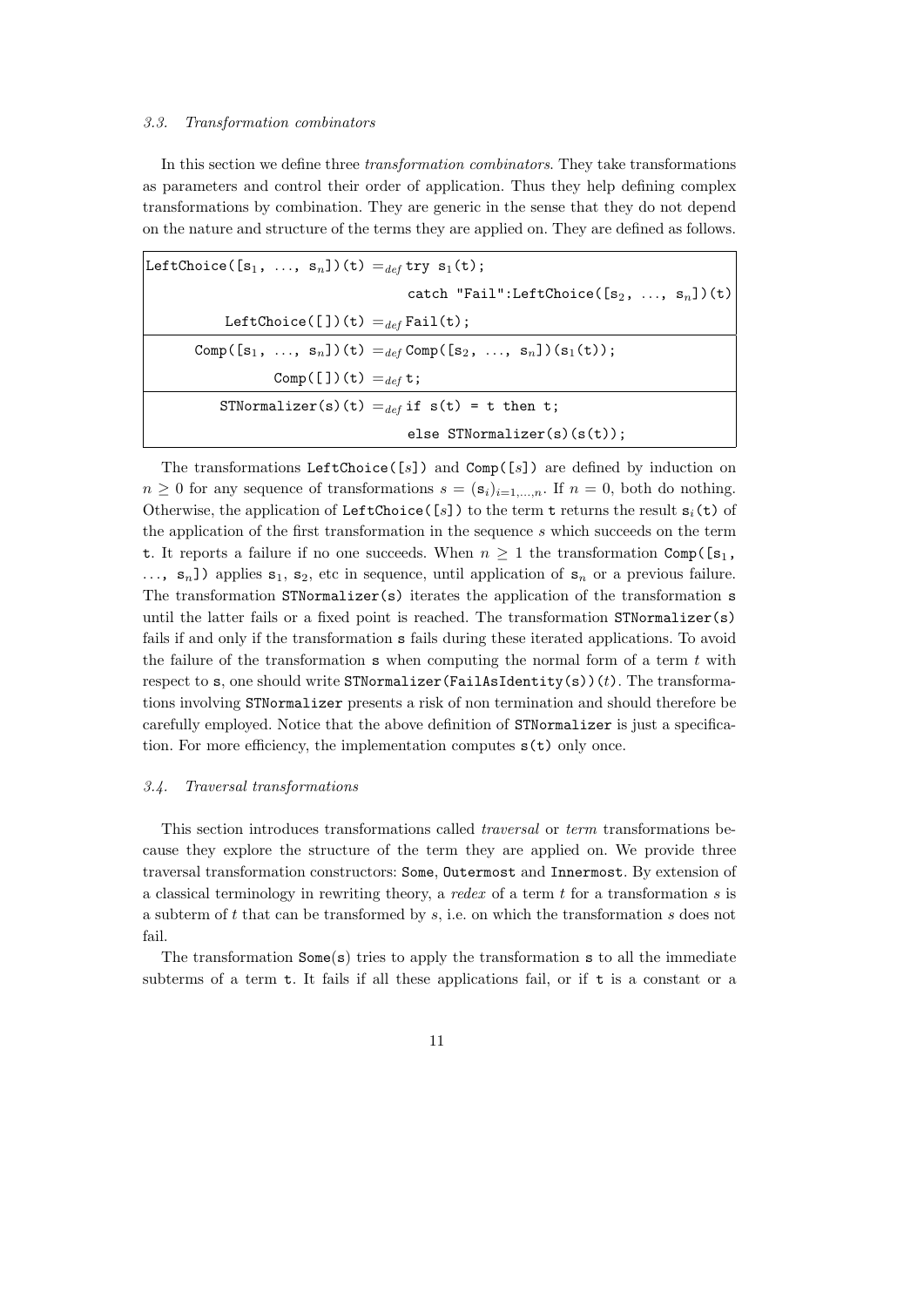variable. It is defined by

 $\begin{array}{l} \texttt{Some(s)}\texttt{(t)} =_{def} \texttt{if t = f(t_1, \ldots, t_n) then} \end{array}$ if  $\forall i \in \{1, ..., n\}$  s(t<sub>i</sub>) fails, then  $Fail(t);$ else f(FailAsIdentity(s)(t<sub>1</sub>),...,FailAsIdentity(s)(t<sub>n</sub>)); fi; else // t is a constant or a variable Fail(t); fi;

Example 6. Consider again the rewrite rule IntegralLinearity of Example 5, encoding the linearity of the integral, and the term t encoding  $\int v(x) + w(x) dx$ . Notice that the statement

 $Transform(Integrallinearity)(t+2)$ 

raises the exception "Fail" because the rewrite rule cannot be applied at the top of the expression  $t+2$ . A solution is to replace it with the statement

Some(Transform(IntegralLinearity))( $t+2$ ) which produces  $\int v(x) dx + \int w(x) dx + 2$  since the expression t+2 is viewed as the term  $+(t, 2).$ 

The transformation Some is not very useful in practice. Its main purpose is to shorten the definition of the other traversal transformations, namely Outermost and Innermost.

The transformation Outermost(s) is very common in symbolic computation. It applies the transformation s once to all the redexes of t for s that are the closest ones to the root of t, i.e. to the largest subterms of t on which s succeeds. In other words the transformation Outermost traverses the term  $t$  down from its root and tries to apply  $s$  to each traversed subterm. If the transformation  $s$  succeeds on some subterm  $t'$  of  $t$ , then it is not applied to the proper subterms of  $t'$ . In particular,  $\text{Outermost}(s)$  fails if and only if s fails on all the subterms of  $t$ . It can be formally defined by

 $\lceil \texttt{Outermost(s)} =_{def} \texttt{LeftChoice([s,Some(Outermost(s))])} \rceil$ 

Example 7. Let

$$
t = 2 + \int v(x) + 3(\underbrace{\int w(x) + g(x) dx}_{r_1}) dx
$$

be a term with two redexes  $r_0$  and  $r_1$  for the rule of integral linearity. Then  $Outermost(Integralling)$  $(t)$ 

12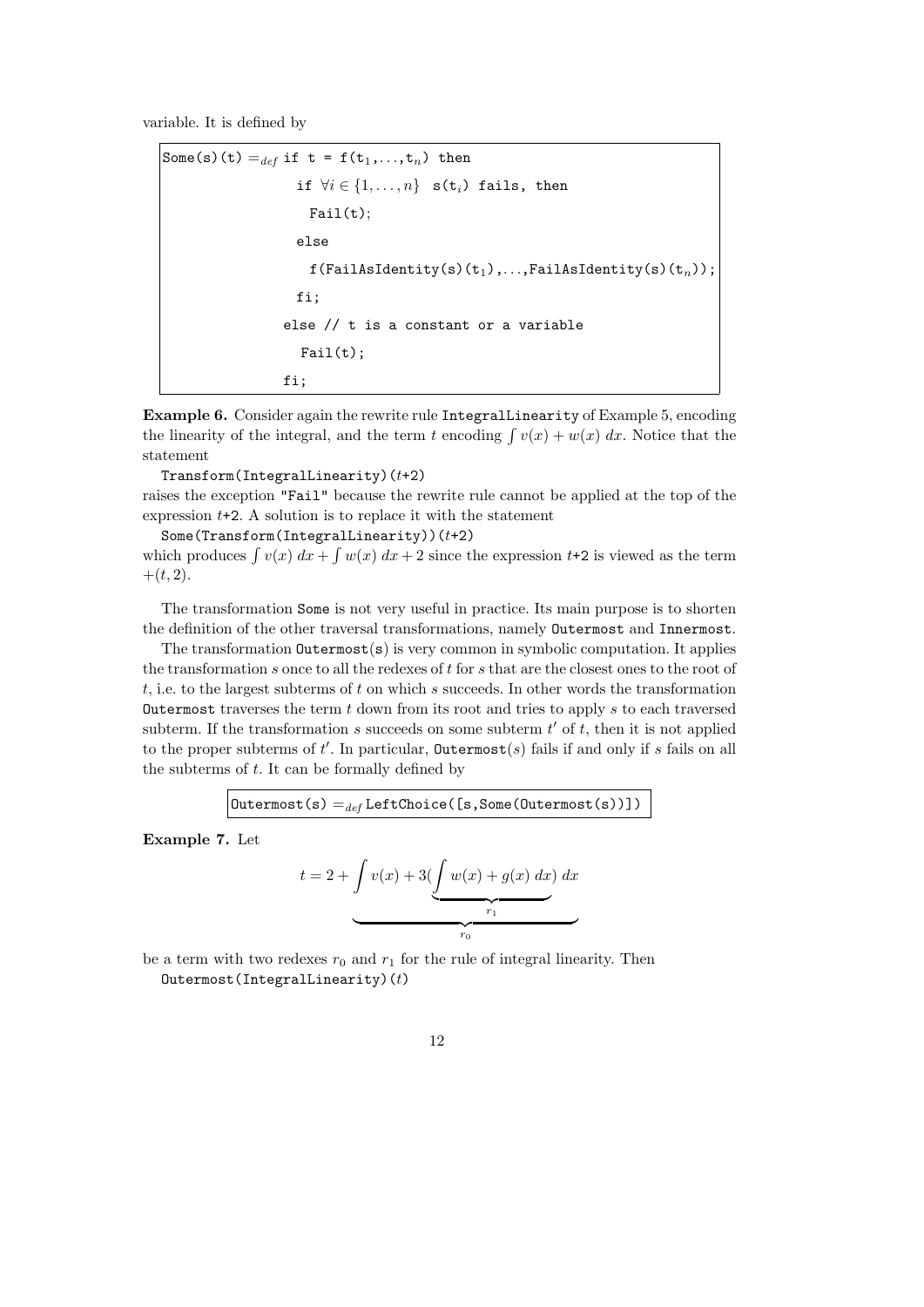gives the expression

$$
2 + \int v(x) dx + \int 3(\int w(x) + g(x) dx) dx,
$$

since the rule IntegralLinearity is only applied to the outermost redex  $r_0$  of t.

The strategy Innermost(s) works similarly, but in the opposite direction, i.e. it traverses a term  $t$  up from its smallest subterms and tries to apply the strategy  $s$  once to the smallest redexes of  $t$  for  $s$ . It is formally defined by

```
Innermost(s) =_{def} LeftChoice([Some(Innermost(s)),s])
```
**Example 8.** For the term  $t$  of Example 7, the expression

 $Innermost(IntegrallingLinearity)(t)$ 

applies the rule IntegralLinearity only to the innermost redex  $r_1$  of  $t$  and gives the expression

$$
2 + \int v(x) + 3(\int w(x) dx + \int g(x) dx) dx.
$$

We provide additional traversal transformations, namely All, TopDown and BottomUp. They are less useful in practice, but we include them in symbtrans because they exist in other strategy languages, e.g. the Tom strategy language [\(Balland et al.,](#page-20-3) [2007\)](#page-20-3).

The transformation All(s) applies the transformation s to all the immediate subterms of any term t, and it fails if and only if one of the applications to the immediate subterms fails. It is defined by

All(s)(t) =
$$
_{def}
$$
 if t = f(t<sub>1</sub>,...,t<sub>n</sub>) then  
\nf(s(t<sub>1</sub>),...,s(t<sub>n</sub>));  
\nelse // t is a constant or a variable  
\nt;  
\nfi;

The main purpose of the transformation All is to simplify the definition of the transformations TopDown and BottomUp.

The transformation TopDown(s) tries to apply the transformation s to all the subterms of any term t, at any depth, by starting with the root of t. It fails when there is a subterm of t where s fails. It is defined by

$$
\boxed{\texttt{TopDown}(s) =_{def} \texttt{Comp}(\texttt{[s,All(TopDown(s))]})}
$$

The transformation  $BottomUp(s)$  behaves similarly, but works in the opposite direction, i.e. it starts from the leaves (the smallest subterms) and goes up.

 $\big|$ BottomUp(s) = $_{def}$ Comp([All(BottomUp(s)),s])

13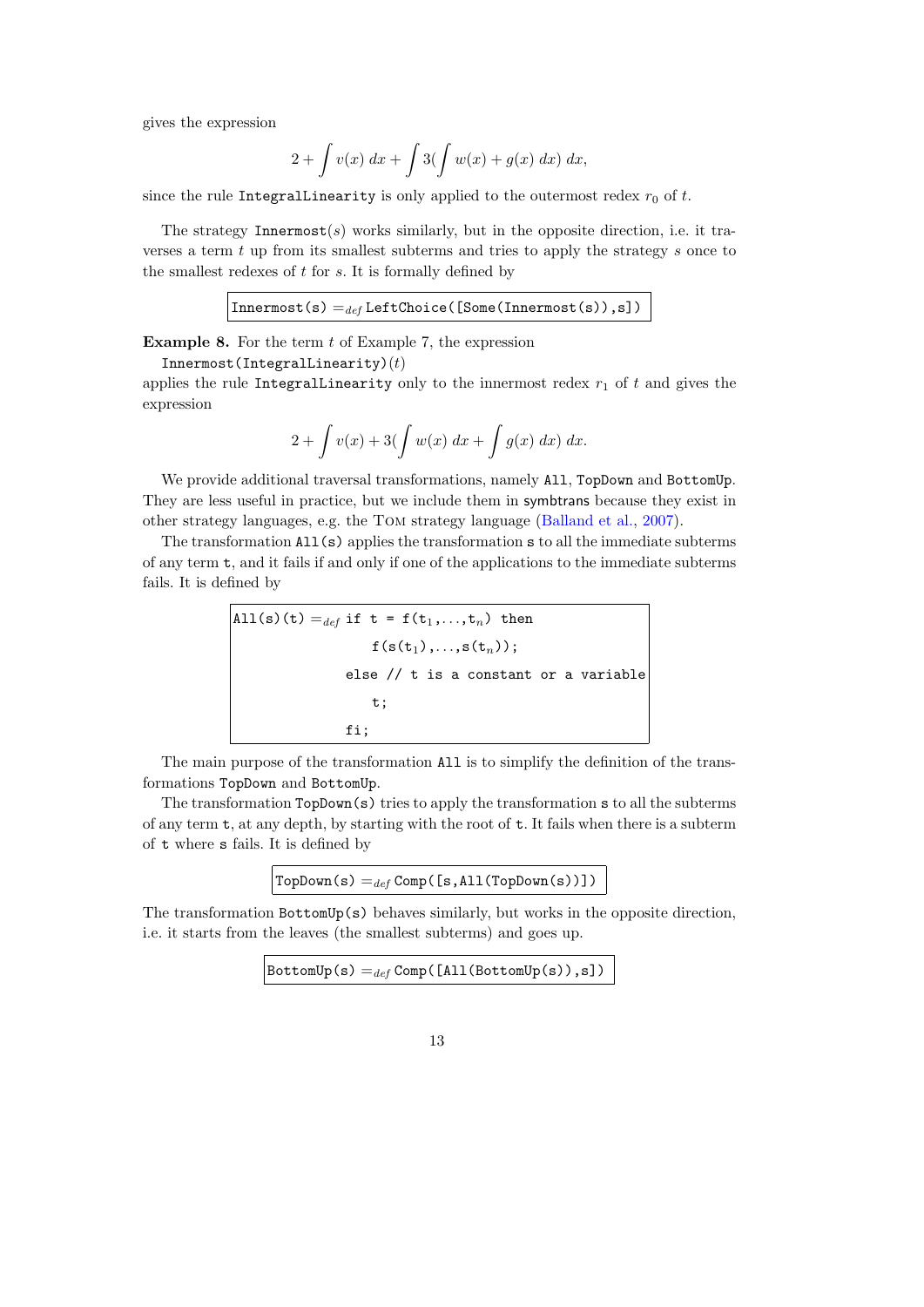# 4. Advanced features

In this section we introduce some technical features of symbtrans, namely, the ability to combine rewriting and procedural programming, the matching modulo associativity and commutativity and the conditional rewriting.

#### 4.1. Procedural programming and strict evaluation

It is possible to combine rewrite rules and procedural programming in symbtrans. That is, the right-hand side of the rewrite rules may contain calls of  $\text{Maple}^{\text{TM}}$  predefined functions or of functions defined by the user. This feature is not available in pure rewriting languages, e.g. in Maude [\(Clavel et al.,](#page-21-12) [2007\)](#page-21-12), but it is available in rewriting languages built upon a host language, e.g.  $\rho$ -log [\(Marin and Piroi,](#page-21-4) [2004\)](#page-21-4) which is built on Mathematica and Tom [\(Balland et al.,](#page-20-3) [2007\)](#page-20-3) which is built on Java.

When we declare a rewrite rule whose right-hand side contains some function calls a problem occurs: since Maple<sup>TM</sup> is a strict evaluation language, it completely evaluates all the sub-expressions of an expression before evaluating the expression itself. Therefore it evaluates the function calls present in the right-hand side of the rewrite rules at the declaration of the rewrite rule, whereas the expected behaviour is most often evaluation of function calls at the application of the rewrite rule.

Example 9. Let us consider the following rule declaration:

 $e := [L_{}, \text{nops}(L)],$ 

where nops is the Maple<sup>TM</sup> function that computes the number of arguments of L. When L is a list nops(L) computes the length of L. The problem is that  $\text{Maple}^{\text{TM}}$  immediately evaluates nops(L) and the rule e becomes [L\_,1]. The expected behavior is that the function nops is applied after the rule application, i.e. after instantiation of the variable L by the substitution that arises from the matching of L with a given term.

The solution we propose is to write DelayEval  $\rightarrow r$  instead of r for the right-hand side of a rewrite rule that contains function calls. In the example, the declaration of e would be

 $e := [L_$ , DelayEval  $\rightarrow$  nops(L)];

The Maple<sup>TM</sup> expression  $x \rightarrow r$  denotes the  $\lambda$ -term  $\lambda$   $\lambda x.r$ , and this solution works for two reasons. First, the evaluation of r in  $\lambda x. r$  is delayed until an argument is provided to this  $\lambda$ -term. Second, Maple<sup>TM</sup> accepts the application of substitutions to  $\lambda$ -terms. With these two ingredients we can correctly implement the delayed evaluation in the rewrite rules as follows. The implementation of the application of the rule  $[l,$  DelayEval  $\rightarrow r$ ] to the term  $t$  is done via the following steps:

- (1) Compute a solution  $\sigma$  to the matching problem  $l \ll t$ ,
- (2) Compute the application  $\sigma(r)$  of  $\sigma$  to r,
- (3) Return the application (DelayEval  $\rightarrow \sigma(r)$ )(DelayEval) of the  $\lambda$ -term to the protected variable DelayEval.

<span id="page-14-0"></span><sup>&</sup>lt;sup>3</sup> We recall that a  $\lambda$ -term is either a variable x, an abstraction  $\lambda t.u$ , or an application  $(u v)$ , where u and  $v$  are two  $\lambda$ -terms.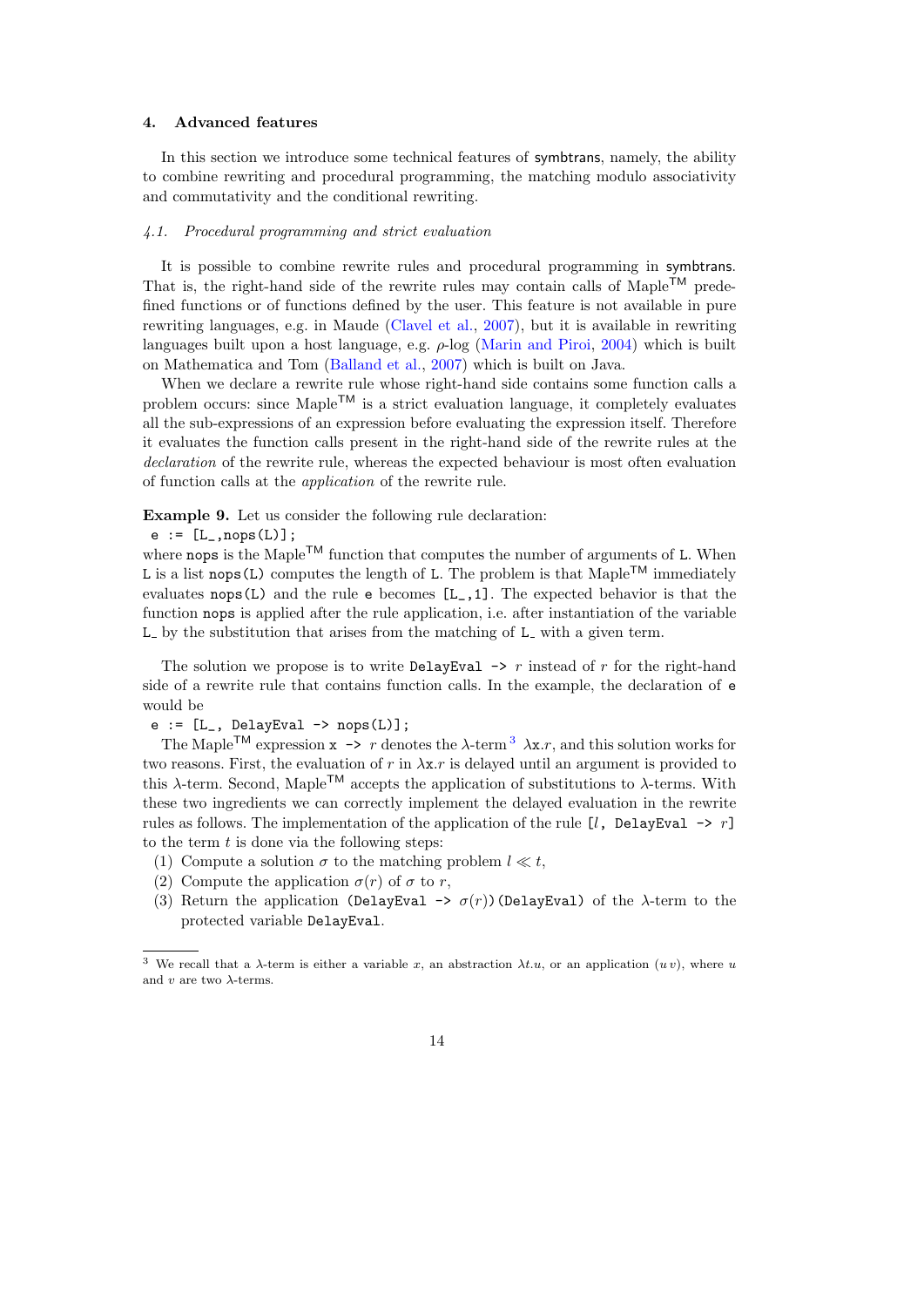Since DelayEval is a protected variable in symbtrans and thus never appears in  $\sigma(r)$ , the expression (DelayEval  $\rightarrow \sigma(r)$ )(DelayEval) is  $\beta$ -reduced<sup>[4](#page-15-0)</sup> by Maple<sup>TM</sup> to  $\sigma(r)$ .

It is worth mentioning that enclosing with unevaluation quotes '...' each function present in the right-hand side  $r$  of a rule, or using the parameter modifier ::uneval, does not give the required solution. If an unevaluated function enclosed by the quotes appears as an argument of a term, then  $\text{Maple}^{\text{TM}}$  eliminates the quotes and evaluates this function. As a consequence, applying a substitution to the term  $r$  provokes an early evaluation of the functions in  $r$  enclosed by quotes.

# 4.2. Extension to associative and commutative function symbols

When applying a rewrite rule  $[l \rightarrow r]$  to a term t, and terms l and/or t contain associative and commutative function symbols, such as  $+$  or  $*$ , then the matching problem  $l \ll t$  and the rule application have to be done modulo associativity and commutativity.

The following definition generalizes Definition 1. It defines pattern-matching and rule application modulo a theory as in [\(Cirstea and Kirchner,](#page-21-3) [2001\)](#page-21-3).

**Definition 10.** Let  $\mathbb{T}$  be an equational theory. For two terms t and t' in  $\mathcal{T}(\mathcal{F},\mathcal{X})$  the problem of finding substitutions  $\sigma$  such that the equality  $\sigma(t') = t$  is a logical consequence of the axioms of  $\mathbb T$  is called a *matching problem modulo*  $\mathbb T$  and is denoted  $t' \ll_{\mathbb T} t$ . Such a substitution  $\sigma$  is called a *solution* of the matching problem  $t' \ll_{\mathbb{T}} t$ . The *application* of the rewrite rule  $l \to r$  to a term t, denoted by  $[l \to r](t)$ , is the (possibly empty) set  $\{\sigma_1(r), \sigma_2(r), \ldots\}$  where each  $\sigma_i$  is a solution of  $l \ll_{\mathbb{T}} t$ .

If the theory  $\mathbb T$  axiomatizes the associativity and commutativity of some function symbols, then the set of solutions of the matching problem is finite. The associative and commutative symbols of symbtrans presently are  $*, +, \cup$  and  $\cap$ . The corresponding theory is denoted by AC.

To deal with associative and commutative symbols the package symbtrans is equipped with two matching functions. The function  $\text{Matching}(t')$  (t) returns only one solution of the matching, always the same one, because transformations are expected to be reproducible. The function  $\text{MatchingAll}(t')$  (t) returns all the solutions. The first function is sufficient in many practical cases, but the second one is sometimes useful. In particular it is necessary for the application of conditional rules (see next section).

The present implementation of these two functions in symbtrans does not include optimizations suggested in the literature. In [\(Belkhir and Giorgetti,](#page-20-5) [2011\)](#page-20-5), the authors suggested a more flexible approach. They provided a *lazy* matching algorithm modulo associativity and commutativity. Lazy means that the algorithm produces only a first solution and a way to get the other ones. We plan to integrate this lazy algorithm in a future version of symbtrans.

<span id="page-15-0"></span><sup>&</sup>lt;sup>4</sup> The β-reduction is the reduction rule  $(\lambda t.u)v \sim_{\beta} u[v/t]$ , where  $u[v/t]$  is the replacement of t with v in u.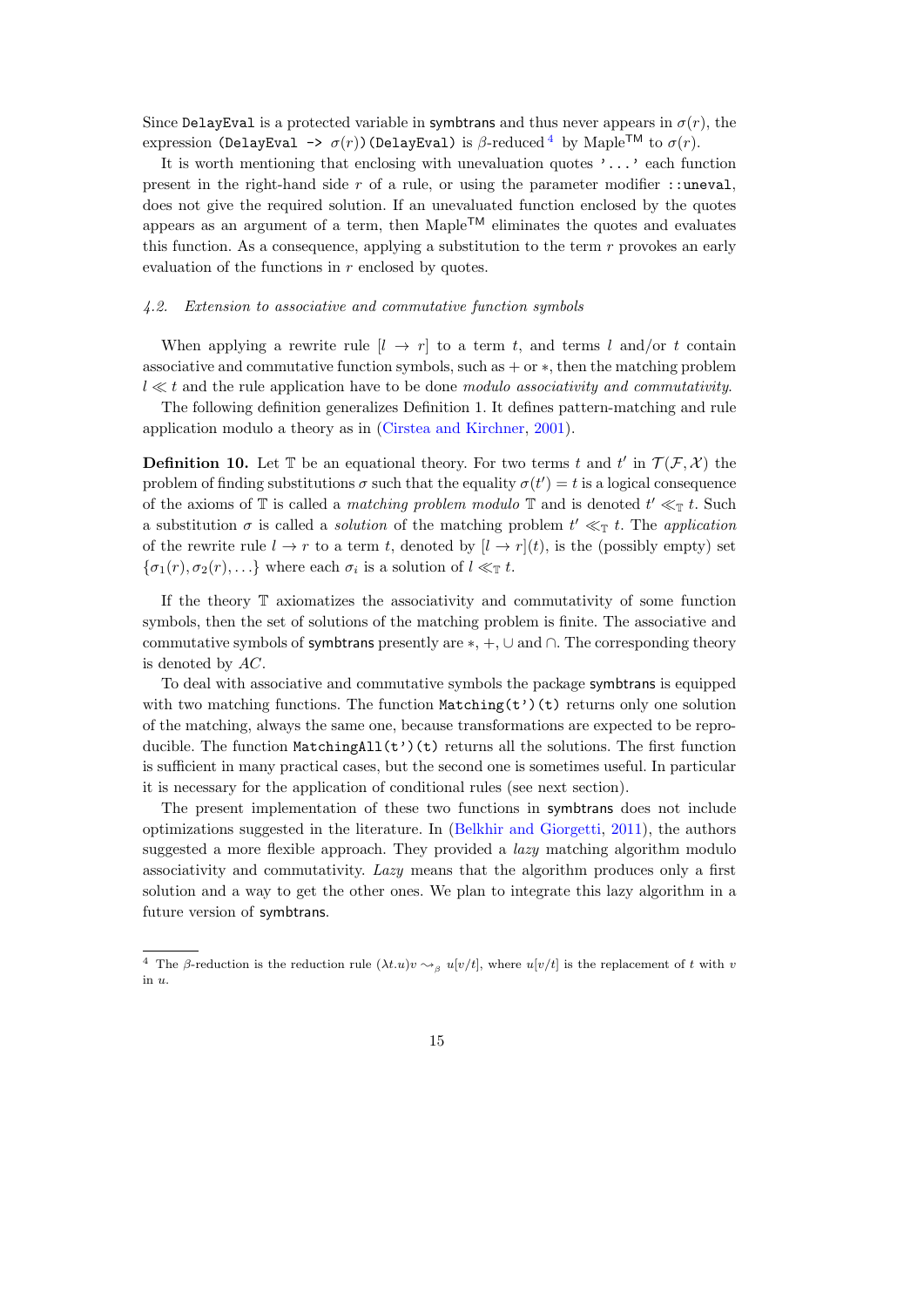#### 4.3. Conditional rewriting

In symbtrans rewrite rules can be conditional. A conditional rule is a rewrite rule  $l \rightarrow r$ and a condition c on the variables in  $l$ . In symbtrans a conditional rule is declared as a list  $[l,r,c]$  of three elements, where the third element is the condition. Notice that the DelayEval mechanism is usually required in the condition when it contains function calls.

**Example 11.** The linearity property  $(15)$  of an operator  $B$  can be encoded by the following conditional rewrite rule replacing  $B(\alpha x)$  by  $\alpha B(x)$  if  $\alpha$  is a scalar: [B(Alpha\_\*X\_), Alpha\*B(X), DelayEval -> IsScalar(Alpha)].

The application Transform([l,r,c])(t) of the conditional rule  $[l, r, c]$  to a term t, where c is a Boolean condition, gives a term  $\sigma(r)$  where  $\sigma$  is a solution of the matching problem  $l \ll_{AC} t$  such that  $\sigma(c)$  holds, or raises the exception "Fail" if there is no such solution.

### 5. Formal proof examples

As typical examples, we consider the mathematical proofs reproduced in Appendices A and B. They are respectively formalized in Appendices C and D as sequences of transformations with the symbtrans language. Appendix E shows the collection of rules and transformations used in the proofs. The present section explains this formalization.

#### 5.1. Mathematical operators

The algebraic properties of the integration, derivation, and general summation operators are encoded with symbtrans in Appendix E, Section E.1. Two versions of the Green rule are given in Appendix E, Section E.2: the usual rule GreenRule, and a parametrized conditional one CondGreenRule. The pattern patt is used to ensure that the Green rule is applied in the right way.

# 5.2. About linearity

We recall that an operator  $L$  is said to be linear if  $(15)$  and  $(16)$  hold. The linear operators used in the proofs are T,  $T^*$ , B,  $\int_{\Omega}$ ,  $\partial_x$  and  $\sum_i$ . At the present level of formalization, scalars are not distinguishable from other symbolic expressions. As a consequence Eq. (15) cannot be turned into a general rewrite rule: otherwise this rule could also produce the unexpected term  $v L(\alpha)$  from  $L(\alpha v)$ . We presently address this issue by writing one rewrite rule for each term  $\alpha$  of interest in the proofs under consideration. It only concerns Steps 2 and 5 in Appendix B.

On the contrary Eq. (16) can be safely expressed by a rewrite rule. However the twoscale transform manipulates many linear operators and it is tedious to define a rewrite rule that expresses the linearity property (16) for each operator. Therefore we provide the generic constructor Linearity $(n, fun, t)$ , where fun is a function and t is a term with n (underscored) variables or more. This constructor generates a rewrite rule that states that the operator  $t$  is linear with respect to its  $n<sup>th</sup>$  variable, in the sense of fun. Notice that fun is usually the  $+$  function provided by Maple<sup>TM</sup>. However it is possible to have different + functions for different vector spaces. For instance, the Maple<sup>TM</sup> expressions

Linearity(2,x->y->x+y,Integral(Omega\_,\_,Z\_));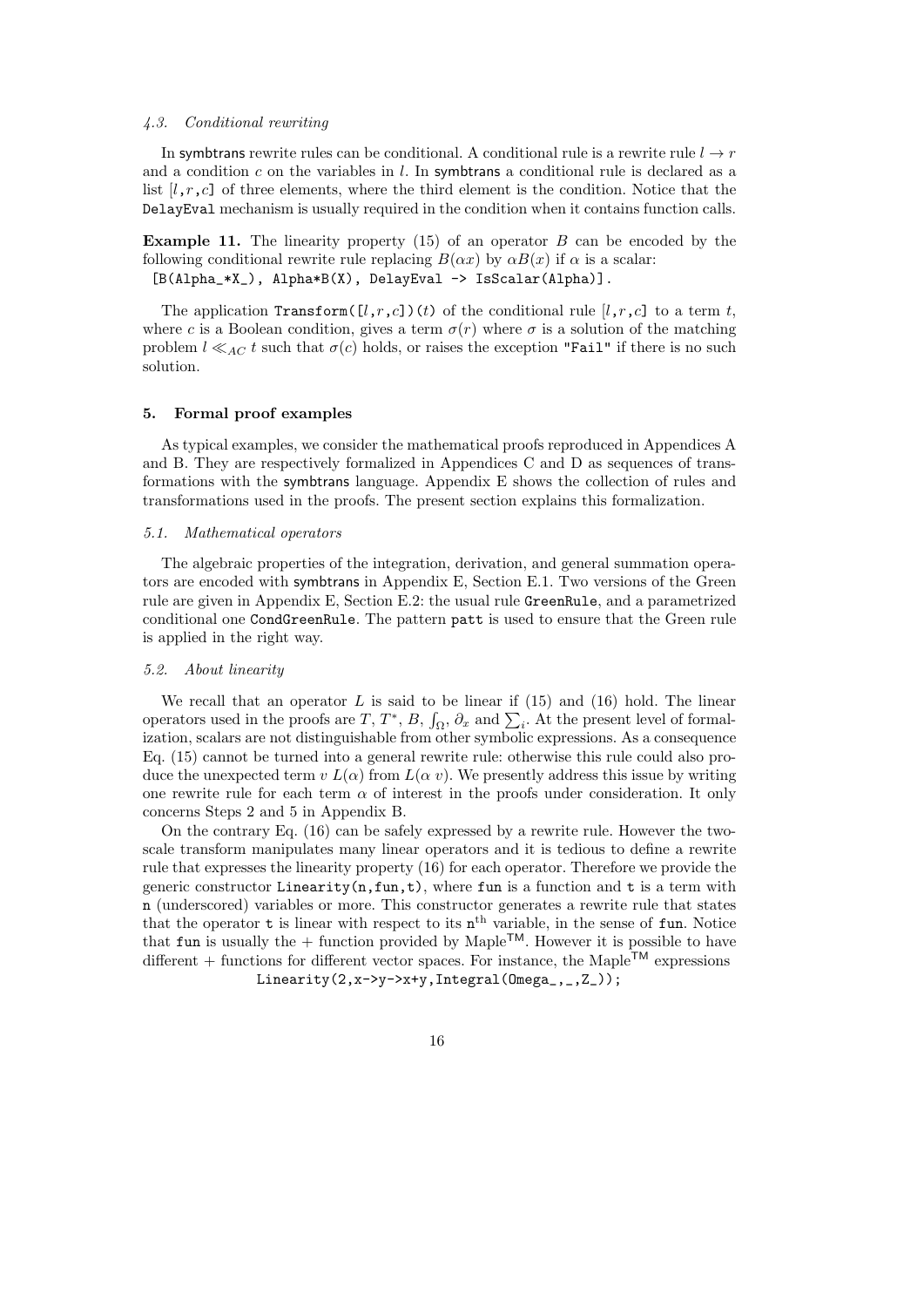and

$$
Linearity(1, x->y->x+y, T(\_));
$$

respectively express the linearity property (16) of the Integral and T operators with respect to +. Their evaluation respectively produces the rule

[Integral(Omega\_,X\_+Y\_,Z\_), Integral(Omega,X,Z)+Integral(Omega,Y,Z)] and

$$
[T(X_+Y_-), T(X)+T(Y)].
$$

a

For a given operator, the two rewrite rules that correspond to (15) and (16) can be merged together using transformation combinators. The collection of linear operators as well as their linearity properties is stored in an array named LinearityOf and defined in the file integral.mpl reproduced in Appendix E, Section E.1.

# 5.3. Convergence calculus

The notion of convergence has been introduced in Section 2. The theory of convergence (12) and (13) corresponds to the following rewrite rules:

$$
O(\varepsilon) + O(\varepsilon) \to O(\varepsilon),\tag{17}
$$

$$
\sum_{i=1}^{n} O(\varepsilon) \to O(\varepsilon),\tag{18}
$$

$$
\int_{\Omega} O(\varepsilon) dx \to O(\varepsilon), \text{ and}
$$
\n(19)

$$
z \ast O(\varepsilon) \to O(\varepsilon) \tag{20}
$$

for a term z bounded with respect to  $\varepsilon$ . These rules are combined in a strategy defined by

```
ConvergenceStrategy :=
 STNormalizer(
    LeftChoice([
      Outermost(OEpsilonSum),
      Outermost(OEpsilonSUM),
      Outermost(OEpsilonIntegral),
      Outermost(OEpsilonConst)
   ])
 );
```
where OEpsilonSum, OEpsilonSUM, OEpsilonIntegral and OEpsilonConst respectively encode the rewriting rules (17), (18), (19) and (20). They are defined in the file convergence.mpl reproduced in Appendix E, Section E.3. The result ConvergenceStrategy is a powerful strategy that reduces  $O(\varepsilon)$  terms as much as possible. In the present case it can be shown that it always terminates and thus can be systematically applied after each tranformation step.

We now present and address a problem arising when embedding this strategy within a computer algebra system with strict evaluation. If the notion of a function that tends to 0 when  $\varepsilon$  tends to 0 is represented by the Maple<sup>TM</sup> expression  $O(\varepsilon)$ , then Maple<sup>TM</sup> simplifies any expression  $O(\varepsilon) - O(\varepsilon)$  to zero, whereas  $O(\varepsilon) - O(\varepsilon)$  should be simplified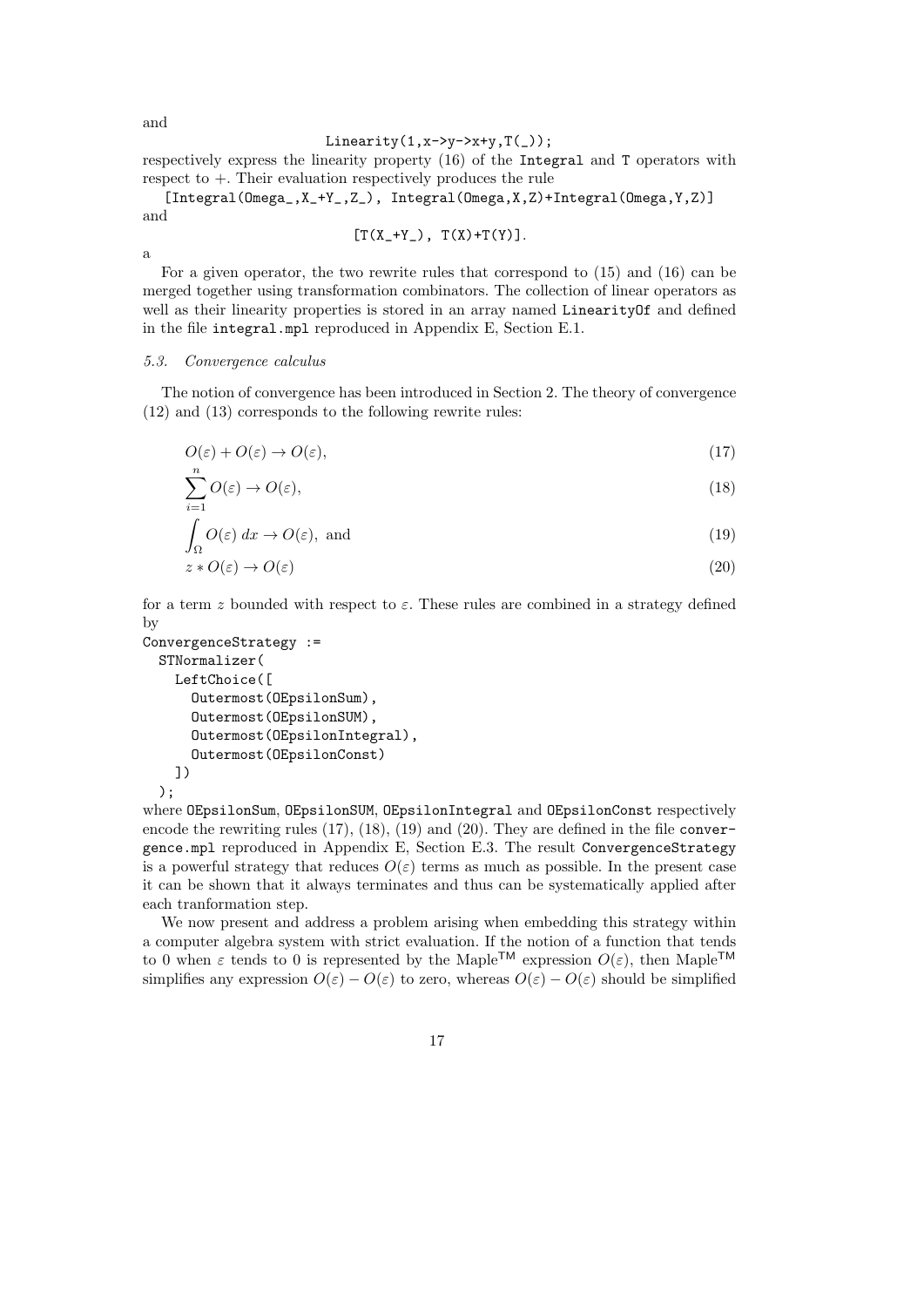to  $O(\varepsilon)$ . The solution we suggest consists in considering the term  $O(i,\varepsilon)$  instead of  $O(\varepsilon)$ , where  $i$  is a *fresh* index. The term "fresh" means that the same index has never been produced before to construct such a term. This solution is natural because it basically relies on the mathematical semantics of the term  $O(\varepsilon)$ . That is, two occurrences of  $O(\varepsilon)$ are two different functions, and it is natural to distinguish them using two different indexes. Technically, we provide a function FreshIndex() that returns a new index at each call. Moreover each occurrence of  $O(\varepsilon)$  in the right-hand side of a rewrite rule is replaced by  $O(\text{FreshIndex}(), \varepsilon)$ .

# 5.4. Two-scale calculus

The algebraic properties of the two-scale operators have been stated and mathematically proved in Appendix A of [\(Lenczner and Smith,](#page-21-10) [2007\)](#page-21-10). They are formulated as rewriting rules in Appendix E, Section E.4.

The two-scale limit of the gradient operator corresponds to Eq. (74) of [\(Lenczner and](#page-21-10) [Smith,](#page-21-10) [2007\)](#page-21-10). This equality is proved with symbtrans in Appendix C. The mechanism of the formal proof is to reduce the left- and the right-hand sides of the equality A.7, and then to show that their reduced forms are equal up to  $O(\varepsilon)$ .

The formal derivation of the two-scale model of the stationary heat equation with symbtrans is reproduced in Appendix D. There, the transformation steps are applied to the term LHST − RHST, where LHST (resp. RHST) is the left- (resp. right-) hand side term of the heat equation (1). The two-scale model derivation uses the weak convergence property of the derivative operator (Step 6 in Appendix B) as a lemma. In the formal proof this lemma is written "by hand" as a rewriting rule after being formally proved.

# 5.5. Final remarks

Some proof steps require to apply some equation  $A = B$  from left to right and from right to left. However, including the two rewriting rules  $A \to B$  and  $B \to A$  in the same strategy may induce non-termination. This is typically the case for the linearity properties. In this case, non-termination is avoided by the introduction of a more specialized version of the rules corresponding to the second orientation, such as:

AdhocSimplify := [Integral(Omega\_,C\_\*SUM(F\_,J\_,D\_),X\_),

SUM(Integral(Omega,C\*F,X),J,D)];

Notice that the proofs use two Maple<sup>TM</sup> functions: has (expr1,expr2) that returns true if expr2 is a subexpression of expr1, and Evala(Expand(expr)) that expands products and powers of rational functions with algebraic coefficients.

We have also developed a formal proof of the property (7) that the two-scale weak limit  $u^0$  of  $Tu^{\varepsilon}$  is independent of y. This proof is not reproduced here. Instead, (7) is encoded as a lemma (See Appendix E.5) used in the main proofs. The hypotheses of these proofs are gathered in the file hypothesis.mpl reproduced in Appendix E, Section E.6.

# 6. Theoretical basis and related work

The theoretical basis for this work is the deterministic fragment of the  $\rho_{AC}$ -calculus [\(Cirstea and Kirchner,](#page-21-3) [2001\)](#page-21-3), where AC is the theory axiomatizing the associativity and commutativity of the symbols +,  $*, \cup$  and  $\cap$ . The  $\rho_{\tau}$ -calculus, where  $\mathbb T$  is an equational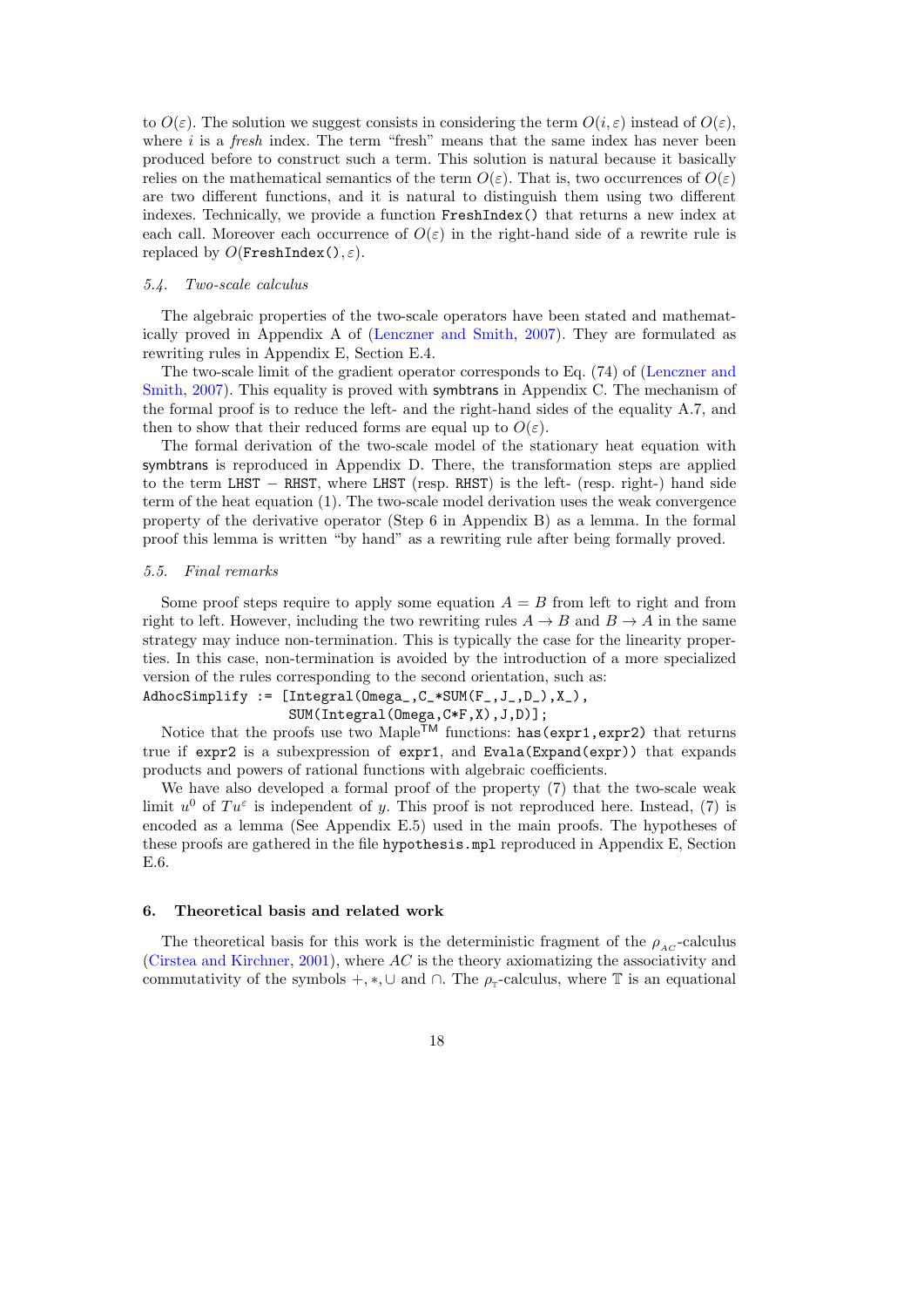theory, is an extension of the  $\lambda$ -calculus; one abstracts on a pattern rather than on a single variable. The abstraction mechanism is based on the rewrite rule  $l \rightarrow r$ , also viewed as a  $\rho$ -term. Notice that when l is just a variable x, this  $\rho$ -term corresponds to the  $\lambda$ -term  $\lambda x$ . r. Moreover, the  $\rho_{\text{t}}$ -calculus considers higher-order terms, i.e. terms that may contain abstractions and rule applications.

When an abstraction  $l \to r$  is applied to a  $\rho$ -term t, which is denoted by  $[l \to r]t$ , the matching mechanism is based on the binding of the free variables of  $l$  to the appropriate subterms of t. This matching is done modulo the theory T. The latter is often expressed by algebraic axioms such as associativity and/or commutativity. In symbtrans both the left-hand side term of a rule and the term under rule application corresponds to firstorder  $\rho$ -terms, i.e. they contain neither abstractions nor rule applications. However the right-hand side of a rule may be a higher-order  $\rho$ -term, since it may contain function calls. Those functions are nothing but  $\lambda$ -terms. Handling the priority between rule application and  $\beta$ -reduction is explained in the steps  $(1), (2)$  and  $(3)$  in Section 4.1. Despite the fact that strategies can be encoded with the  $\rho_{\text{t}}$ -calculus [\(Cirstea et al.,](#page-21-13) [2003\)](#page-21-13) by means of some constructors, we preferred encoding the strategies in symbtrans by means of Maple functions for the sake of efficiency. Finally, we notice that in the symbtrans language, if a rule cannot be applied to a term then the exception Fail is raised. This makes a subtle difference with the semantics of the  $\rho_{\tau}$ -calculus that consists in returning an empty set in this case. The problem of the  $\rho_{\rm T}$ -calculus approach is that we can not distinguish between an empty set which is a mathematical term that could arise from the symbolic transformations, and the empty set which denotes the failure of the application of a rule.

The proposed transformation language does not claim for originality. It is deliberately an adaptation for Maple of popular strategy languages such as  $\rho$ -log [\(Marin and Piroi,](#page-21-4) [2004\)](#page-21-4) or Tom [\(Balland et al.,](#page-20-3) [2007\)](#page-20-3). But, departing from Tom which extends an host language with an additive syntax, our transformation language smoothly integrates with standard Maple functions. Consequently, the Maple programmer learns it quickly, and is free to mix function- and rule-based programming styles. Moreover all the features of her development environment (such as refactoring, code completion, dependency analyses, etc) are preserved for free.

The closest implementation is  $\rho$ -log, a package developed upon the advanced rewriting kernel of Mathematica. It supports non-deterministic and conditional rewriting. The main drawback of  $\rho$ -log is that it considers the non-applicability of a rule as the identity. Technically speaking, the strategy FailAsIdentity is implicitly applied to all the transformations. However, when a transformation returns the same term given as an input, we do not know if this transformation fails or it performs some modifications and then returns the same term. Moreover in  $\rho$ -log it is not possible, at least in a straightforward way, to do higher-order rewriting, since the rewriting rules are not directly accessible to the user: They are declared by means of the constructor DeclareRule.

# 7. Conclusion

Our main motivation for the development of a transformation language in Maple<sup>TM</sup> was to facilitate the design of the MEMSALab software dedicated to the automatic derivation of multi-scale models. However symbtrans is a general tool that can be used by  $\text{Maple}^{\text{TM}}$  programmers and mathematicians in the formalization of equational reasoning. It makes it possible to express rule-based symbolic computations in a concise and natural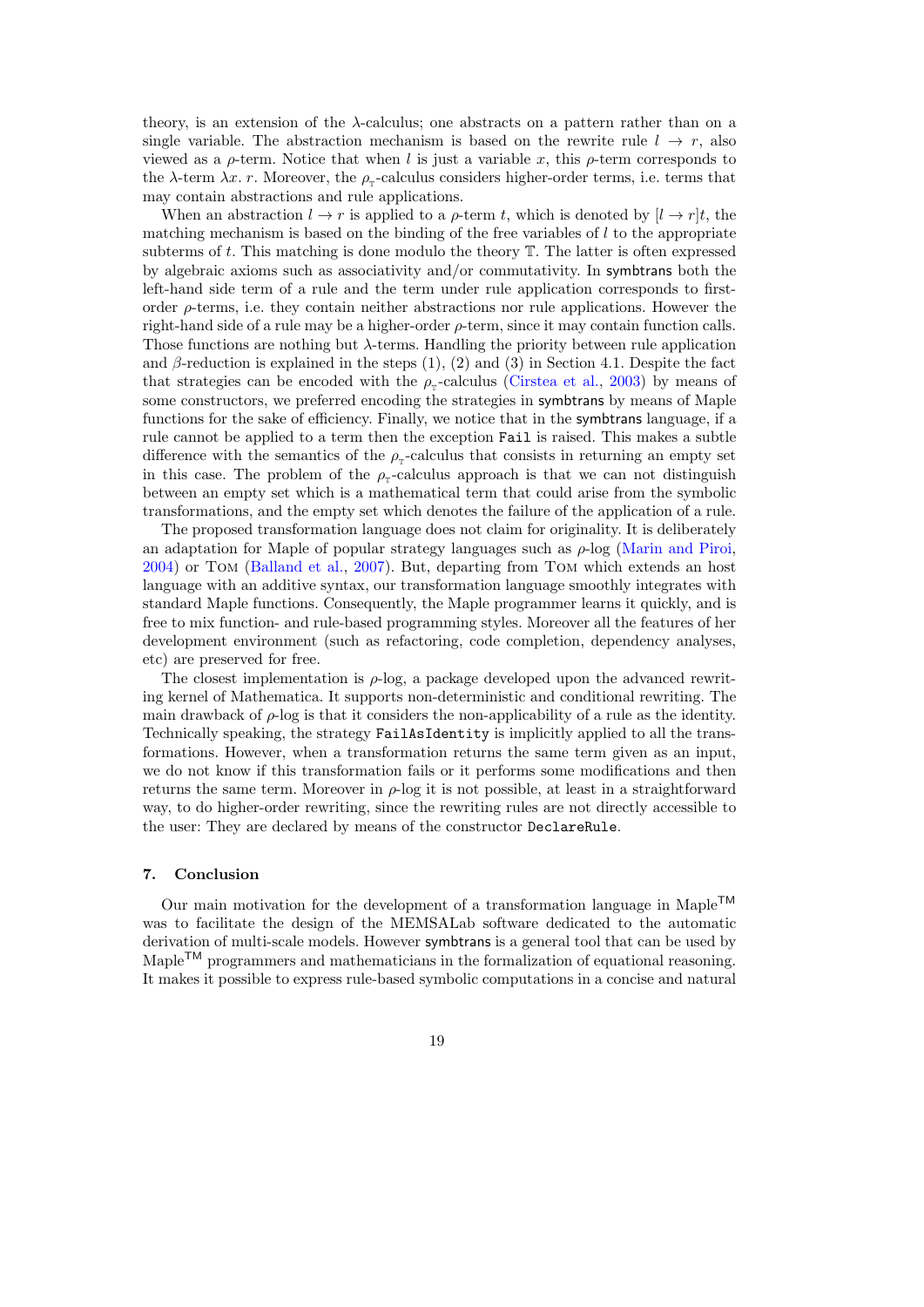way, thus providing a good guarantee of the correctness of the formal proofs with respect to their hand-written counterparts. Since the symbtrans package is written in Maple<sup>TM</sup>. it obviously does not extend the expressivity of the MapleTM language, but it clearly increases readability and conciseness. Although this paper presents an implementation in MapleTMTM, the transformations presented here could easily be developed in a similar way in any functional language.

The transformation language symbtrans allows the derivation of the weak two-scale limit of the derivative operator and the two-scale model of the stationary heat equation at the same "level" as the mathematical derivations. The word "level" covers three aspects: the formal and the hand-written proofs have almost the same size, they follow the same steps, and the strategy term written at each step of the formal proofs is a natural formalization of its mathematical counterpart. The symbtrans package is used in [\(Yang](#page-21-14) [et al.,](#page-21-14) [2011a,](#page-21-14)[b\)](#page-21-15) to formally derive the two-scale model of the stationary heat equation in a region composed of a thin part and a part with periodically distributed holes.

For a more scalable treatment of linearity we plan in a near future to detect the scalar nature of terms by assigning a type to each expression. More generally a type system for mathematical expressions is under way. We plan to transform each proof into a module whose execution produces a parametrized rewrite rule. The latter can be instantiated and applied in other proofs.

### Acknowledgements

The authors would like to thank the anonymous reviewers of a previous version of this paper for their helpful comments, and R. N. Dhara and B. Yang for the feedback provided by their development activity using symbtrans.

#### References

- <span id="page-20-3"></span>Balland, E., Brauner, P., Kopetz, R., Moreau, P.-E., Reilles, A., 2007. Tom: Piggybacking rewriting on Java. In: the proceedings of the 18th International Conference on Rewriting Techniques and Applications RTA 07. pp. 36–47.
- <span id="page-20-5"></span>Belkhir, W., Giorgetti, A., 2011. Lazy AC-pattern matching for rewriting. In: Escobar, S. (Ed.), Proceedings 10th International Workshop on Reduction Strategies in Rewriting and Programming, WRS 2011, Novi Sad, Serbia, 29 May 2011. Vol. 82 of EPTCS. pp. 37–51.
- <span id="page-20-1"></span>Bensoussan, A., Lions, J.-L., Papanicolaou, G., 1978. Asymptotic analysis for periodic structures. Vol. 5 of Studies in Mathematics and its Applications. North-Holland Publishing Co., Amsterdam.
- <span id="page-20-4"></span>Borovansky, P., Kirchner, C., Kirchner, H., Ringeissen, C., 2001. Rewriting with strategies in ELAN: a functional semantics. International Journal of Foundations of Computer Science 12 (01), 69–95.
- <span id="page-20-2"></span>Bündgen, R., 1995. Combining computer algebra and rule based reasoning. In: Proceedings of The International Conference on Integrating Symbolic Mathematical Computation and Artificial Intelligence. Vol. 958 of LNCS. Springer, pp. 209–223.
- <span id="page-20-0"></span>Casado-Díaz, J., 2000. Two-scale convergence for nonlinear Dirichlet problems in perforated domains. Proc. Roy. Soc. Edinburgh Sect. A 130 (2), 249–276.
	- 20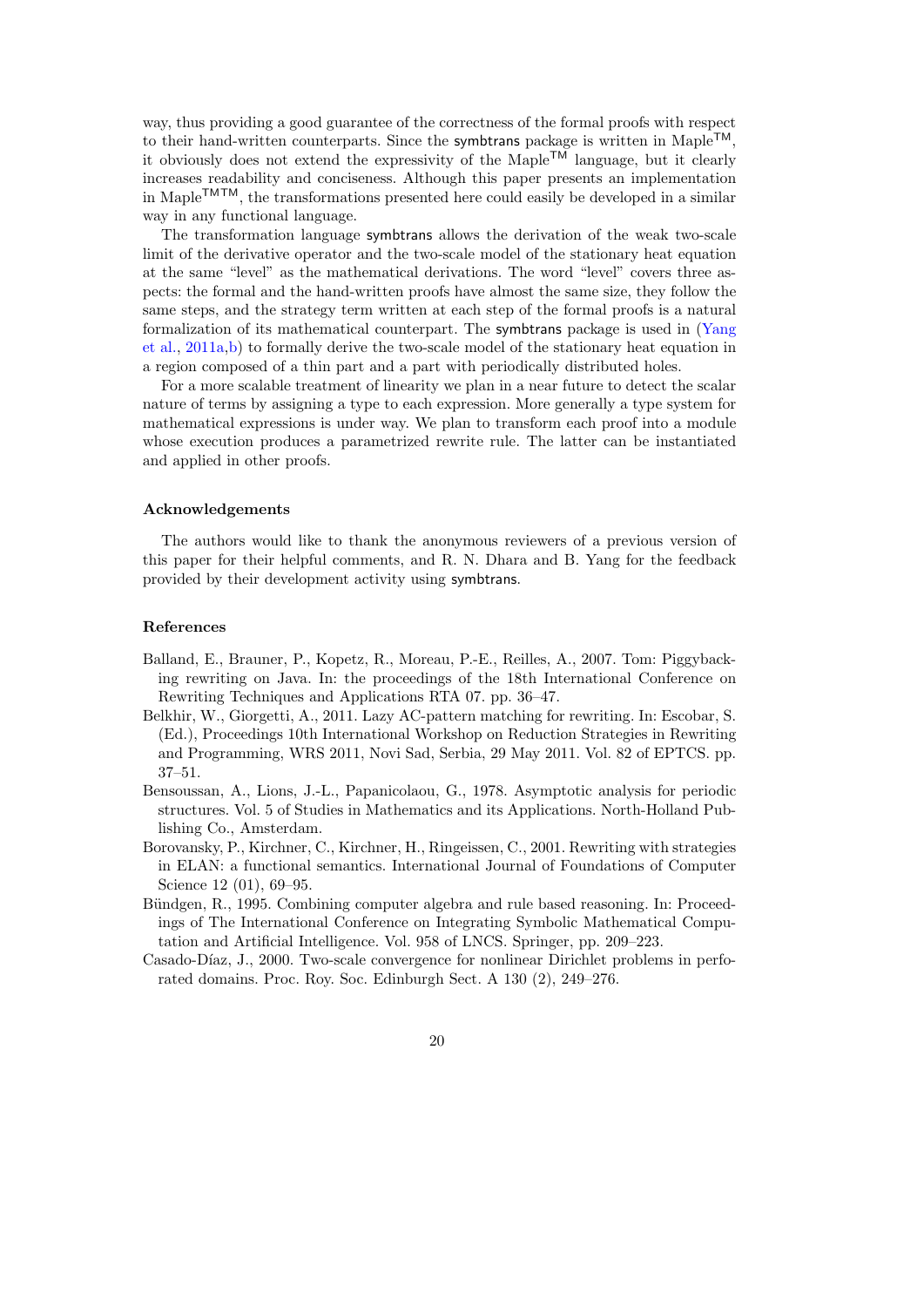- <span id="page-21-2"></span>Ciarlet, P. G., 1988. Mathematical elasticity. Vol. I. Vol. 20 of Studies in Mathematics and its Applications. North-Holland Publishing Co., Amsterdam.
- <span id="page-21-1"></span>Cioranescu, D., Damlamian, A., Griso, G., 2002. Periodic unfolding and homogenization. C. R. Math. Acad. Sci. Paris 335 (1), 99–104.
- <span id="page-21-11"></span>Cioranescu, D., Damlamian, A., Griso, G., 2008. The periodic unfolding method in homogenization. SIAM Journal on Mathematical Analysis 40 (4), 1585–1620.
- <span id="page-21-3"></span>Cirstea, H., Kirchner, C., May 2001. The rewriting calculus — Part I and II. Logic Journal of the Interest Group in Pure and Applied Logics 9 (3), 427–498.
- <span id="page-21-5"></span>Cirstea, H., Kirchner, C., Liquori, L., 2001. The rho cube. In: Honsell, F., Miculan, M. (Eds.), Foundations of Software Science and Computation Structures. Vol. 2030 of LNCS. Springer, pp. 168–183.

URL [http://dx.doi.org/10.1007/3-540-45315-6\\_11](http://dx.doi.org/10.1007/3-540-45315-6_11)

- <span id="page-21-13"></span>Cirstea, H., Kirchner, C., Liquori, L., Wack, B., 2003. Rewrite strategies in the rewriting calculus. In: Gramlich, B., Lucas, S. (Eds.), 3rd International Workshop on Reduction Strategies in Rewriting and Programming . Vol. 86(4) of Electronic Notes in Theoretical Computer Science. Elsevier, Valencia, Spain, pp. 18–34.
- <span id="page-21-12"></span>Clavel, M., Durán, F., Eker, S., Lincoln, P., Martí-Oliet, N., Meseguer, J., Talcott, C. L. (Eds.), 2007. All About Maude - A High-Performance Logical Framework, How to Specify, Program and Verify Systems in Rewriting Logic. Vol. 4350 of LNCS. Springer.
- <span id="page-21-8"></span>Dautray, R., Lions, J.-L., 1990. Mathematical analysis and numerical methods for science and technology. Vol. 3. Springer, Berlin.
- <span id="page-21-7"></span>Fèvre, S., Wang, D., 1998. Combining algebraic computing and term-rewriting for geometry theorem proving. In: Calmet, J., Plaza, J. (Eds.), Artificial Intelligence and Symbolic Computation. Vol. 1476 of LNCS. Springer, pp. 145–156. URL <http://dx.doi.org/10.1007/BFb0055909>
- <span id="page-21-6"></span>Geuvers, H., 2009. Introduction to type theory. In: Bove, A., Barbosa, L., Pardo, A., Pinto, J. (Eds.), Language Engineering and Rigorous Software Development. Vol. 5520 of LNCS. Springer, pp. 1–56.
- <span id="page-21-0"></span>Lenczner, M., 1997. Homogénéisation d'un circuit électrique. C. R. Acad. Sci. Paris Sér. II b 324 (9), 537–542.
- <span id="page-21-9"></span>Lenczner, M., Senouci-Bereksi, G., 1999. Homogenization of electrical networks including voltage-to-voltage amplifiers. Math. Models Methods Appl. Sci. 9 (6), 899–932.
- <span id="page-21-10"></span>Lenczner, M., Smith, R. C., 2007. A two-scale model for an array of AFM's cantilever in the static case. Mathematical and Computer Modelling 46 (5-6), 776–805.
- <span id="page-21-4"></span>Marin, M., Piroi, F., 2004. Rule-based programming with mathematica. In: In Sixth Mathematica Symposium (IMS 2004). pp. 1–6.
- <span id="page-21-14"></span>Yang, B., Belkhir, W., Dhara, R. N., Lenczner, M., Giorgetti, A., Apr. 2011a. Computer– aided multiscale model derivation for MEMS arrays. In: EuroSimE 2011, 13-th Int. Conf. on Thermal, Mechanical and Multi-Physics Simulation and Experiments in Microelectronics and Microsystems. IEEE Computer Society, Linz, Austria, 6 pages. Electronic proceedings.
- <span id="page-21-15"></span>Yang, B., Dhara, R. N., Belkhir, W., Lenczner, M., Giorgetti, A., Aug. 2011b. Formal methods for multiscale models derivation. In: CFM 2011, 20-th Congrès Français de Mécanique. Besançon, France, 5 pages. Electronic proceedings.
	- 21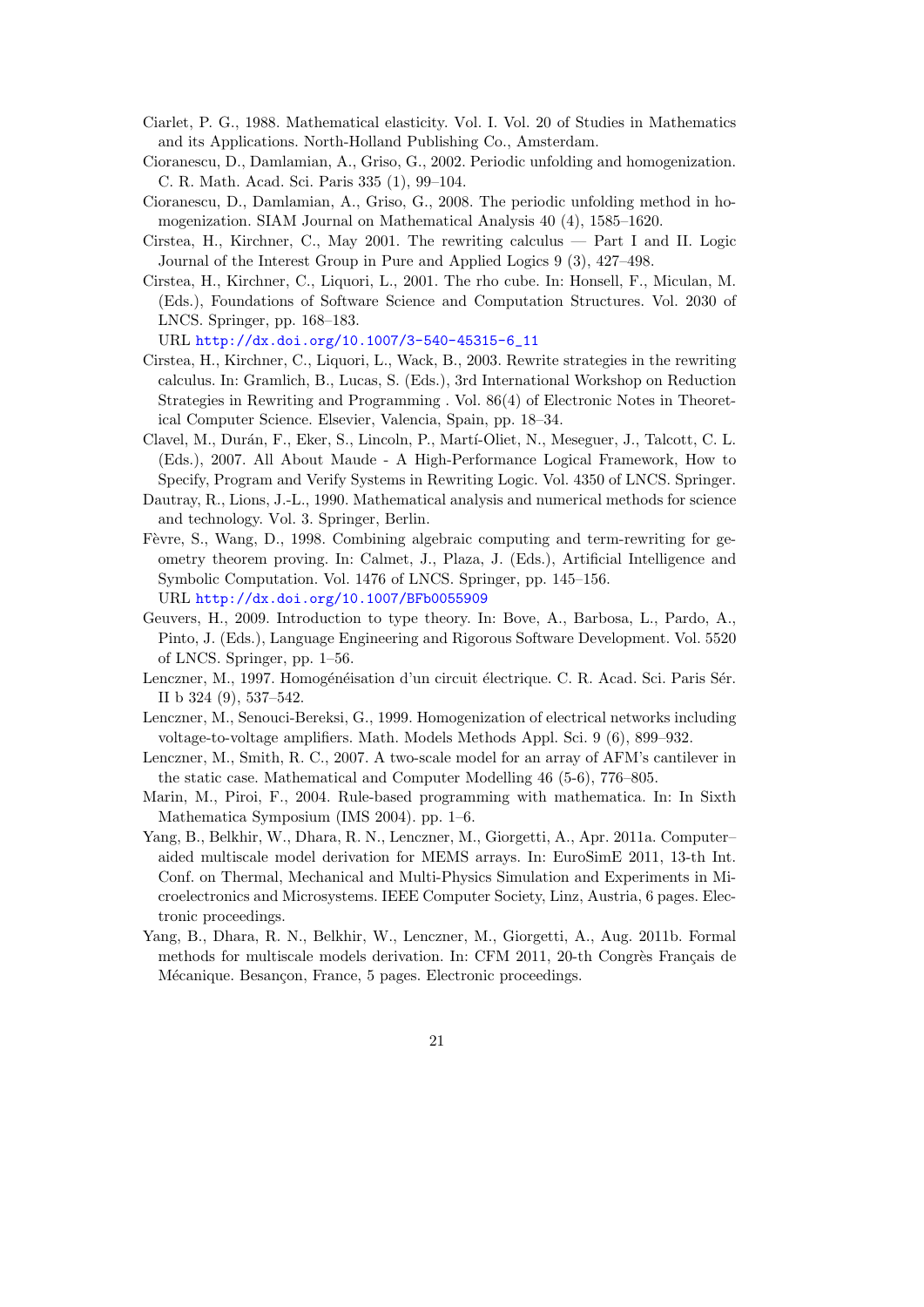### A. A mathematical proof of the derivative weak convergence property

This section is devoted to the proof of Proposition 3. We start with some reminders of mathematics that complement those in Section 2.2.

Here the two-scale transform T can be viewed as a linear continuous operator from  $L^2(\Omega)$  into  $L^2(\widetilde{\Omega} \times Y)$ , as such its adjoint  $T^*$  is a linear continuous operator from  $L^2(\widetilde{\Omega} \times Y)$ into  $L^2(\Omega)$  defined by

$$
\int_{\widetilde{\Omega}\times Y} T(u) \ v \ dx dy = \int_{\Omega} u \ T^*(v) \ dx \text{ for any } u \in L^2(\Omega) \text{ and } v \in L^2(\widetilde{\Omega}\times Y). \tag{A.1}
$$

The two-scale transform can also be defined on integrable functions and it satisfies the property

$$
T(u\ v) = T(u)T(v) \text{ for any } u, v \in L^{2}(\Omega). \tag{A.2}
$$

Then, we define the so-called *regularized inverse two-scale transform*  $B: L^2(\overline{\Omega} \times Y) \to$  $L^2(\Omega)$  by

$$
B(v)(x) = v(x, x/\varepsilon).
$$

It can be easily checked that B is a linear operator. The partial derivatives of  $B(v)$  for any sufficiently regular function  $v$  can be derived by applying the chain rule

$$
\partial_{x_i} B(v) = B(\partial_{x_i} v) + \frac{1}{\varepsilon} B(\partial_{y_i} v). \tag{A.3}
$$

It is also useful to know how the null condition of a function  $v(x, y)$  on the boundary  $\partial(\tilde{\Omega} \times Y)$  is transferred to its range by B:

If 
$$
v = 0
$$
 on  $\partial(\Omega \times Y)$  then  $B(v) = 0$  on  $\partial\Omega$ . (A.4)

In the following lemma (admitted),  $O(\varepsilon)$  denotes any function that vanishes in the  $L^2(\Omega)$ norm when  $\varepsilon$  tends to zero.

**Lemma 12.** The operator B is a zero-order approximation of the adjoint operator  $T^*$ in the sense that

$$
T^*(v) - B(v) = O(\varepsilon)
$$
\n(A.5)

for any sufficiently regular and Y-periodic function v. Moreover,  $B(v)$  can be approximated at the first-order by

$$
B(v) = T^*(v + \varepsilon \sum_{j=1}^n y_j \partial_{x_j} v) + \varepsilon O(\varepsilon).
$$
 (A.6)

In the following, for simplicity we write u instead of  $u^{\varepsilon}$ . We shall prove Proposition 3 or equivalently, by the density of the set  $\mathcal{C}_0^{\infty}(\tilde{\Omega} \times Y)^n$  of infinitely continuously differentiable functions will all derivatives vanishing on  $\partial(\Omega \times Y)$  in the set  $L^2(\Omega \times Y)^n$ , that

$$
\underbrace{\sum_{i=1}^{n} \int_{\widetilde{\Omega} \times Y} T(\partial_{x_i} u) v_i dx dy}_{\Psi} = \sum_{i=1}^{n} \int_{\widetilde{\Omega} \times Y} (\partial_{x_i} u^0 + \partial_{y_i} u^1) v_i dx dy + O(\varepsilon)
$$
 (A.7)

for any  $v = (v_1, ..., v_n) \in C_0^{\infty} (\tilde{\Omega} \times Y)^n$ .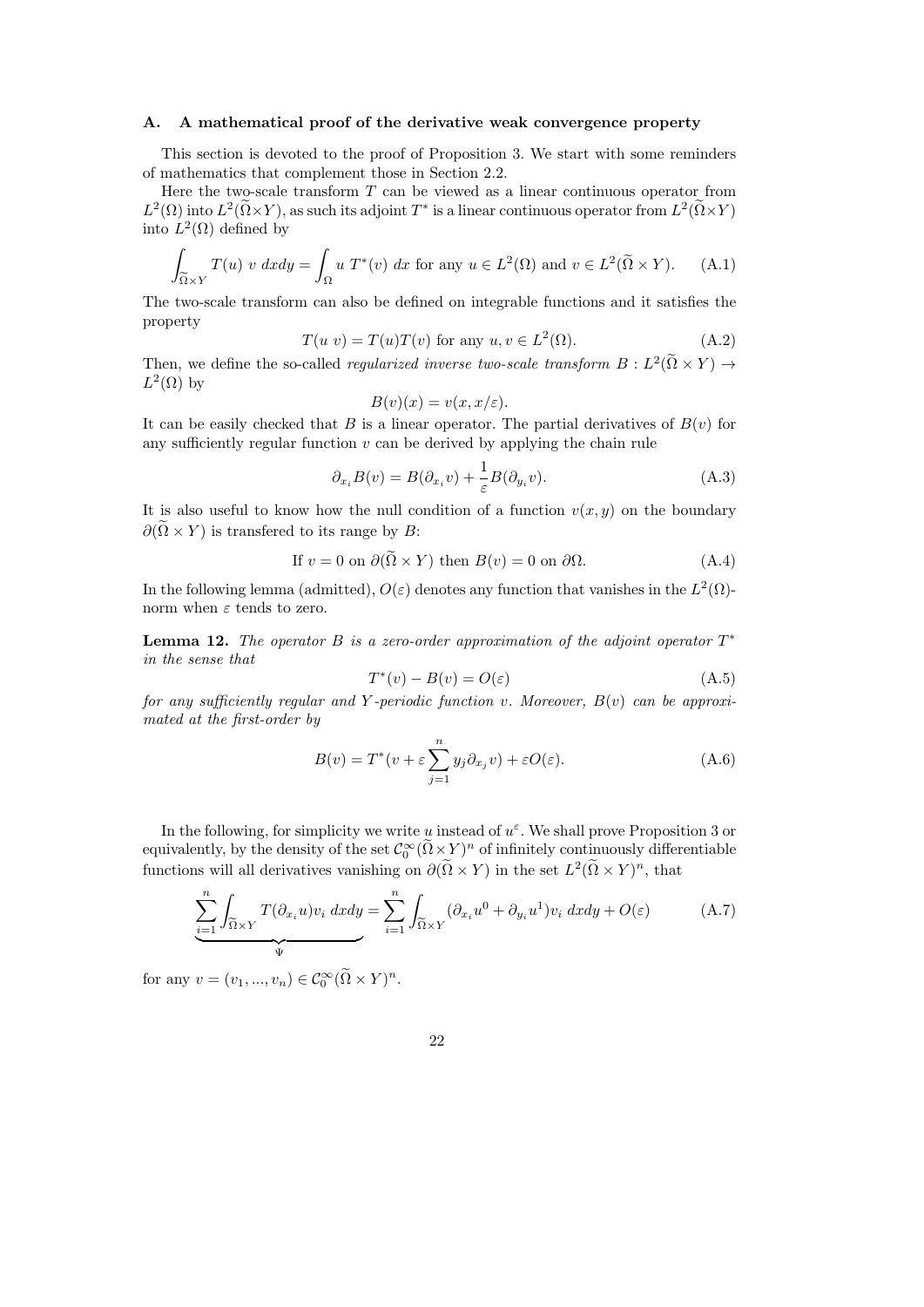• Step 1. Applying the definition of  $T^*$  to the left-hand side  $\Psi$  of (A.7) yields

$$
\Psi = \sum_{i=1}^n \int_{\Omega} \partial_{x_i} u \, T^*(v_i) \, dx.
$$

• Step 2. From the approximation (A.5) of  $T^*(v_i)$  by  $B(v_i)$ , the linearity of integral, the boundedness of  $||\partial_{x_i}u||_{L^2(\Omega)}$  and the property (13) of  $O(\varepsilon)$  we get

$$
\Psi = \sum_{i=1}^{n} \int_{\Omega} \partial_{x_i} u B(v_i) dx + \sum_{i=1}^{n} \int_{\Omega} \partial_{x_i} u O(\varepsilon) dx
$$
  
= 
$$
\sum_{i=1}^{n} \int_{\Omega} \partial_{x_i} u B(v_i) dx + O(\varepsilon).
$$

• Step 3. Then, we apply the Green formula (14) and get

$$
\Psi = \sum_{i=1}^{n} \int_{\partial \Omega} u \ B(v_i)(n_x)_i \ ds(x) - \sum_{i=1}^{n} \int_{\Omega} u \ \partial_{x_i} B(v_i) \ dx + O(\varepsilon),
$$

and the terms on the boundary are removed thanks to Property (A.4),

$$
\Psi = -\sum_{i=1}^{n} \int_{\Omega} u \, \partial_{x_i} B(v_i) \, dx + O(\varepsilon).
$$

• Step 4. From the expression (A.3) applied to the partial derivatives of  $B(v_i)$  and by linearity of integral,

$$
\Psi = -\sum_{i=1}^n \int_{\Omega} u \left( B(\partial_{x_i} v_i) + \frac{1}{\varepsilon} B(\partial_{y_i} v_i) \right) dx + O(\varepsilon),
$$

and

$$
\Psi = -\sum_{i=1}^{n} \left[ \underbrace{\int_{\Omega} uB(\partial_{x_i}v_i) \, dx}_{\Psi_1} + \underbrace{\int_{\Omega} \frac{1}{\varepsilon} uB(\partial_{y_i}v_i) \, dx}_{\Psi_2} \right] + O(\varepsilon).
$$

• Step 5. We apply (A.5) and (A.6) to approximate  $B(\partial_{x_i}v_i)$  at the zero-order and  $B(\partial_{y_i} v_i)$  at the first-order together with the rule (13) and thus get

$$
\Psi_1 = \int_{\Omega} u \, T^*(\partial_{x_i} v_i) \, dx + O(\varepsilon)
$$

and

$$
\Psi_2 = \int_{\Omega} \frac{1}{\varepsilon} u \left[ T^*(\partial_{y_i} v_i + \varepsilon \sum_{j=1}^n y_j \partial_{x_j} \partial_{y_i} v_i) \right] dx + O(\varepsilon).
$$

Thanks to the linearity of  $T^*$ ,

$$
\Psi_2 = \int_{\Omega} u \, T^*(\frac{1}{\varepsilon} \partial_{y_i} v_i + \sum_{j=1}^n y_j \partial_{x_j} \partial_{y_i} v_i) \, dx + O(\varepsilon).
$$

23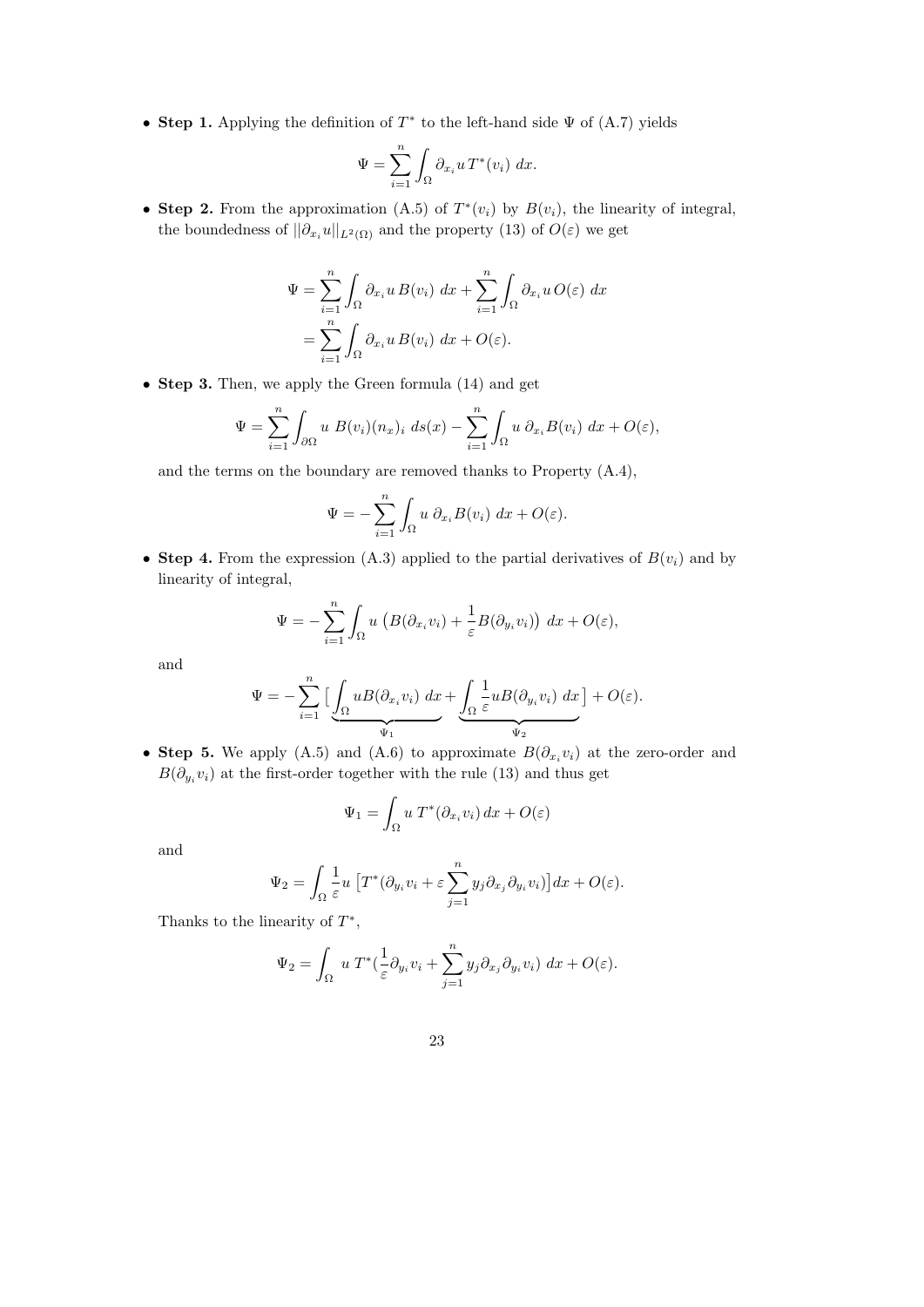Grouping  $\Psi_1$  and  $\Psi_2$ ,

$$
\Psi = -\sum_{i=1}^n \left[ \int_{\Omega} u \, T^*(\partial_{x_i} v_i) \, dx + \int_{\Omega} u \, T^*(\frac{1}{\varepsilon} \partial_{y_i} v_i + \sum_{j=1}^n y_j \partial_{x_j} \partial_{y_i} v_i) \, dx \right] + O(\varepsilon).
$$

• Step 6. From the definition of the dual operator  $T^*$  of  $T$ ,

$$
\Psi = -\sum_{i=1}^n \left[ \int_{\widetilde{\Omega} \times Y} T(u) \left( \partial_{x_i} v_i \right) dx dy + \int_{\widetilde{\Omega} \times Y} T(u) \left( \frac{1}{\varepsilon} \partial_{y_i} v_i + \sum_{j=1}^n y_j \partial_{x_j} \partial_{y_i} v_i \right) dx dy \right] + O(\varepsilon).
$$

After expanding and applying linearity of integral,

$$
\Psi = -\sum_{i=1}^{n} \left[ \int_{\widetilde{\Omega} \times Y} T(u) \left( \partial_{x_i} v_i \right) dx dy + \int_{\widetilde{\Omega} \times Y} T(u) \frac{1}{\varepsilon} \partial_{y_i} v_i dx dy \right] + \int_{\widetilde{\Omega} \times Y} T(u) \sum_{j=1}^{n} y_j \partial_{x_j} \partial_{y_i} v_i dx dy \right] + O(\varepsilon).
$$

• Step 7. We use the zero-order approximation

$$
Tu^{\varepsilon} = u^0 + \varepsilon O(\varepsilon),\tag{A.8}
$$

and the first-order approximation, both deduced from (10), respectively in the first and third integrals and in the second integral to get

$$
\Psi = -\sum_{i=1}^{n} \left[ \int_{\widetilde{\Omega} \times Y} (u^{0} + O(\varepsilon)) \partial_{x_{i}} v_{i} \, dxdy \right. \left. + \int_{\widetilde{\Omega} \times Y} (u^{0} + \varepsilon u^{1} + \varepsilon \sum_{j=1}^{n} y_{j} \partial_{x_{j}} u^{0} + \varepsilon O(\varepsilon)) \frac{1}{\varepsilon} \partial_{y_{i}} v_{i} \, dxdy \right. \left. + \int_{\widetilde{\Omega} \times Y} (u^{0} + O(\varepsilon)) \sum_{j=1}^{n} y_{j} \partial_{x_{j}} \partial_{y_{i}} v_{i} \, dxdy \right] + O(\varepsilon).
$$

After simplification

$$
\Psi = -\sum_{i=1}^{n} \Big[ \int_{\widetilde{\Omega} \times Y} u^{0} \, \partial_{x_{i}} v_{i} \, dxdy + \int_{\widetilde{\Omega} \times Y} \frac{1}{\varepsilon} u^{0} \partial_{y_{i}} v_{i} \, dxdy \n+ \int_{\widetilde{\Omega} \times Y} u^{1} \partial_{y_{i}} v_{i} \, dxdy + \sum_{j=1}^{n} \int_{\widetilde{\Omega} \times Y} y_{j} \partial_{x_{j}} u^{0} \, \partial_{y_{i}} v_{i} \, dxdy \n+ \int_{\widetilde{\Omega} \times Y} u^{0} \sum_{j=1}^{n} y_{j} \partial_{x_{j}} \partial_{y_{i}} v_{i} \, dxdy \Big] + O(\varepsilon).
$$

• Step 8. We apply the following instance of the Green formula to the second subterm,

$$
\int_Y u^0 \partial_{y_i} v_i \, dy = \int_{\partial Y} u^0 v_i n_{y_i} \, ds(y) - \int_Y \partial_{y_i} u^0 v_i \, dy,
$$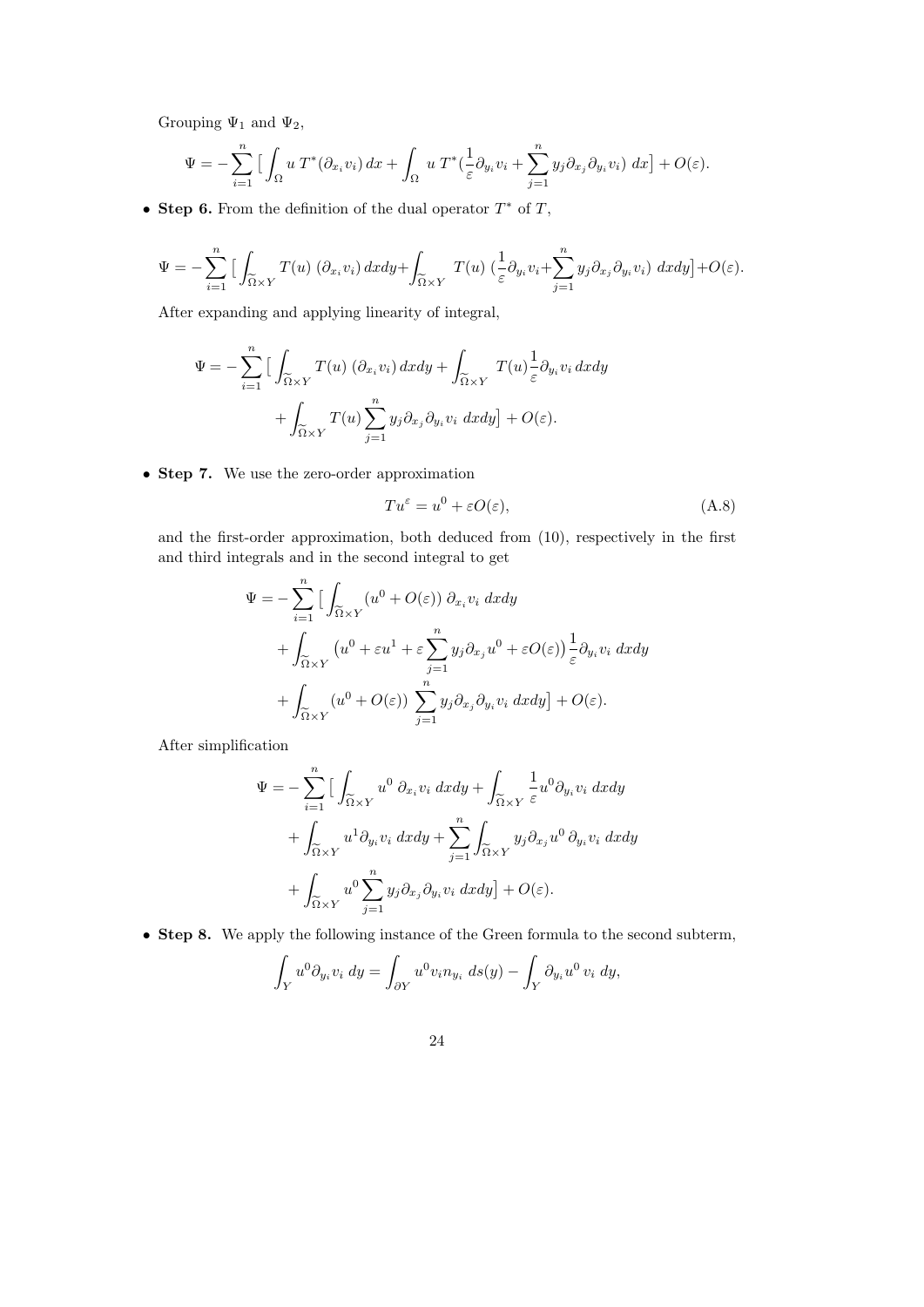where  $n_y$  stands for the unit outward normal vector to the boundary  $\partial Y$  of Y. Remarking that  $\partial_{y_i}u^0$  vanishes [5](#page-25-0) and that v vanishes on  $\partial Y$ , the second subterm vanishes and we obtain

$$
\Psi = -\sum_{i=1}^{n} \Big[ \int_{\widetilde{\Omega} \times Y} u^0 \, \partial_{x_i} v_i \, dxdy + \int_{\widetilde{\Omega} \times Y} u^1 \partial_{y_i} v_i \, dxdy + \int_{\widetilde{\Omega} \times Y} \sum_{j=1}^{n} y_j \partial_{x_j} u^0 \, \partial_{y_i} v_i \, dxdy + \int_{\widetilde{\Omega} \times Y} u^0 \sum_{j=1}^{n} y_j \, \partial_{x_j} \partial_{y_i} v_i \, dxdy \Big] + O(\varepsilon).
$$

• Step 9. Similarly, repeating the Green formula application until no derivative is left on the test function  $v$ ,

$$
\Psi = -\sum_{i=1}^{n} \Big[ \int_{\partial \widetilde{\Omega} \times Y} u^{0} v_{i}(n_{x})_{i} ds(x) dy - \int_{\widetilde{\Omega} \times Y} \partial_{x_{i}} u^{0} v_{i} dx dy \n+ \int_{\widetilde{\Omega} \times \partial Y} u^{1} v_{i} n_{y_{i}} dx ds(y) - \int_{\widetilde{\Omega} \times Y} \partial_{y_{i}} u^{1} v_{i} dx dy \n+ \sum_{j=1}^{n} \int_{\widetilde{\Omega} \times \partial Y} y_{j} \partial_{x_{j}} u^{0} v_{i} n_{y_{i}} dx ds(y) - \sum_{j=1}^{n} \int_{\widetilde{\Omega} \times Y} \partial_{y_{i}} (y_{j} \partial_{x_{j}} u^{0}) v_{i} dx dy \n+ \sum_{j=1}^{n} \int_{\partial \widetilde{\Omega} \times \partial Y} u^{0} v_{i} n_{y_{i}} y_{j} n_{x_{j}} ds(x) ds(y) \n- \sum_{j=1}^{n} \int_{\partial \widetilde{\Omega} \times Y} \partial_{y_{i}} (y_{j} u^{0}) n_{x_{j}} v_{i} ds(x) dy \n- \sum_{j=1}^{n} \int_{\widetilde{\Omega} \times \partial Y} y_{j} \partial_{x_{j}} u^{0} v_{i} n_{y_{i}} dx ds(y) \n+ \sum_{j=1}^{n} \int_{\widetilde{\Omega} \times Y} \partial_{y_{i}} (y_{j} \partial_{x_{j}} u^{0}) v_{i} dx dy \Big] + O(\varepsilon).
$$

Since  $v$  vanishes on all boundaries,

$$
\Psi = \sum_{i=1}^{n} \Big[ \int_{\widetilde{\Omega} \times Y} \partial_{x_i} u^0 v_i \, dxdy + \int_{\widetilde{\Omega} \times Y} \partial_{y_i} u^1 v_i \, dxdy \n+ \sum_{j=1}^{n} \int_{\widetilde{\Omega} \times Y} \partial_{y_i} (y_j \partial_{x_j} u^0) v_i \, dxdy \n- \sum_{j=1}^{n} \int_{\widetilde{\Omega} \times Y} \partial_{y_i} (y_j \partial_{x_j} u^0) v_i \, dxdy \Big] + O(\varepsilon),
$$

<span id="page-25-0"></span><sup>&</sup>lt;sup>5</sup> In the formal proof this simplification is done after the successive applications of Green rule and the elimination of the boundary terms, i.e. at the end of step 9.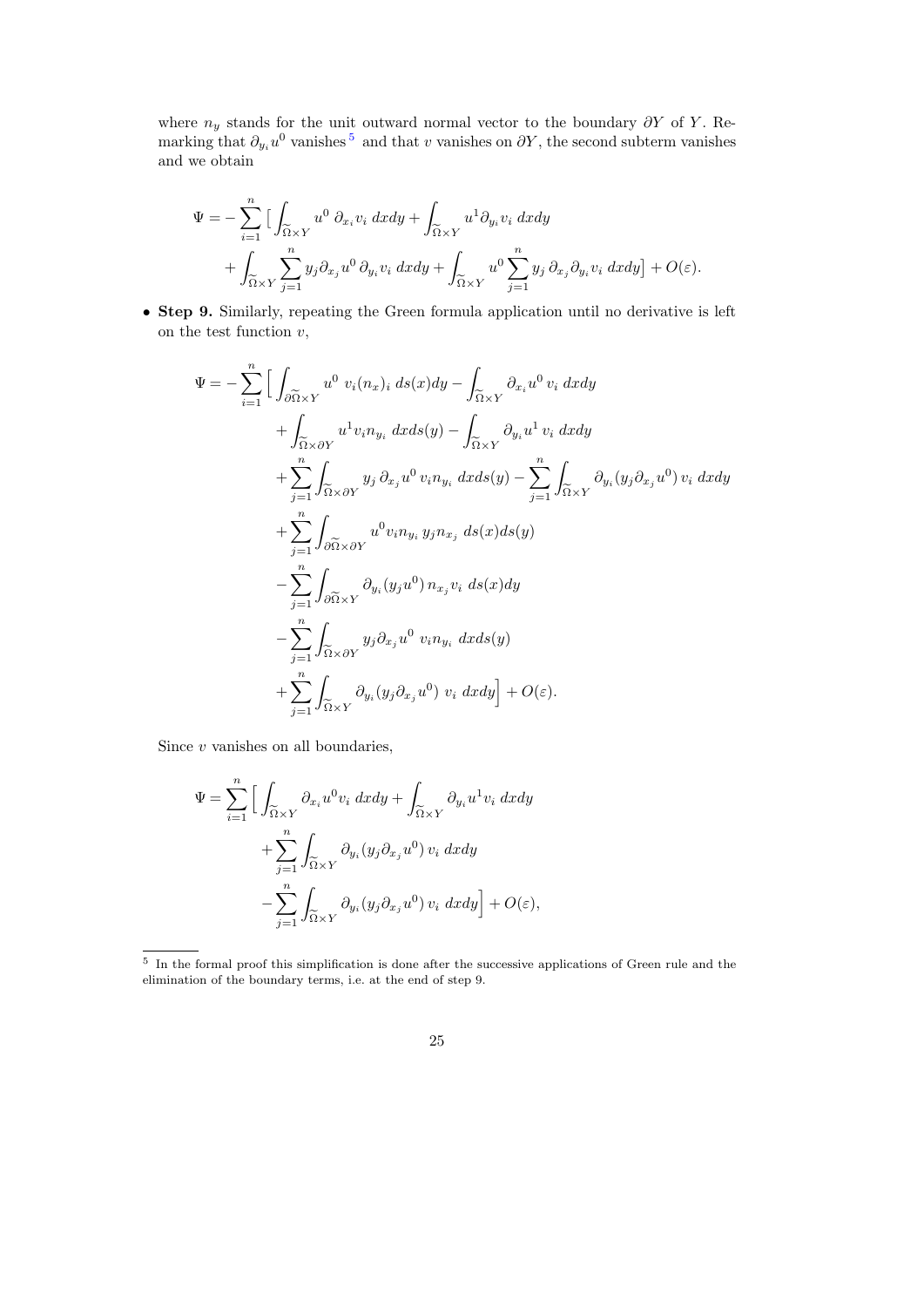or after simplification,

$$
\Psi = \sum_{i=1}^n \Big[ \int_{\widetilde{\Omega} \times Y} \partial_{x_i} u^0 v_i \, dx dy + \int_{\widetilde{\Omega} \times Y} \partial_{y_i} u^1 v_i \, dx dy \Big] + O(\varepsilon).
$$

Finally, thanks to linearity of integral and by factoring  $v_i$ ,

$$
\Psi = \sum_{i=1}^{n} \left[ \int_{\widetilde{\Omega} \times Y} (\partial_{x_i} u^0 + \partial_{y_i} u^1) v_i \ dx dy \right] + O(\varepsilon).
$$

# B. A mathematical two-scale transformation of the heat equation

We detail the proof of Proposition 4. We start with test functions  $v^0 \in C_0^{\infty}(\tilde{\Omega})$  and  $v^1 \in \mathcal{C}^\infty(\widetilde{\Omega} \times Y)$  that is Y-periodic.

• Step 1. We choose  $v = B(v^0 + \varepsilon v^1)$  as a test function in the weak formulation (1) of the model,

$$
\sum_{i=1}^{n} \int_{\Omega} a(\partial_{x_i} u) \, \partial_{x_i} B(v^0 + \varepsilon v^1) \, dx = \int_{\Omega} f B(v^0 + \epsilon v^1) \, dx.
$$

• Step 2. Applying the rule (A.3) of partial derivatives of  $B(v)$  yields

$$
\sum_{i=1}^n \int_{\Omega} a(\partial_{x_i} u) \left( B(\partial_{x_i} (v^0 + \varepsilon v^1)) + \frac{1}{\varepsilon} B(\partial_{y_i} (v^0 + \varepsilon v^1)) \right) dx = \int_{\Omega} f B(v^0 + \varepsilon v^1) dx.
$$

By linearity of  $\partial$  and  $B$ , and since  $v^0$  does not depend on y, we get after application of (13) and simplifications,

$$
\sum_{i=1}^n \int_{\Omega} a(\partial_{x_i} u) \left( B(\partial_{x_i} v^0) + B(\partial_{y_i} v^1) \right) dx = \int_{\Omega} f B(v^0) dx + O(\varepsilon).
$$

From the linearity of  $B$  again,

$$
\sum_{i=1}^{n} \int_{\Omega} a(\partial_{x_i} u) B(\partial_{x_i} v^0 + \partial_{y_i} v^1) dx = \int_{\Omega} f B(v^0) dx + O(\varepsilon).
$$

• Step 3. The zero-order approximation  $(A.5)$  of B by  $T^*$  implies

$$
\sum_{i=1}^n \int_{\Omega} a(\partial_{x_i} u) T^*(\partial_{x_i} v^0 + \partial_{y_i} v^1) dx = \int_{\Omega} f T^*(v^0) dx + O(\varepsilon).
$$

• Step 4. Now, we apply the definition of the adjoint  $T^*$  of  $T$ ,

$$
\sum_{i=1}^{n} \int_{\widetilde{\Omega} \times Y} T(a \partial_{x_i} u) \left( \partial_{x_i} v^0 + \partial_{y_i} v^1 \right) dx dy = \int_{\widetilde{\Omega} \times Y} T(f) v^0 dx dy + O(\varepsilon).
$$

• Step 5. From the identity  $(A.2)$  and the assumptions  $(11)$  we get

$$
\sum_{i=1}^n \int_{\widetilde{\Omega}\times Y} a^0 T(\partial_{x_i} u) \left(\partial_{x_i} v^0 + \partial_{y_i} v^1\right) dx dy = \int_{\widetilde{\Omega}\times Y} f^0 v^0 dx dy + O(\varepsilon).
$$

26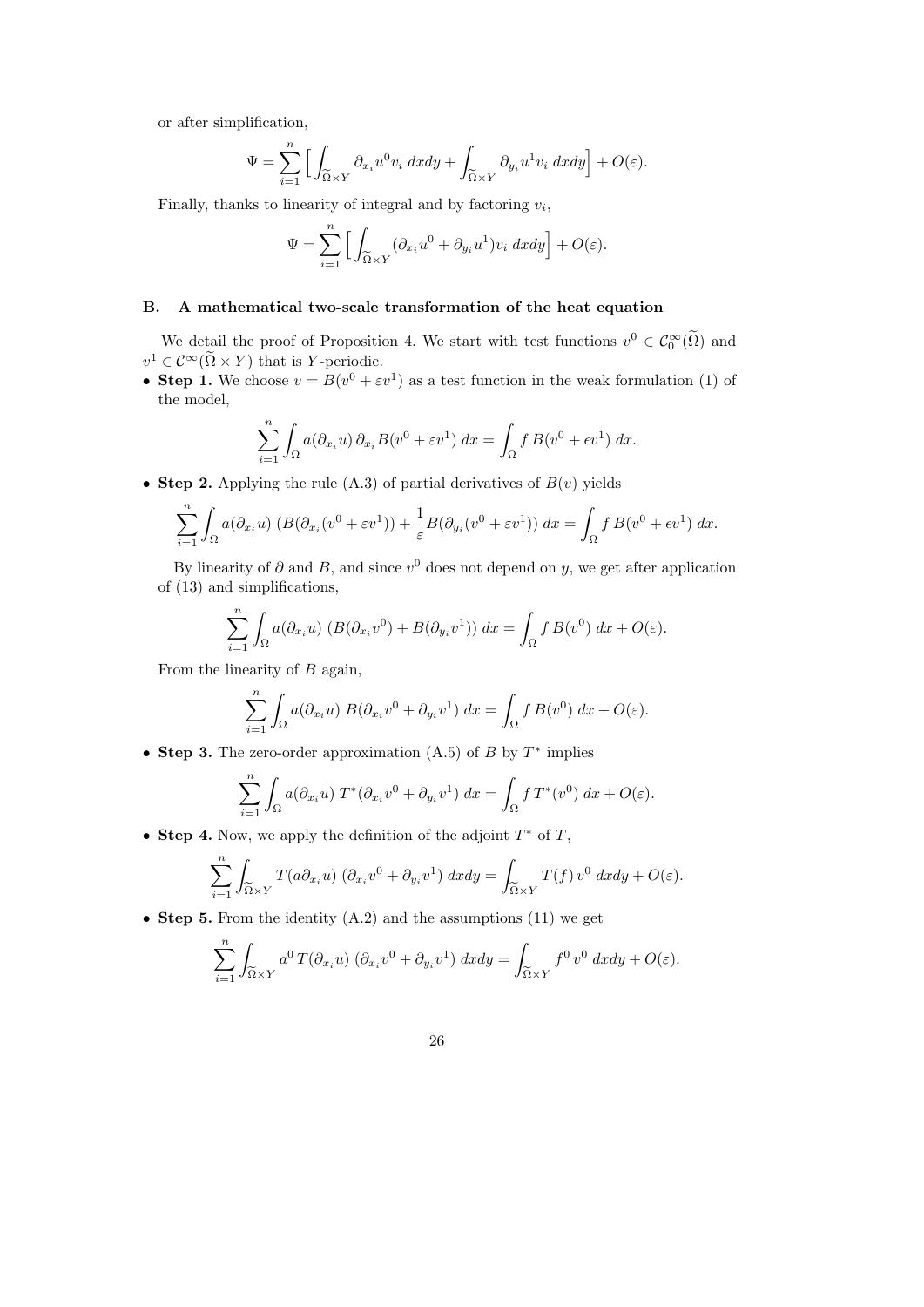• Step 6. From the approximation (A.7) of the derivative operator applied to the test function  $a^0(\partial_{x_i}v^0 + \partial_{y_i}v^1)$  we get the wanted two-scale model

$$
\sum_{i=1}^n \int_{\widetilde{\Omega}\times Y} a^0 \left(\partial_{x_i} u^0 + \partial_{y_i} u^1\right) \left(\partial_{x_i} v^0 + \partial_{y_i} v^1\right) dx dy = \int_{\widetilde{\Omega}\times Y} f^0 v^0 dx dy + O(\varepsilon).
$$

# C. A formal proof of the derivative weak convergence property

```
# File gradient.mpl
# Contributors: Walid Belkhir, Alain Giorgetti and Michel Lenczner
```

```
# 1. Library loading
```

```
new\_lib\_dir := "../lib":libname := new_lib_dir, libname:
with(stmodule);
# 2. Rewrite systems loading
read 'integral.mpl':
read 'Green.mpl':
read 'twoscale.mpl':
read 'convergence.mpl':
read 'lemmas.mpl':
read 'hypothesis.mpl':
# 3. Proof
# Initial term
LHSterm := SUM(
  Integral([TSTM(Omega), TSTm(Omega)], T(partial(u,x(i))) * v(i), [x,y]),i,Iset);
# Step 1
LHSterm := Outermost(TwoScaleAdjointInv)(LHSterm);
# Step 2
LHSterm := Outermost(ApproximationTS[1])(LHSterm);
LHSterm := evala(Expand(LHSterm));
LHSterm := IntegrationStrategy(LHSterm);
LHSterm := ConvergenceStrategy(LHSterm);
# Step 3
LHSterm := Outermost(GreenRule)(LHSterm);
LHSterm := \text{OutermostNF}(\text{IntegralOnBoundary}(v(i))(\text{partialBound}))(\text{LHSterm});
LHSterm := IntegrationStrategy(LHSterm);
# Step 4
LHSterm := Outermost(PartialOfB)(LHSterm);
LHSterm := evala(Expand(LHSterm));
```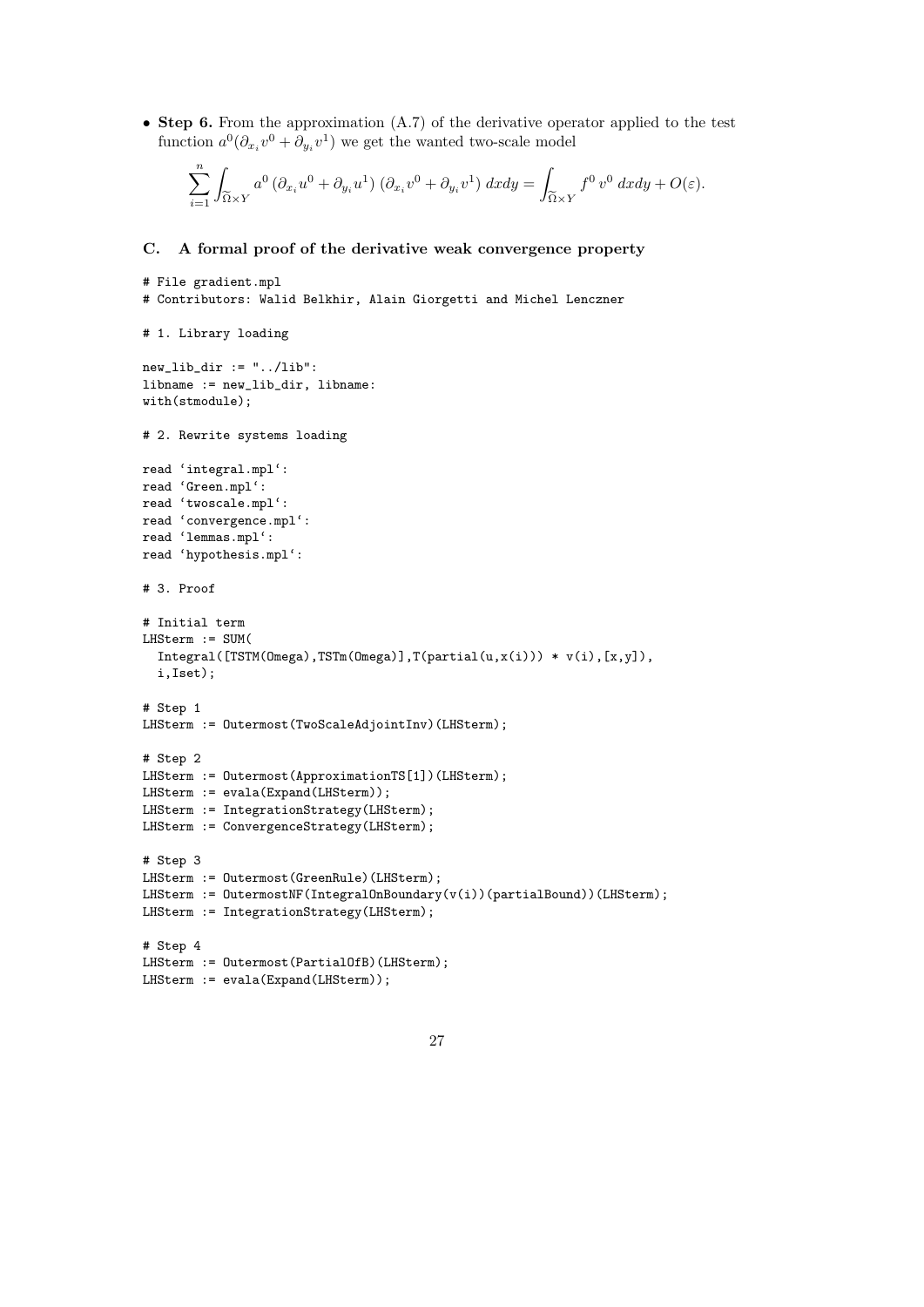```
LHSterm := IntegrationStrategy(LHSterm);
# Step 5
ApproximationTSInv2Context :=
Comp([
  [(1/Epsilon)*X_{-}, (1/Epsilon)*X],Outermost(ApproximationB[2](x(j))(y(j))(j))]);
LHSterm := OutermostNF(ApproximationTSInv2Context)(LHSterm);
LHSterm := Outermost(ApproximationB[1])(LHSterm);
LHSterm := evala(Expand(LHSterm));
LHSterm := Outermost(LinearityOf[TS])(LHSterm);
LHSterm := evala(Expand(LHSterm));
LHSterm := Outermost(LinearityBasic[TS])(LHSterm);
LHSterm := evala(Expand(LHSterm));
LHSterm := IntegrationStrategy(LHSterm);
LHSterm := ConvergenceStrategy(LHSterm);
# Step 6
LHSterm := Outermost(TwoScaleAdjoint)(LHSterm);
LHSterm := evala(Expand(LHSterm));
LHSterm := IntegrationStrategy(LHSterm);
# Step 7
ApproximationT2Context :=
 Comp([
  [(1/Epsilon)*X_-(1/Epsilon)*X],Outermost(ApproximationT[2])
]);
LHSterm := Outermost(ApproximationT2Context)(LHSterm);
LHSterm := Outermost(ApproximationT[1])(LHSterm);
LHSterm := evala(Expand(LHSterm));
LHSterm := IntegrationStrategy(LHSterm);
LHSterm := ConvergenceStrategy(LHSterm);
AdhocSimplify := [
  Integral(Omega_,C_*SUM(F_,J_,D_),X_),
 SUM(Integral(Omega,C*F,X),J,D)];
LHSterm := Outermost(AdhocSimplify)(LHSterm);
# Steps 8 and 9 of the mathematical proof.
# Differ from the mathematical proof: All the Green rule are performed.
LHSterm := STNormalizer(
OutermostNF(Comp([
   OutermostNF(CondGreenRule(v(i))),
    Comp([OutermostNF(IntegralOnBoundary(v(i))(partialBound)),IntegrationStrategy])
 ])
 )
)(LHSterm);
LHSterm := OutermostNF(UOIndependentOfY)(LHSterm);
LHSterm := IntegrationStrategy(LHSterm);
```

```
28
```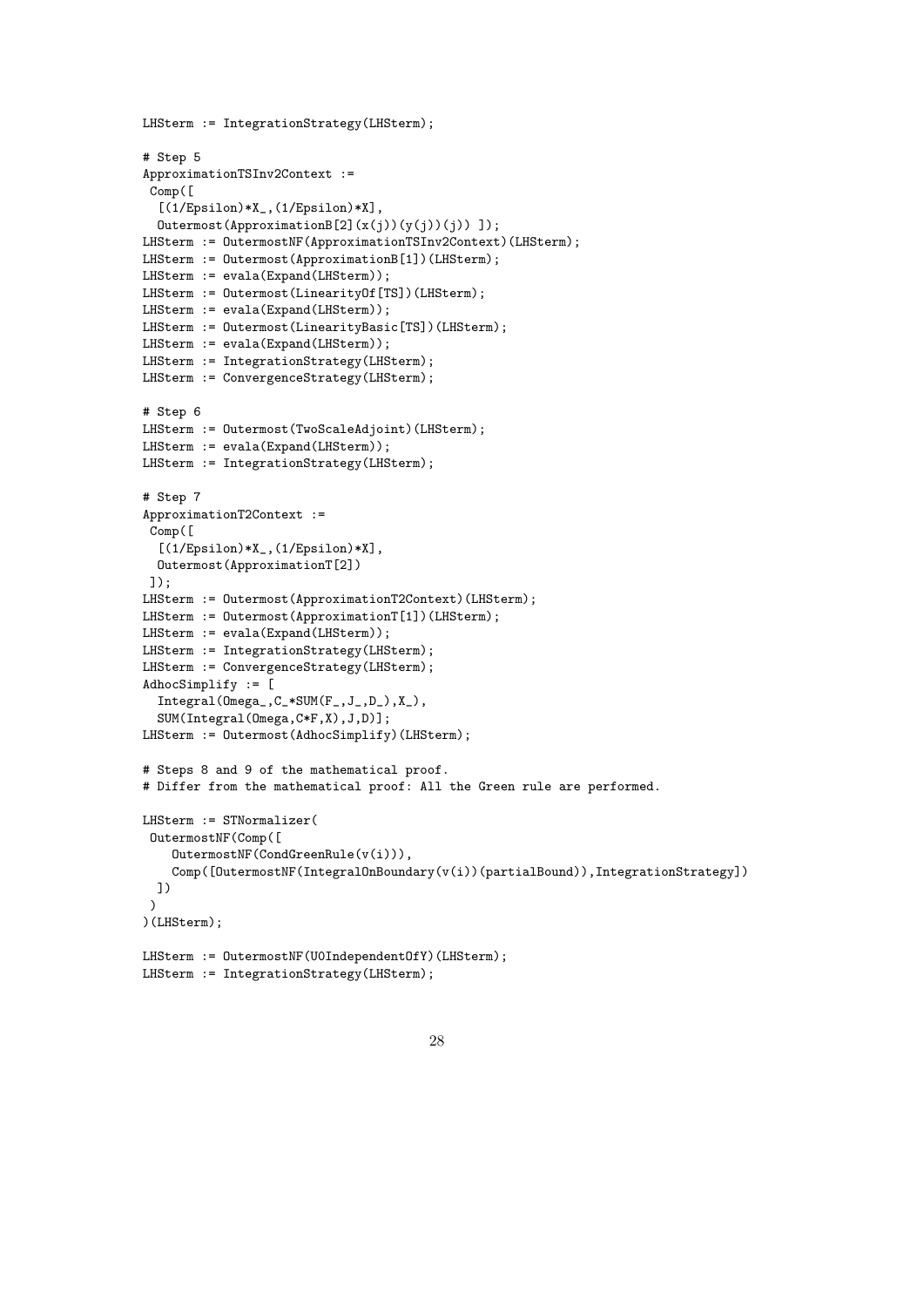```
LHSterm := OutermostNF(IndependentOfX)(LHSterm);
```

```
# Right-hand side term
RHSterm :=
 SUM(
   Integral(
     [TSTM(Omega),TSTm(Omega)],
     (\text{partial}(u0,x(i)) + \text{partial}(u1,y(i))) * v(i),[x,y]),
   i,Iset)
 + BigO(FreshIndex(),Epsilon);
RHSterm := evala(Expand(RHSterm));
RHSterm := IntegrationStrategy(RHSterm);
# ---- The left- and right-hand side terms match modulo O(epsilon).
Result := ConvergenceStrategy(LHSterm-RHSterm);
quit;
```
# D. A formal two-scale transformation of the heat equation

```
# File heat.mpl
# Contributors: Walid Belkhir, Alain Giorgetti and Michel Lenczner
# 1. Library loading
new lib dir := "../lib":
libname := new_lib_dir, libname:
with(stmodule);
# 2. Rewrite systems loading
read 'integral.mpl':
read 'Green.mpl':
read 'twoscale.mpl':
read 'convergence.mpl':
read 'lemmas.mpl':
read 'hypothesis.mpl':
# 3. Lemmas
GradientApprox := [
  SUM(
    Integral([TSTM(Omega), TSTm(Omega)],a0*T(partial(U_,X1_))*V_,[X2_, Y_]),
    \texttt{Iset\_},\texttt{K\_} ),
  DelayEval -> SUM(
    Integral([TSTM(Omega), TSTm(Omega)],
      a0*(partial(u0,X1)+partial(u1,Y(Iset)))*V,[X2,Y]),
    Iset,K)+BigO(FreshIndex(),Epsilon)];
```

```
29
```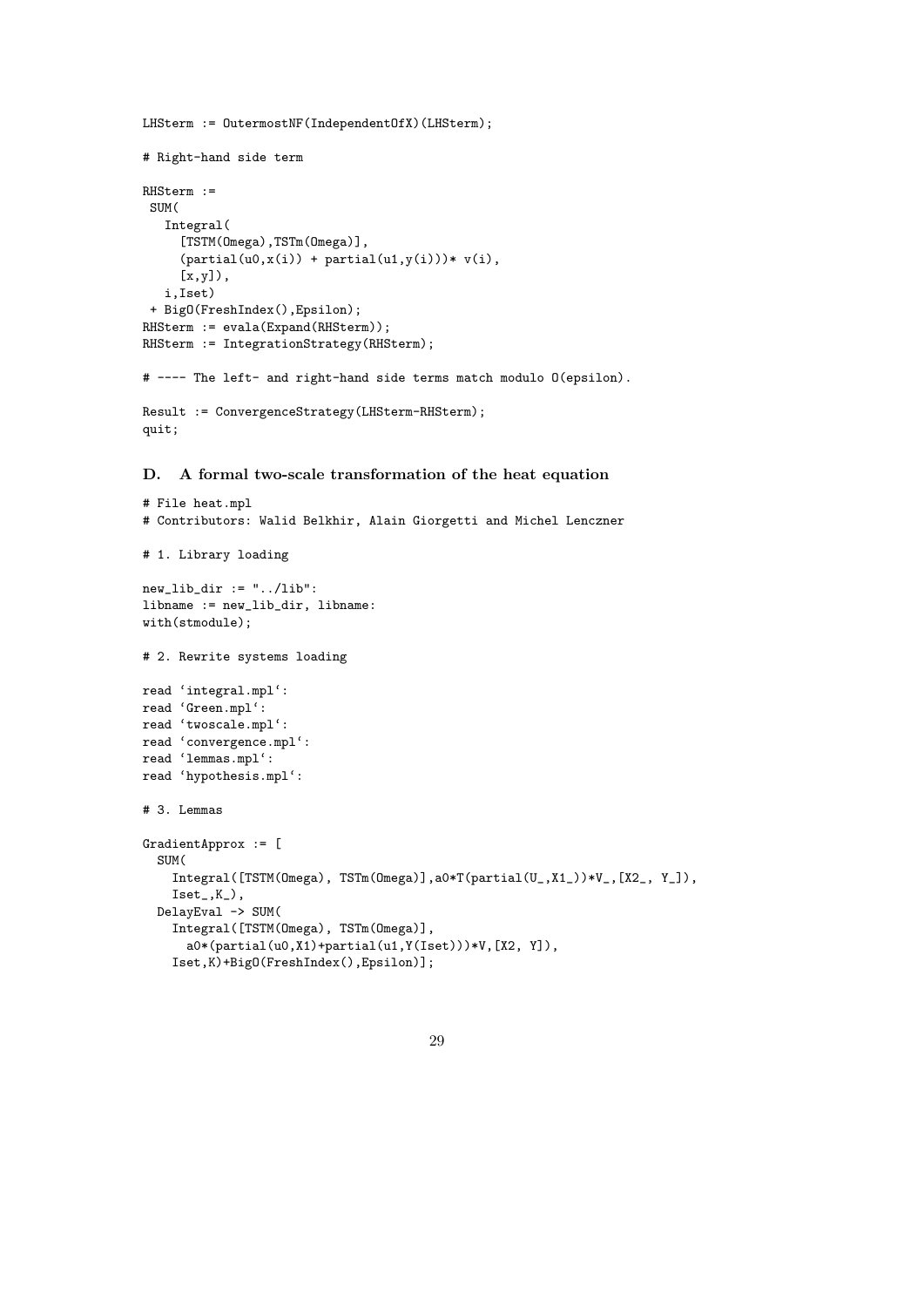```
# 4. Proof
# Initial term. The equality is replaced by a difference
# to get more simplifications.
EqTerm := SUM(Integral(Omega,a * partial(u,x(i)) * partial(v,x(i)),x),i,Iset)
 - Integral(Omega,f*v,x);
# Step 1
TestFunChoice[1] := [v,B(v0+Epsilon*v1)];
EqTerm := Outermost(TestFunChoice[1])(EqTerm);
# Step 2
EqTerm := Outermost(PartialOfB)(EqTerm);
EqTerm := Outermost(LinearityOf[partial])(EqTerm);
EqTerm := 0utermost(Linearity20f[partial])(EqTerm);
EqTerm := 0utermost(LinearityOf[B])(EqTerm);
EqTerm := Outermost(Linearity2Of[B])(EqTerm);
EqTerm := evala(Expand(EqTerm));
EqTerm := Outermost(V0IndependentOfY)(EqTerm);
EqTerm := Outermost(V1IndependentOfX)(EqTerm);
EqTerm := Outermost(LinearityOf[B])(EqTerm);
# Extra ad hoc factorization:
factor1 := [\text{a} * \text{partial}(u, x(i)) * X_-\text{+a} * \text{partial}(u, x(i)) * Y_-\text{,a} * \text{partial}(u, x(i)) * (X+Y)];
EqTerm := Outermost(factor1)(EqTerm);
# Ad hoc inverse linearity rule.
factor2 := [B(X_-)+B(Y_-), B(X+Y)],EqTerm := Outermost(factor2)(EqTerm);
# Step 3
EqTerm := Outermost(ApproximationB[1])(EqTerm);
EqTerm := ConvergenceStrategy(EqTerm);
# Step 4
EqTerm := Outermost(TwoScaleAdjoint)(EqTerm);
# Step 5
EqTerm := Outermost(ApproximationOfTHypo)(EqTerm);
EqTerm := Outermost(ApproximationT[3])(EqTerm);
EqTerm:=ConvergenceStrategy(EqTerm);
# Step 6
EqTerm := Outermost(LinearityOf[SUM])(EqTerm);
EqTerm := Outermost(GradientApprox)(EqTerm);
EqTerm:=ConvergenceStrategy(EqTerm);
quit;
```

```
30
```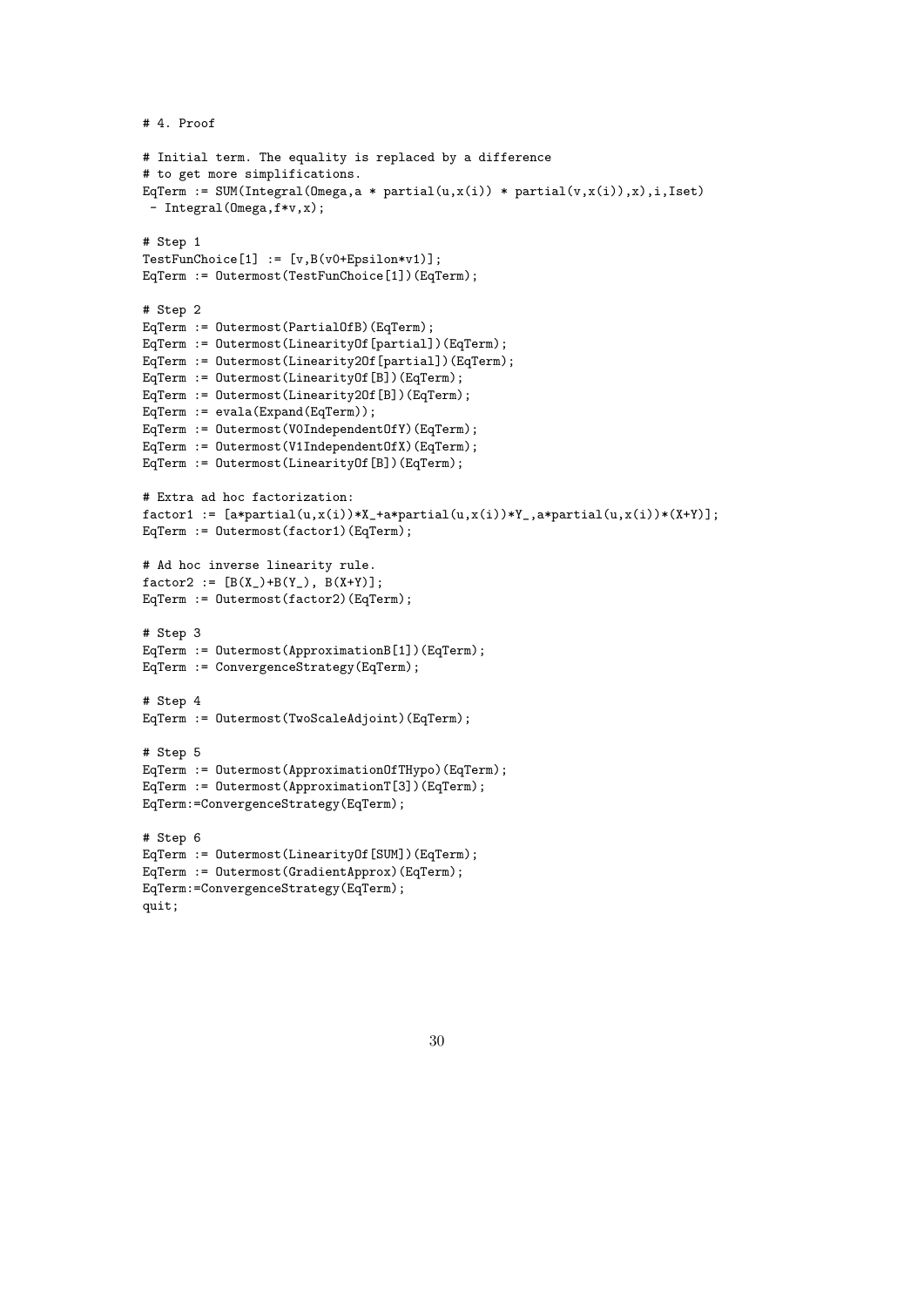# E. Rule and transformation files

```
E.1. Domain integral and indefinite sum rules
```

```
# File: integral.mpl.
# Content: Rules for integral and indefinite summation properties.
LinearityOf[Integral] := Linearity(2,x->y->x+y,Integral(Omega_,_,Z_));
Linearity2Of[Integral] := [Integral(Omega_, 0, X_), 0];
LinearityOf[partial] := Linearity(1,x->y->x+y,partial(_,B_));
Linearity2Of[partial] := Linearity2(1,partial(X_, Y_), Epsilon);
LinearityLambdaOf[Integral] := [
  X_*Integral(Omega_,Y_,Z_),
  Integral(Omega,X*Y,Z)];
LinearityOf[SUM] := Linearity(1, x->y->x+y, SUM(_, J_, K_,));
SumZero := [SUM(0,X_,J_),0];
SumInteger := [
  SUM(A_+ * B_-, J_-, D_-),
  A*(SUM(B,J,D)),DelayEval -> whattype(A)=integer];
# To group two sums into a single one:
SumFactor := [
  SUM(E_-,I_-,D_-) + SUM(F_-,I_-,D_-),
  DelayEval -> SUM(factor(E+F),I,D)];
# WARNING: Do not include the following rule in the same strategy as a
# factorization rule. May loop forever!
SumDistrib := [
  A_*(SUM(B_-, J_-, D_-)),
  SUM(A*B,J,D)];
IntegralSumExchange := [
  Integral(M_{},SUM(A_{-},J_{-},D_{-}),B_{-}),SUM(Integral(M,A,B),J,D)];
IntegrationStrategy :=
  STNormalizer(
    FailAsIdentity(
     LeftChoice([
       Outermost(LinearityOf[Integral]),
       Outermost(Linearity2Of[Integral]),
       Outermost(LinearityOf[SUM]),
       Outermost(SumZero),
       Outermost(SumInteger),
       Outermost([partial(0,X_),0])
     ])));
```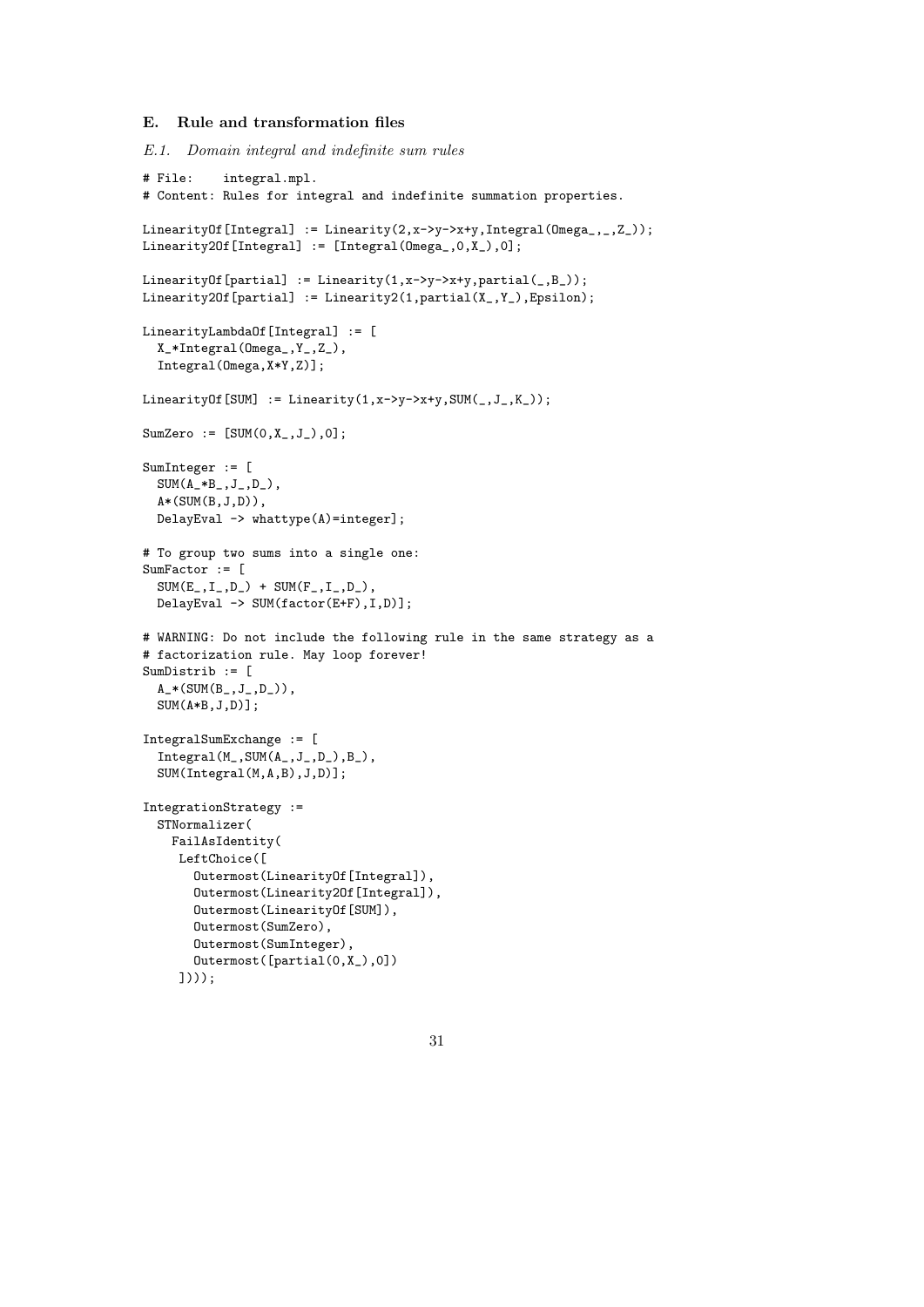```
E.2. Green rules
# File: Green.mpl.
# Content: Green rules.
GreenRule := [
  Integral(Omega_,V_*partial(U_,X_),Y_),
  Integral(partialBound([Omega,X]),U*V*Eta(X),s(X))
   -Integral(Omega,U* partial(V,X),Y)];
CondGreenRule := patt -> [
  \verb|Integral(Omega_-,V_*partial1(U_-,X_-),Y_-)|,Integral(partialBound([Omega,X]),U*V*Eta(X),s(X))
   -Integral(Omega,U* partial(V,X),Y),
 DelayEval-> has(U,patt)];
E.3. Convergence rules
# File: convergence.mpl.
# Content: Convergence theory and strategy.
OEpsilonSum := [
 BigO(I_,Epsilon) + BigO(J_,Epsilon),
 BigO(FreshIndex(),Epsilon)];
OEpsilonSumContext := [
  Y_+ BigO(I_,Epsilon) + BigO(J_,Epsilon),
 DelayEval -> BigO(FreshIndex(),Epsilon)+Y];
OEpsilonSUM := [
  SUM(BigO(I_,Epsilon),J_,D_),
  DelayEval -> BigO(FreshIndex(),Epsilon)];
OEpsilonSUMContext := [
  SUM(BigO(I_,Epsilon),J_,D_)+Z_,
 DelayEval -> BigO(FreshIndex(),Epsilon)+Z_];
OEpsilonIntegral := [
  Integral(Omega_, BigO(I_,Epsilon), X_),
  DelayEval -> BigO(FreshIndex(),Epsilon)];
# Controlled linearity
OEpsilonIntegralContext := [
  Integral(Omega_, BigO(I_,Epsilon)+E_, X_),
  DelayEval -> Integral(Omega, E, X)
    + BigO(FreshIndex(),Epsilon)];
# Controlled expansion
OEpsilonExpand := [
 A_ * (E_ + BigO(I_, Epsilon)),
 DelayEval \rightarrow A * E + A * BigO(I, Epsilon)];
```

```
32
```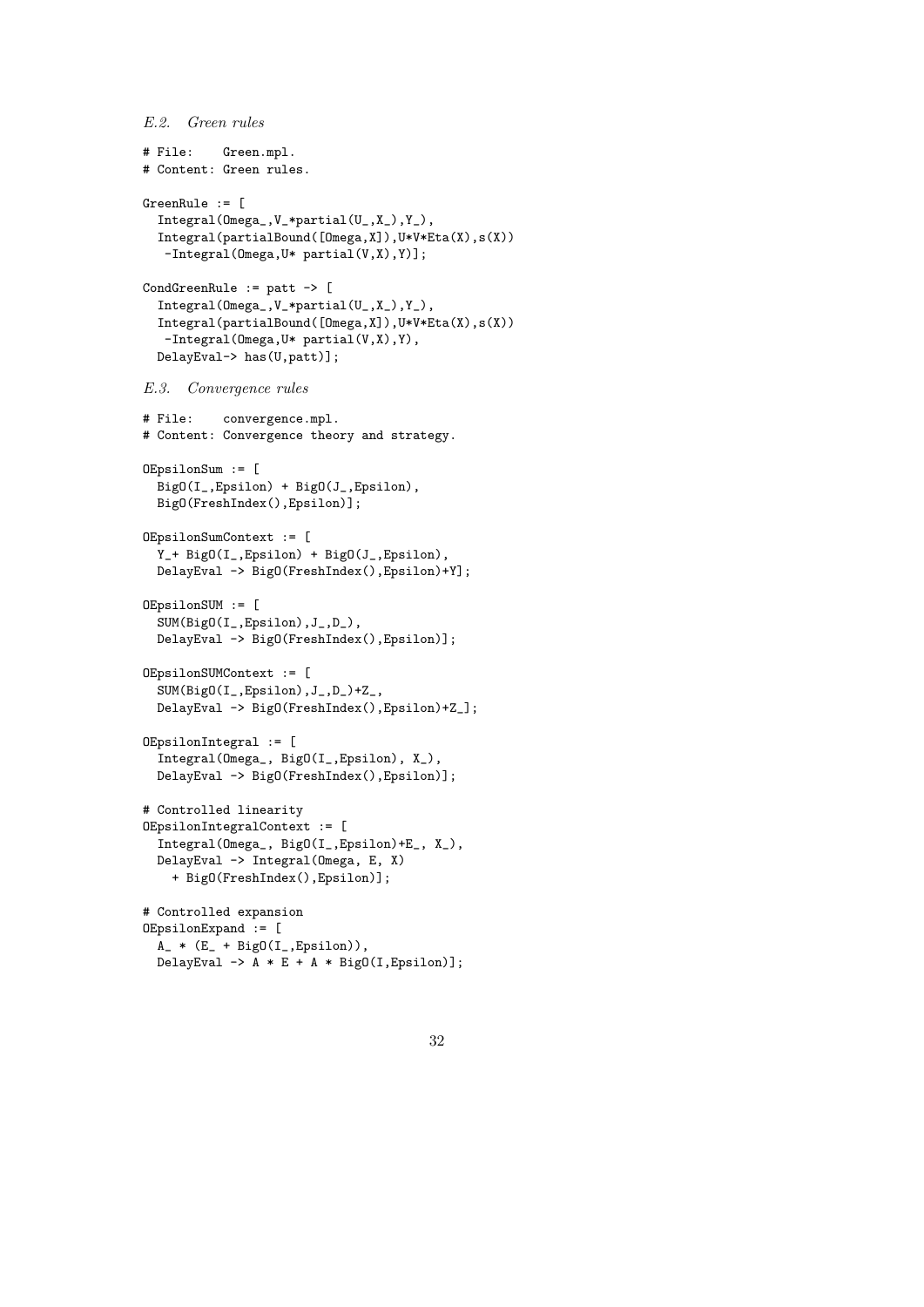```
# Only if A_ does not depend on Epsilon.
OEpsilonConst := [
  A_ * BigO(I_,Epsilon),
 DelayEval -> BigO(FreshIndex(),Epsilon)];
# Only if A_ does not depend on Epsilon.
EpsilonConst := [
  A_ * Epsilon,
 DelayEval -> BigO(FreshIndex(), Epsilon)];
ConvergenceStrategy :=
 STNormalizer(
   FailAsIdentity(
      LeftChoice([
        Outermost(OEpsilonSum),
        Outermost(OEpsilonSumContext),
        Outermost(OEpsilonSUM),
        Outermost(OEpsilonSUMContext),
        Outermost(OEpsilonExpand),
        Outermost(OEpsilonIntegral),
        Outermost(OEpsilonIntegralContext),
        Outermost(OEpsilonConst),
        OutermostNF(EpsilonConst)
      ])));
E.4. Two-scale method rules
LinearityOf[T] := Linearity(1, x->y->x+y,T(\_));
LinearityBasic[TS] := Linearity(1, x->y->x+y, TS(\_));
TwoScaleMult := [T(X_*Y_-), T(X)*T(Y)];TwoScaleAdjoint := [
  Integral(Omega_, TS(V_)*W_ , X_),
  Integral([TSTM(Omega), TSTm(Omega)], V*T(W), [X, y])];
TwoScaleAdjointInv := [
  Integral([TSTM(Omega_), TSTm(Omega_)], T(W_)*V_, [X_, Z_]),
  Integral(Omega, W*TS(V), X)];
PartialOfB := [
  partial(B(V_{-}), x_{-}(I_{-})),B(partial(V, x(I))) + 1 / Epsilon*B(partial(V,y(I)))];
% Array of two rules.
ApproximationTS := [
  [TS(V_),DelayEval -> B(V)+ BigO(FreshIndex(),Epsilon)],
  [TS(V_), DelayEval -> TS(V) + Epsilon * TS(y*partial(V,x))+ Epsilon * BigO(FreshIndex(),Epsilon)]];
```

```
33
```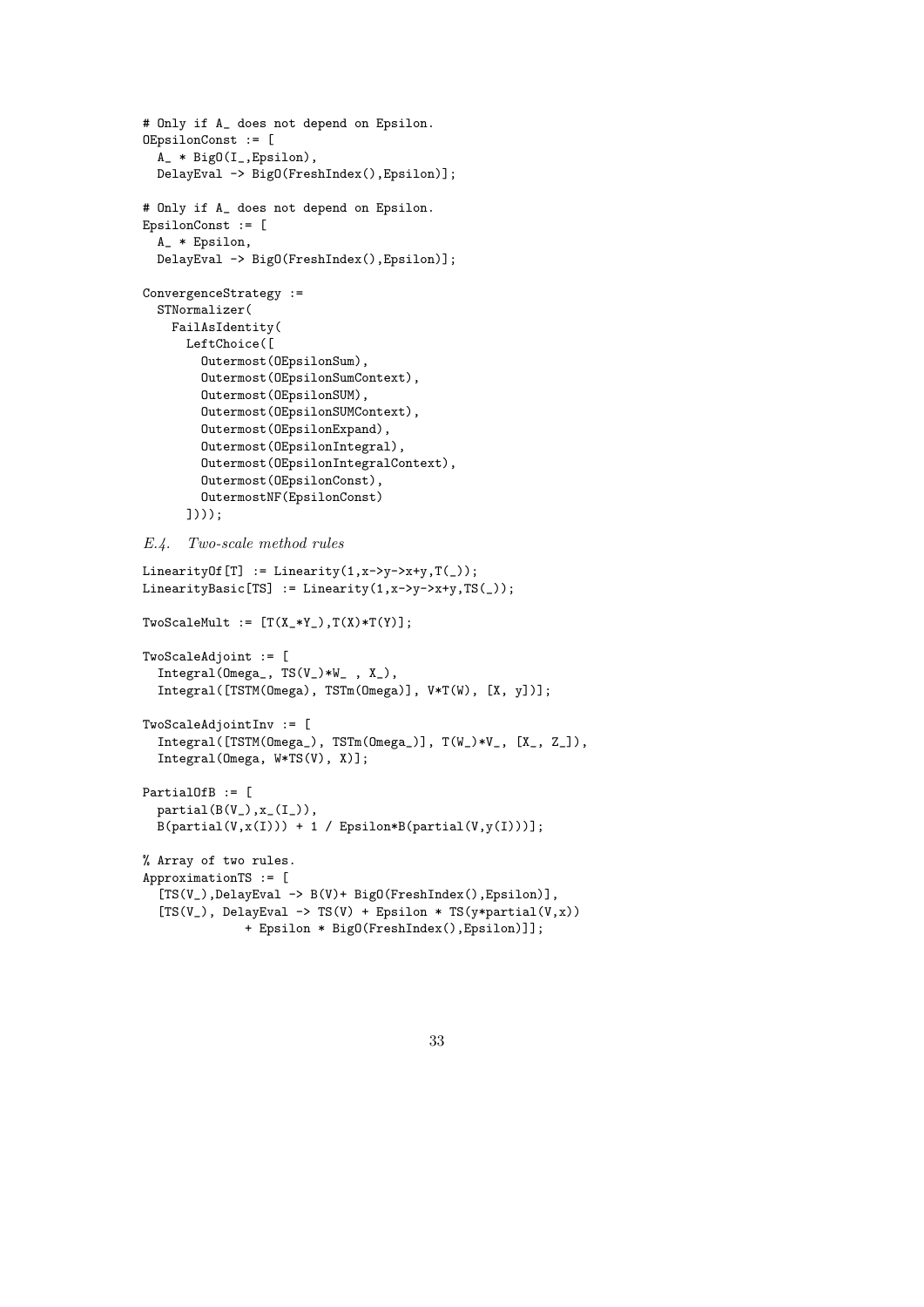```
% Array of two rules.
ApproximationB := [
  [B(V_), DelayEval -> TS(V)+BigO(FreshIndex(),Epsilon)],
  x -> y -> j -> [
     B(V_),
     TS(V+Epsilon*SUM(y*partial(V,x),j,J))
      + Epsilon*BigO(FreshIndex(),Epsilon)
 ]
];
LinearityBasic[B] := LeftChoice([
  [B(0),0],
 Linearity(1,x->y->x+y,B(\_))]);
LinearityOf[B] :=
 STNormalizer(
   OutermostNF(
      IdentityAsFail(LinearityBasic[B])));
Linearity2Of[B] := [B(Epsilon*F_),Epsilon*B(F)];
LinearityOf[TS] := [A_*(1/Epsilon)*TS(V_),A*TS(1/Epsilon*V)];E.5. Lemmas
# File: lemmas.mpl.
# Content: Some useful lemmas.
# Zero- and first- order approximations of T.
ApproximationT := [
  [T(u), DelayEval -> u0 + BigO(FreshIndex(),Epsilon)],
  [T(u), u0 + Espsilon*u1 + Espsilon*SUM(y(j)*partial(u0, x(j)), j, J)]+ Epsilon*BigO('FreshIndex()',Epsilon)],
  [T(f), DelayEval -> f0 + BigO(FreshIndex(),Epsilon)]
];
IndependentOfX := [
 partial(y(I_{-}) * A_{-}, x(I_{-})),
 y(I)*partial(A,x(I))];
ApproximationOfTHypo := [
 T(a *partial(F_-, X_-)),
  DelayEval-> a0*T(partial(F,X)) + BigO(FreshIndex(),Epsilon)];
U0IndependentOfY := [
  partial(Const_*u0,y(i)),
  0];
E.6. Hypotheses
# File: hypothesis.mpl.
```

```
# Content: Proof-dependent rules.
```

```
34
```